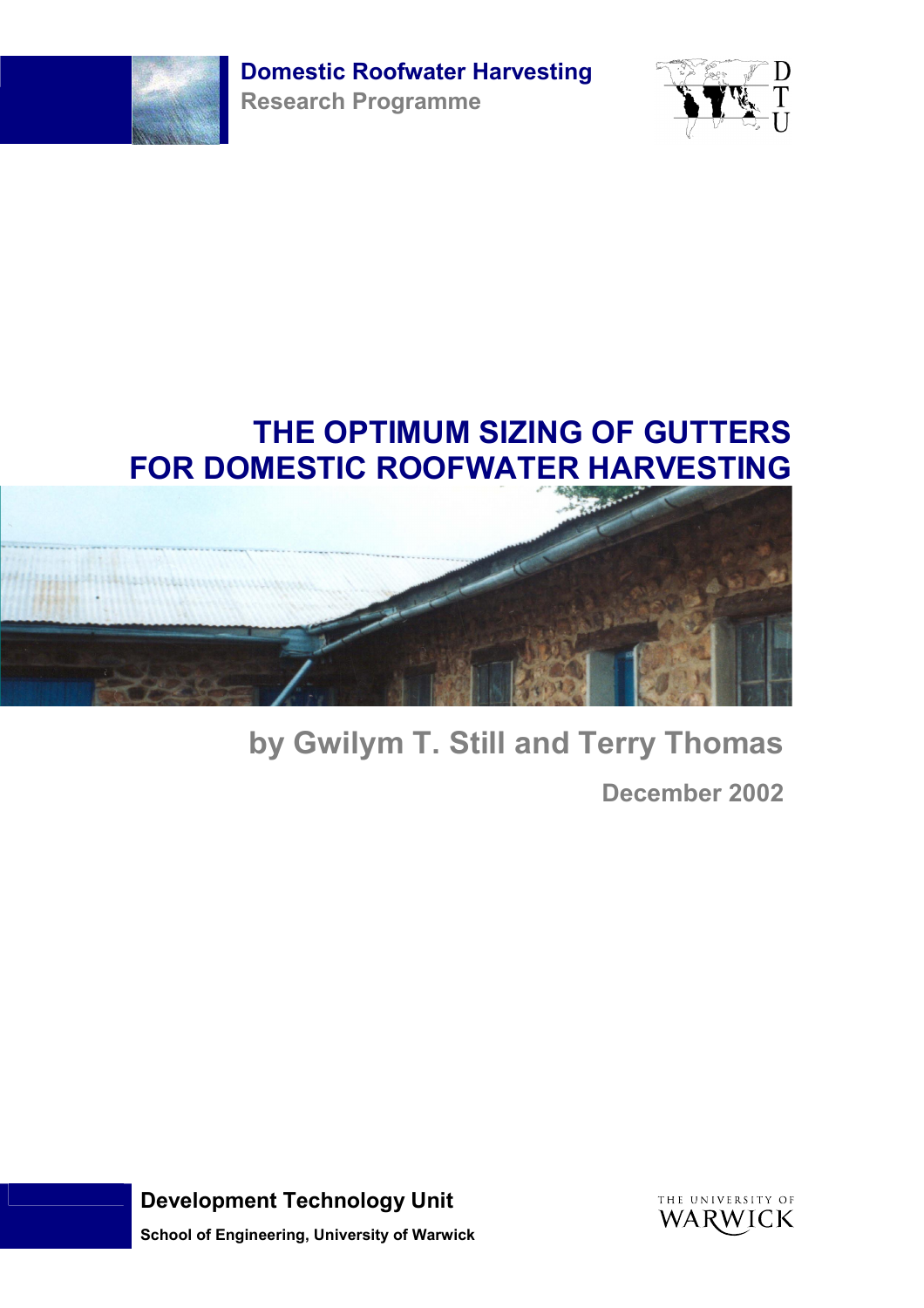# **ABSTRACT**

Guttering, in a roofwater harvesting system, has the purpose of intercepting the roof run-off and conveying it to a downpipe (which in turn carries it to a store). The two phases of 'interception' and 'conveyance' make different and sometimes conflicting demands upon a guttering design. Their respective failures (overshoot and overflow) occur under similar circumstances, namely intense rain, and for most analytic purposes it is appropriate to consider as total water loss just the higher of the overshoot loss and the overflow loss, rather than their sum. A good gutter design must satisfy many criteria including durability, cheapness and ease of fixing. In this paper on gutter sizing, the primary approach is to find that gutter size and shape that maximises the ratio of water benefit to system cost. The work was motivated by field observation of evidently over-sized gutters and the absence of any published 'informed' guidance on sizing. The study entailed theoretical analysis, laboratory experimentation and some field studies. The findings are that:

- (i) 'U' or trapezoidal-section gutters give the best economy,
- *(ii)* roof area is the primary determinant of gutter size and
- *(iii)* a 'U'-shaped or trapezoidal section gutter of width only 70 mm will be sufficient for most house roofs in the tropics.

The optimum gutter location and fixing trajectory are also explored to produce recommendations*.*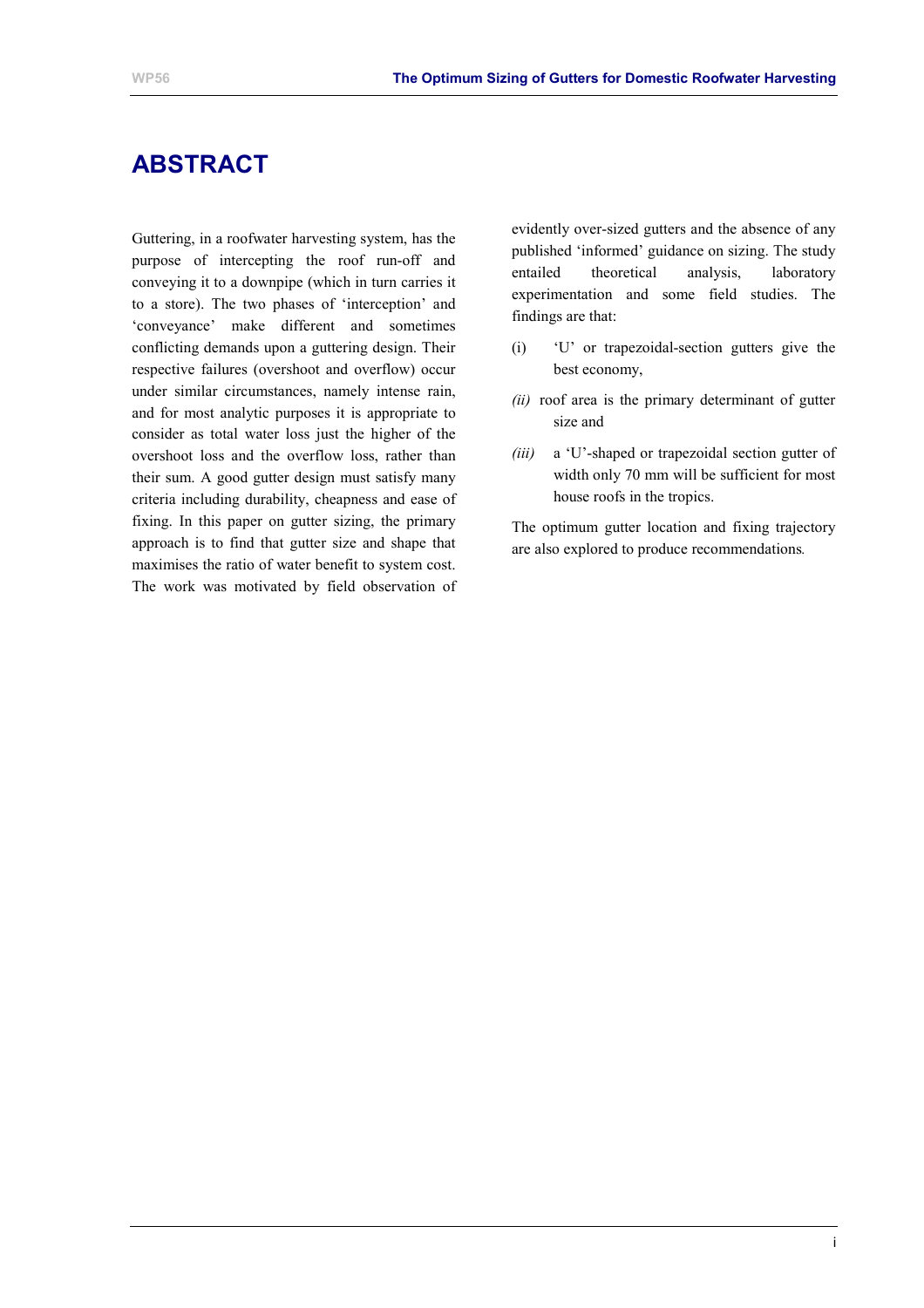# **CONTENTS**

| 1              |     |                                                                        |  |
|----------------|-----|------------------------------------------------------------------------|--|
| $\overline{2}$ |     |                                                                        |  |
|                | 2.1 |                                                                        |  |
|                | 2.2 |                                                                        |  |
|                | 2.3 |                                                                        |  |
|                | 2.4 |                                                                        |  |
| 3 <sup>1</sup> |     | Sizing a Gutter to Intercept Run-off from a Roof  8                    |  |
|                | 3.1 |                                                                        |  |
|                | 3.2 |                                                                        |  |
|                | 3.3 |                                                                        |  |
|                | 3.4 | Experimental evidence of gutter performance at intercepting run-off 10 |  |
|                | 3.5 |                                                                        |  |
| 4              |     |                                                                        |  |
|                | 4.1 |                                                                        |  |
|                | 4.2 |                                                                        |  |
|                | 4.3 |                                                                        |  |
|                | 4.4 |                                                                        |  |
|                | 4.5 |                                                                        |  |
|                | 4.6 |                                                                        |  |
|                | 4.7 |                                                                        |  |
|                | 4.8 |                                                                        |  |
|                | 4.9 |                                                                        |  |
|                |     |                                                                        |  |
| 5              |     |                                                                        |  |
| 6              |     |                                                                        |  |

# **Appendices**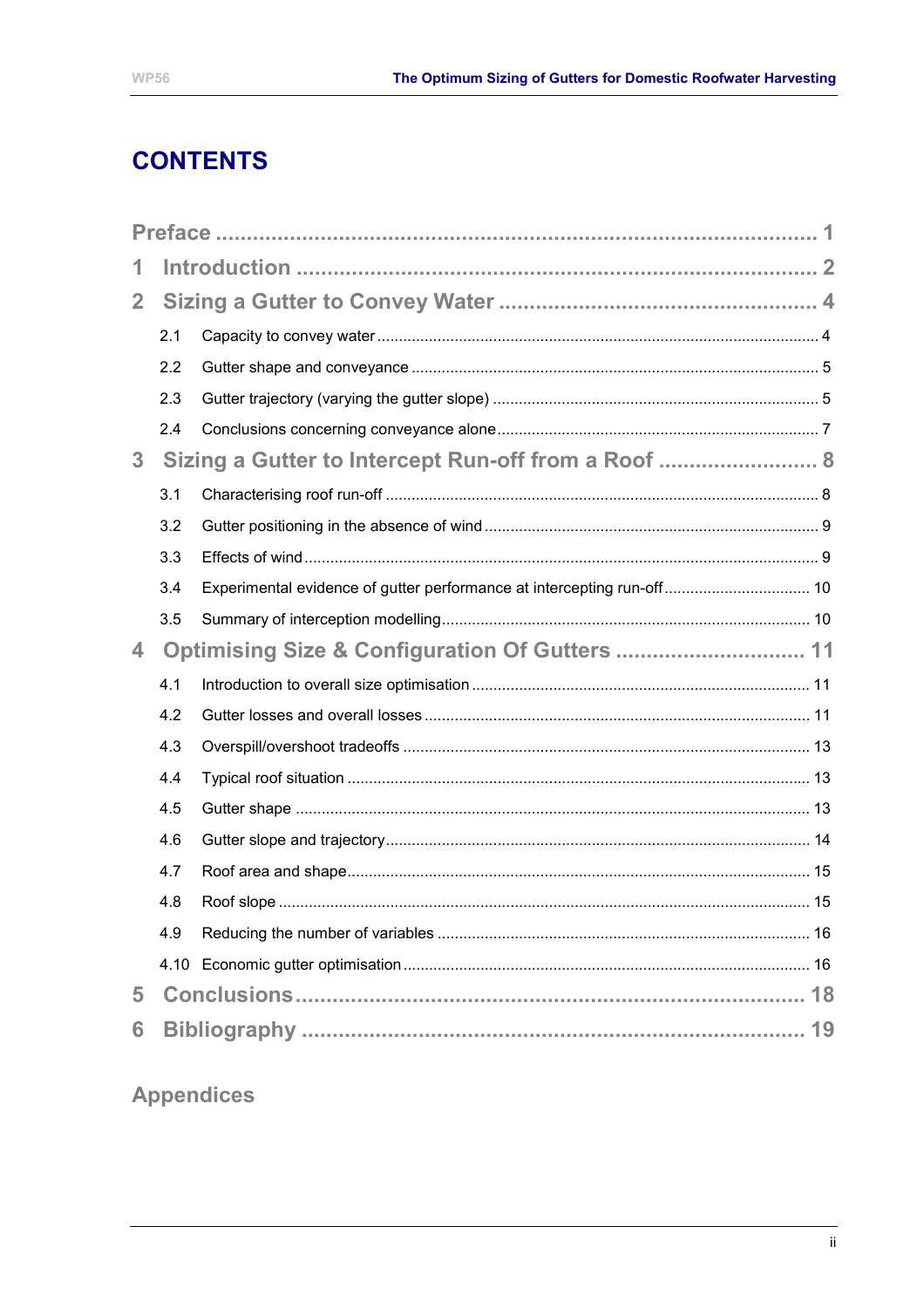# <span id="page-3-0"></span>**PREFACE**

This Working Paper summarises research performed over a period of 5 years by Warwick University's Development Technology Unit. Some of it is mathematically analytical or entails computer simulations, however all the more complex maths has been removed to the Appendices of the Paper. Readers who only seek the findings, rather than the route by which they were reached, are recommended to read just the Introduction and the Conclusions.

Several people have been involved in the work besides the two named authors. Inputs have come from engineering students at Warwick University, from members of Palm Foundation (Nuwara Eliya, Sri Lanka) and Uganda Rural Development &

Training (Kagadi) and (under the aegis of a research contract from DFID, UK Govt) from a Research Associate at Warwick and subcontractors in Sri Lanka (LRWHF) and Uganda (ACORD). The authors wish to acknowledge financial support from DFID, the European Union and the Nuffield Foundation.

Gutter behaviour is very complex to analyse, yet RWH guttering design is not of such great economic importance that it justifies huge efforts to codify. The Paper exposes that complexity but then employs 'reasonable approximation' to reduce it to the point where simple design rules can be generated.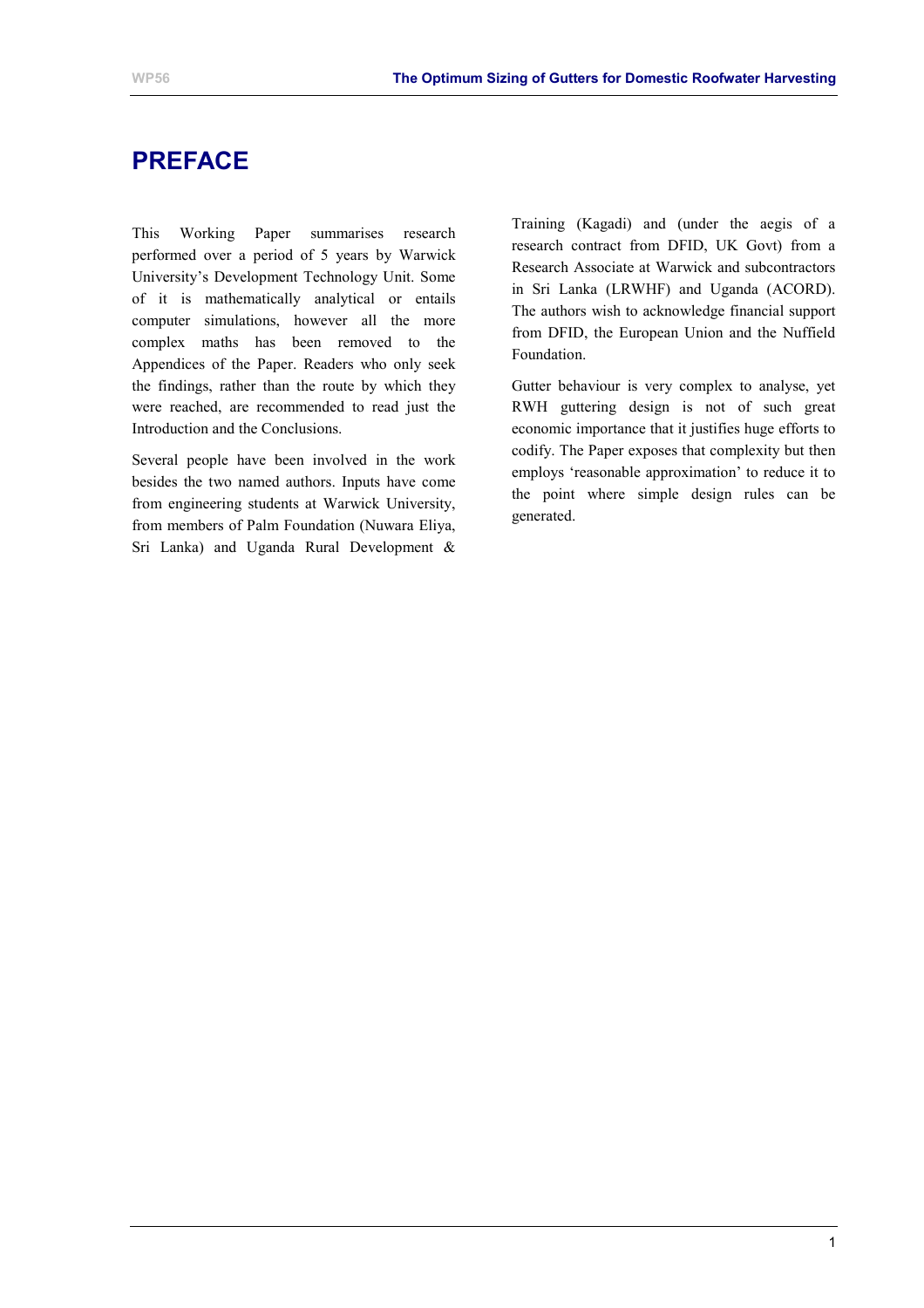# <span id="page-4-0"></span>**1 INTRODUCTION**

Gutters are an almost essential but relatively cheap part of a roof-water harvesting (RWH) system. It *is* possible to collect roofwater without them by using instead glides or ground level troughs (Gould & Nissen-Petersen, 1999; Qiang & Fuxue, 1995) and some house geometries concentrate run-off from adjacent roofs into gulleys/valleys.

However the great majority of roof-water collection systems contain gutters to intercept run-off from the roof edge and convey it laterally to a downpipe leading to a tank



Figure 1.1: Alternatives to Roof-edge guttering

In temperate countries at latitudes above about  $40^\circ$ , roof overhangs are often very small, so gutters are commonly installed to prevent rainwater running down the house walls and damaging them. In countries closer to the equator, the higher temperatures and higher sun angles make it attractive to project roofs 60cm or more beyond house walls to provide shading. Such large overhangs throw most roof run-off water clear of the walls, especially in single-storey buildings, and therefore guttering is not needed for wall protection. Any guttering that is installed must therefore be financially justified wholly by its contribution to water harvesting.

In addition to the prevalence of big roof overhangs, and sometimes of poorly aligned roof edges, the *humid* tropics are characterised by three features that impinge upon gutter design, namely:

- rainfall can be intense,
- the dry season is not long,
- household incomes are low.

Intense rainfall requires guttering of relatively high flow capacity: a design norm equivalent to rainfall intensities of say 1.5 to 2 mm per minute. The short dry season permits use of relatively small and cheap tanks: this in turn raises the fraction of RWH system cost attributable to guttering. Finally, low household incomes require low-cost RWH systems. These three factors result in the need to pay more attention to minimising guttering costs in the humid tropics than elsewhere.

Any observation of existing tropical RWH systems reveals many inadequacies in guttering (Gould & Nissen-Petersen, 1999), often resulting in the loss of over 50% of potential water yield. Gutter slopes may be inadequate or even negative; joints may leak; serious blockage by debris is common, as is twisting of gutter sections (resulting in spillage over their sides). In institutional systems, lack of clear management responsibility results in damaged or stolen guttering not being replaced, often leading to total failure of water delivery.

A 'failure' of a different kind is that both gutters and downpipes are often seriously oversized in domestic RWH systems. This may be due to the unrealistic choice of 100% as the design criterion for run-off capture. To intercept *all* run-off from the poorly aligned edge of a small house's roof may indeed require 100mm or even 150mm gutters, whereas to collect 96% of the run-off can be achieved with guttering of half the cost. Furthermore it is uncommon to find guttering economy given any attention when decisions are being made about tank location or tank height, so often gutters have to be designed for unnecessarily difficult conditions.

In some cultures it seems that aesthetics favour the selection of particularly conspicuous (large) gutters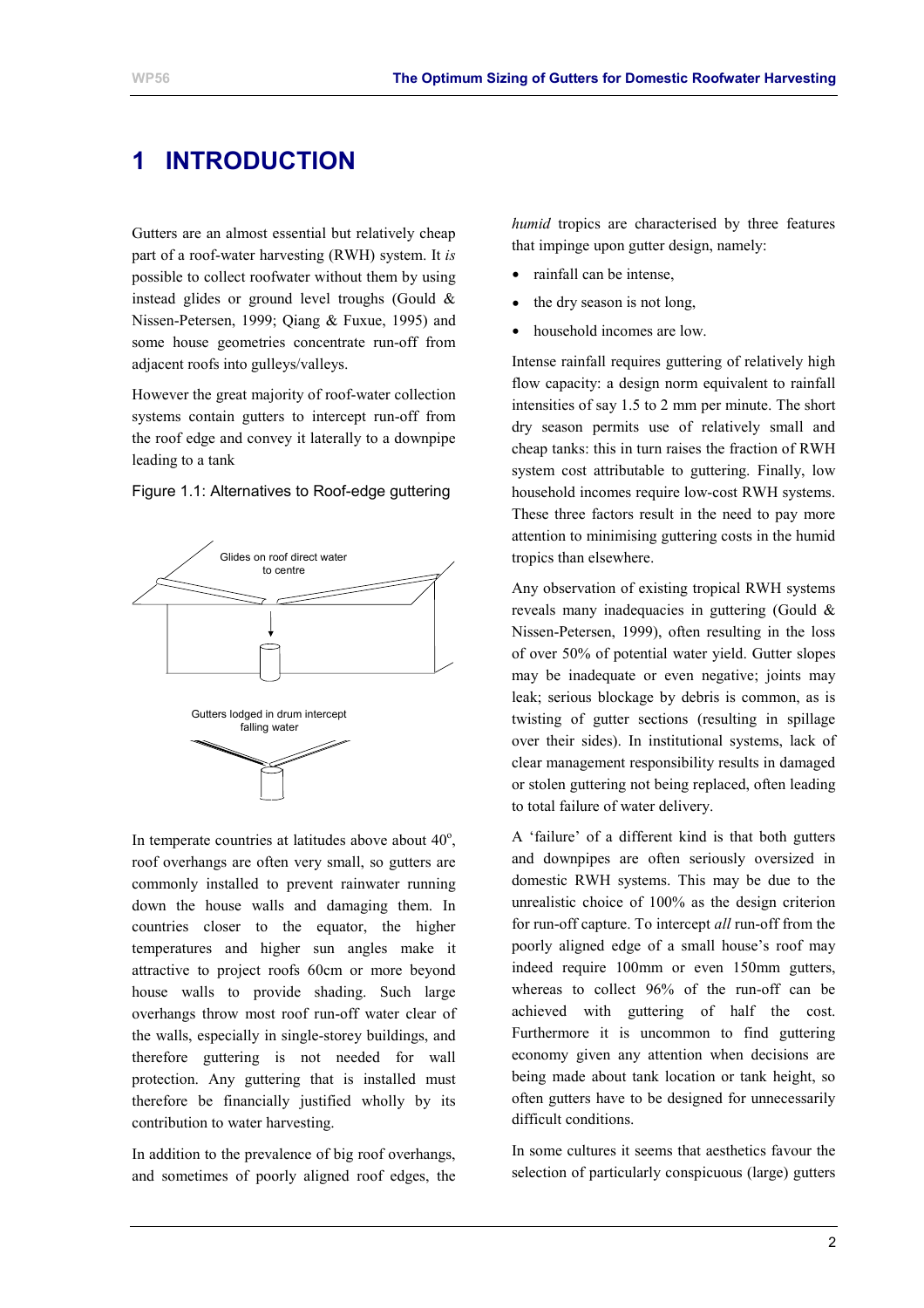and pipes: in other cultures every attempt is made to hide them.

Finally guttering has a 'health' dimension, in that gutters can be a breeding ground for mosquitoes and in that gutters full of debris impart extra bacteria into the water they convey.

Ideally, guttering should be cheap to produce, efficient in capturing run-off water, easy to align and install, resistant to damage and (if not completely self-cleaning) simple to clean. The worldwide trend towards multi-storey housing increases the difficulty and even danger of installing and cleaning gutters, so that designs and attitudes adequate for RWH in rural homesteads in the past are unlikely to suffice for urban or rural housing in the future.

There has of course been some past research into guttering, but there is rather little one can refer to with respect to either the theory of its performance or to its performance in practice. Gutter manufacturers have undertaken tests of their own products and sponsored some research by others (for example into 'downpipes for very large buildings). There are some standards (BS6367, 1983) and web pages. However very little of the published literature refers to conditions in poor tropical communities, to the specific context of roof-water collection or matches the information needs of promoters of RWH. The research reported in this Paper was therefore undertaken to extend existing guttering knowledge to better cover domestic tropical RWH, to fill gaps in that knowledge and to give certain aspects of gutter design a more scientific basis. Finally we have tried to translate our findings into 'rules of thumb' simple enough to be transmitted to RWH practitioners.

In the sections that follow we have concentrated on gutters proper, giving only brief attention to downpipes and avoiding any consideration of firstflush diverters or other devices sometimes incorporated into downpipes. Moreover our limited resources have led us to concentrate research upon gutter performance and sizing, rather than the equally important issues of gutter manufacture, design and durability.

The format of the paper is as follows. Sizing gutters for firstly water conveyance and then run-off interception are considered in isolation, giving some bounds on gutter size. Following this, modelling of gutter performance is conducted considering both these mechanisms acting together. Conclusions are given following analysis of the results.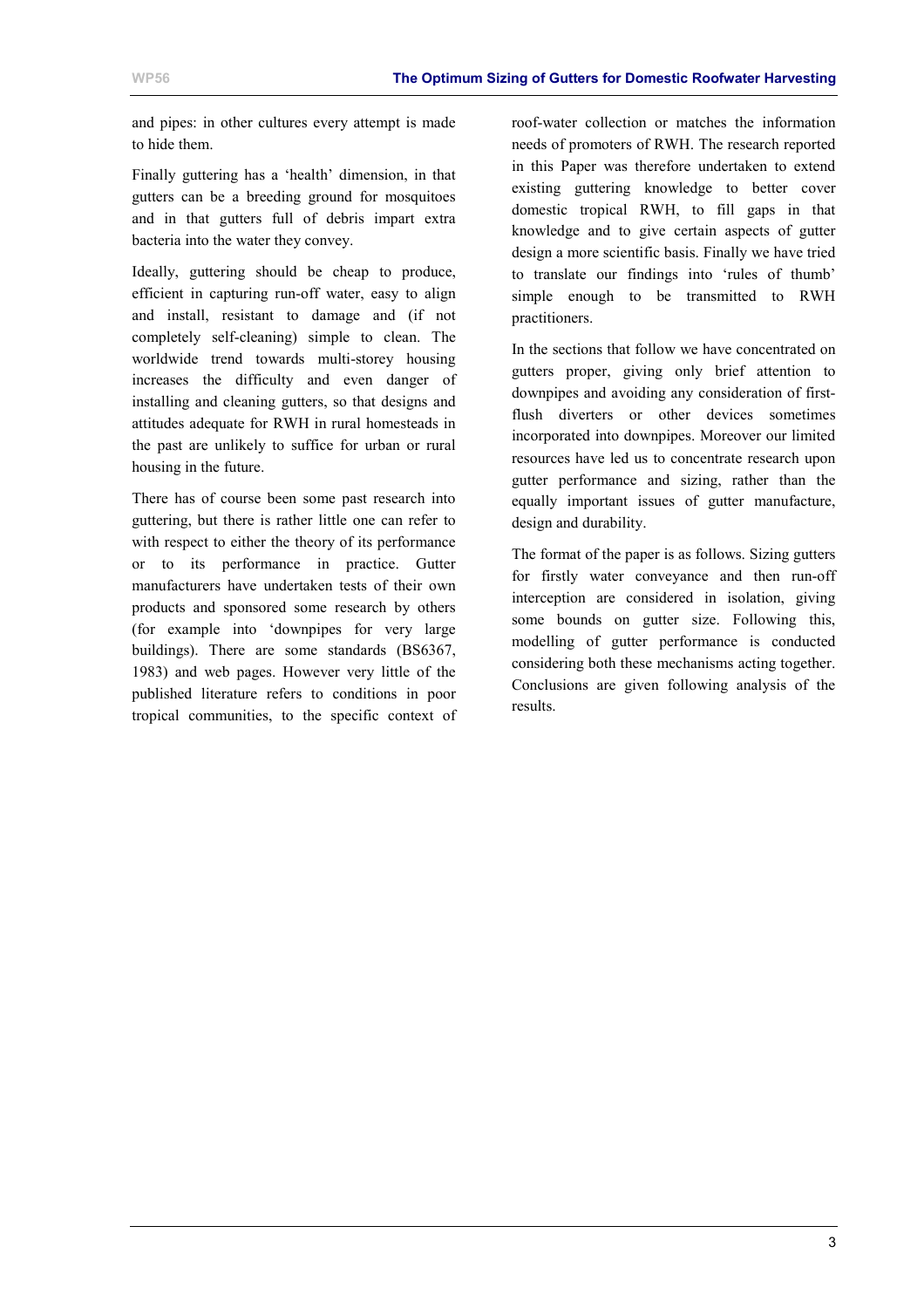# <span id="page-6-0"></span>**2 SIZING A GUTTER TO CONVEY WATER**

### **2.1 Capacity to convey water**

Before examining the interaction of the conveyance and interception functions, we first fairly crudely examine conveyance on its own. We do this in order;

- (a) to short-list configurations that are efficient at conveyance,
- (b) to develop the conveyance model later to be used in combination with an interception model to produce an overall performance forecast and
- (c) to be able to optimise gutters in situations where interception can be assumed to be near complete (e.g. where roofs are not corrugated and winds are generally gentle).

In this section we will consider sizing a gutter just to convey water from its entry into the gutter to the downpipe. The findings from the work are summarised in [Appendix 1,](#page-23-0) which gives a more detailed explanation of the data used and analysis performed.

Sizing a gutter for conveyance involves modelling the flow within the gutter. The flow changes along the gutter, extra water coming in from the roof; so we are dealing with an example of spatially varying flow. There are difficulties with modelling this form of flow. Obtaining a full algebraic solution is not practical. So we developed instead a numerical model of this situation, and validated it via an experimental test rig. Further work yielded an asymptotic non-dimensional solution to the flow equation. [This was however only a second order solution, i.e. it was not exactly the solution of the original equation, but a very close approximation.] In this solution, the most significant term was equivalent to applying the long-established Manning formula:

$$
Q = \frac{1}{n} ar_h^{\frac{2}{3}} \sqrt{S}
$$

Equation 2.1

Flow (*Q*) thus depends on the roughness of the gutter material (*n*), gutter cross-section area (*a*), hydraulic radius  $(r_h)$  and gutter slope  $(S)$ . The roof area efficiently drainable by a gutter is proportional to *Q*.

However to this Manning term has to be applied a correction based on the aspect ratio of the gutter; namely the ratio of the gutter's length to its width. This correction gets smaller as the aspect ratio increases: i.e. as the gutter increases in length, the flow within it approximates more and more closely to that predicted by the Manning equation. As gutters in domestic applications nearly always have an aspect ratio higher than 100 (they are very narrow relative to their length), the correction to the Manning formula becomes sufficiently small that it can be neglected. The Manning formula alone may then be used to size gutters for water conveyance. Moreover, provided the roof area is not extremely squat (i.e. gutter length is not less than the slopelength of the roof perpendicular to the gutter), the gutter can be sized just according to the roof area, as is in section [4.7.](#page-17-0)

So we start by assuming all water falling on the roof also enters the gutter. If we now wish to minimise the system cost per litre captured, it can be shown (see [Appendix 1\)](#page-23-0) that a tropical gutter should be sized to match a rainfall intensity of around 2 mm/min of rainfall. (This intensity gives a gutter outlet flow of around 0.03 x A litres per second, where A is roof plan area.) As shown in [Table 2.1,](#page-7-0) quite small gutters are adequate for rainwater conveyance from domestic roofs of representative areas.

Gutter trajectories where the slope varies along the gutter are also considered, leading to the conclusion that a gutter laid at a slope of  $\alpha$  % at the outlet could be laid at  $\alpha/2$  % for the first 2/3 of its length with no loss in conveyance capacity. This is covered in Section 2.3.

As we can achieve almost any flow capacity from a given gutter by making it steep enough, there is no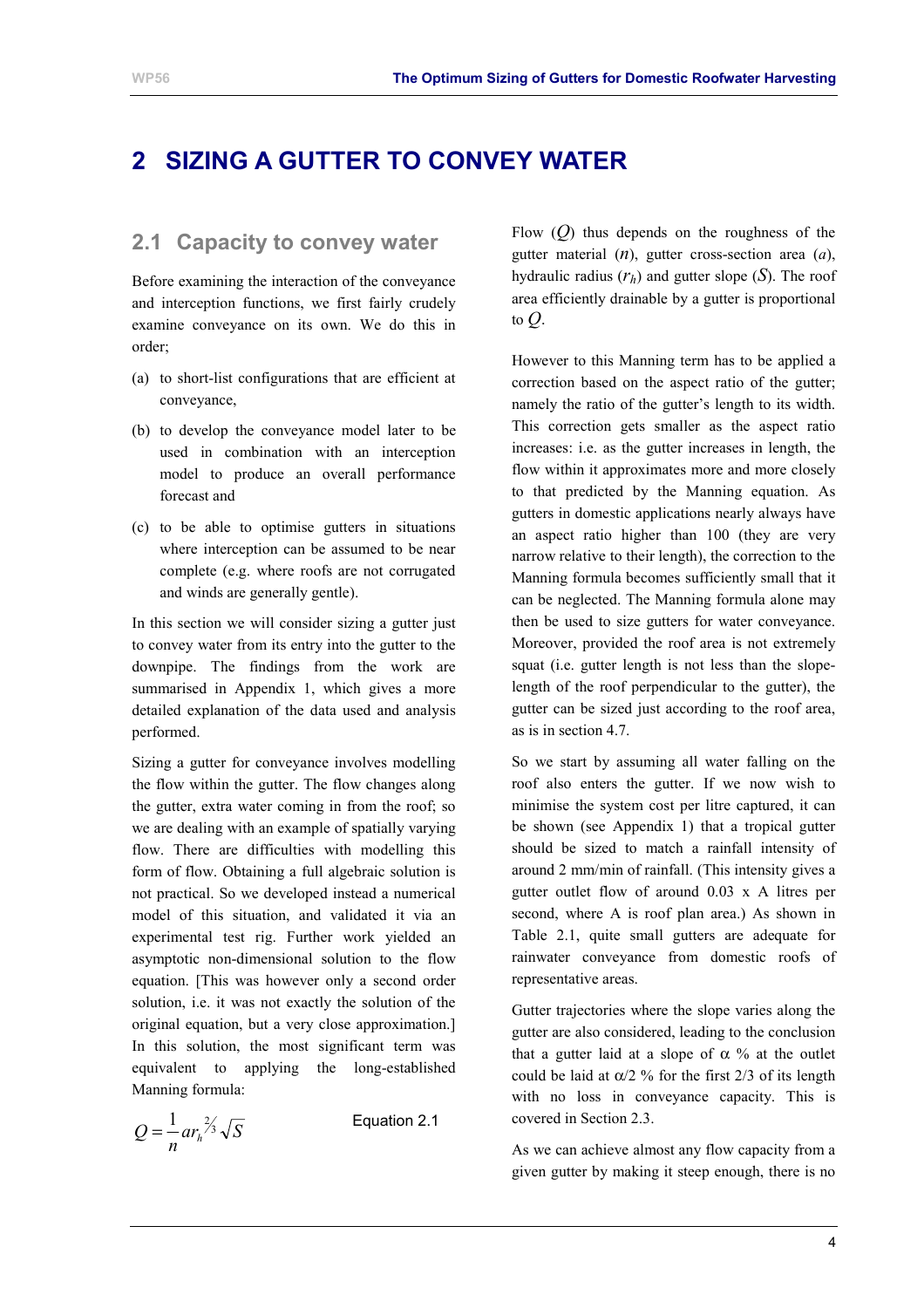<span id="page-7-0"></span>meaning to 'optimum size' unless we first constrain the gutter slope. Moreover from just a conveyance point of view we would choose a deep gutter shape such as a square section or a deep-drawn 'U'. (Later we will find that for economy, interception requires a shallow shape.) Table 2.1 lists the roof areas that different sizes of square gutter could optimally drain at various given slopes.

As a further point of interest, it would appear that many downpipes are oversized: calculations given in [A1.5.](#page-29-0) These suggest that pipes with bores around 40mm should give adequate capacity for the flowrates of interest.

Table 2.1: Optimum roof areas drainable by square gutters (considering only conveyance)

| <b>Square</b>          | Slope (%)                                      |     |     |     |
|------------------------|------------------------------------------------|-----|-----|-----|
| gutters                | 0.5                                            |     | 2   |     |
| <b>Gutter</b><br>width | Optimum roof area gutter will serve<br>$(m^2)$ |     |     |     |
| $33 \text{ mm}$        | 10                                             | 14  | 20  | 28  |
| 50 mm                  | 29                                             | 42  | 60  | 85  |
| 75 mm                  | 88                                             | 125 | 177 | 250 |
| 100 mm                 | 190                                            | 269 | 380 | 538 |

Note that (sheet) material width is 3 times gutter width for this square section.

### **2.2 Gutter shape and conveyance**

The effect of gutter shape on conveyance can be examined assuming the Manning formula for capacity is valid. Where it is, capacity is proportional to:

| $A_g^{\; 5/3} \, p_g^{\; -2/3}$ | Equation 2.2 |
|---------------------------------|--------------|
|                                 |              |

Where  $A_g$  is gutter cross-sectional area and  $p_g$  is the length of the wetted perimeter of the crosssection.

Changing from square section (as in Table 2.1) to other common shapes (semi-circular, trapezoidal and vee) requires us to decide what is to be fixed. Two important strategies are: -

(i) holding the amount of material in the gutter constant – in effect we hold the gutter perimeter  $p_g$  constant. – so that gutter cost is kept approximately constant

(ii) holding constant the gutter width (its aperture and therefore its ability to intercept roof runoff).

Routine calculations then give us Table 2.2

Table 2.2: Roof areas drainable by gutters of different shapes (assuming square gutter is sized to drain 100  $m^2$ )

| <b>Shape</b>                | square                         | semicir<br>cular | trapez<br>oidal | vee<br>$(90^{\circ})$ |
|-----------------------------|--------------------------------|------------------|-----------------|-----------------------|
|                             |                                |                  |                 |                       |
| $W / p_r$                   | 0.33                           | 0.64             | 0.67            | 0.71                  |
|                             | Roof area qutter drains $(m2)$ |                  |                 |                       |
| <b>Strategy</b>             |                                |                  |                 |                       |
| (i) const $p_r$<br>material | 100                            | 182              | 250             | 122                   |

Thus on the criterion of flow capacity (and therefore roof area drainable) alone, for a given gutter *width* a square section is much superior to other shapes, while for a given gutter *cost* the square section is inferior. This switch reflects the low width-to-perimeter  $(w/p<sub>r</sub>)$  ratio of the square shape. The trapezoidal shape is probably the best shape overall – the one used in these calculations has 'wings' set at  $30^{\circ}$  to the vertical and of the same size as the base.

### **2.3 Gutter trajectory (varying the gutter slope)**

Hanging a gutter at a constant slope is easier than trying to follow a more complex trajectory. However this is not an efficient way of using a gutter of constant section: at rainfall intensities causing the lower (i.e. discharge) end of the gutter to overflow, the upper part of the gutter does not run full and is therefore 'oversized'. One option would be to steadily increase a gutter's *size* as one progressed from its top to its bottom end. This is not usually practical and a constant gutter section must be accepted. A second option would be to steadily increase the gutter's *slope* along its length. Here we explore the theoretical benefits of such a procedure to see if they might justify the extra complexity it introduces into gutter hanging.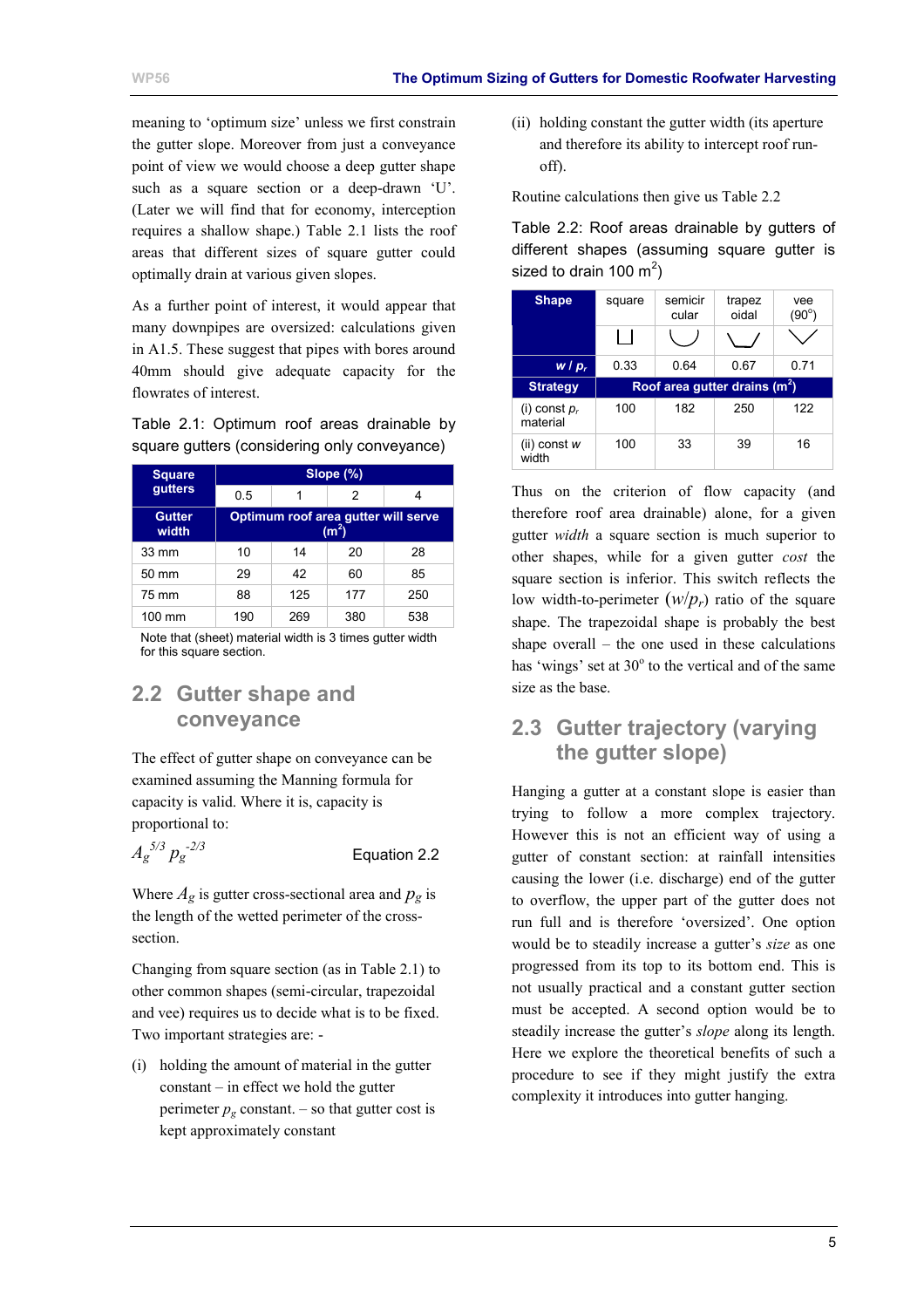#### At *constant slope*:

local slope is:  $S(x) = S_0$ , where *x* is distance from the top end and  $S<sub>o</sub>$  is maximum slope,

local drop is

$$
y(x) = S_0 x
$$
 Equation 2.3

maximum drop is

$$
y_o = L S_o
$$
 Equation 2.4

mean drop is

$$
y_m = L S_o / 2
$$
 Equation 2.5

However the most efficient profile for a gutter would be the one whereby (at the design rainfall intensity) the gutter was running just full at every point along its length. Manning's flow formula indicates that the local slope of such an 'ideal' gutter would need to be not constant but according to

 $S(x) = S_o(x/L)^2$ , where *L* is the gutter length.

At this *ideal slope*:-

local drop is

 $y(x) = x^3 S_0 / 3 L^2$ Equation 2.6

maximum drop is

 $y_0 = L S_0 / 3$  Equation 2.7

mean drop is

 $y_m = L S_0 / 12$  Equation 2.8

Thus compared with constant slope, by using an ideal profile we have achieved a 6-fold reduction in the mean drop, giving thereby a probably substantial improvement in run-off interception. Alternatively we could have kept the same interception (same mean drop  $y_m$ ) and have increased the maximum slope  $S_0$  by a factor of 6, thereby increasing gutter flow capacity by factor 2.45. A further option would be to commute this extra capacity into a smaller gutter size, thereby allowing use of a 29% smaller gutter (as  $2.45<sup>-3/8</sup> = 0.71$ . These are significant benefits.

Hanging a gutter to such an ideal cubic trajectory is unlikely to become common practice. Gutters are not made to bend easily in a vertical plane. Moreover to avoid mosquito breeding we require all parts of a gutter to drain down after a storm has ended. So we avoid flat gutter sections and can contemplate changes in slope only at the joints between gutter sections. One simple compromise is the 'dual-slope' gutter whose upper end (length  $L_u$ ) is laid at a low slope  $S_u$  and whose lower end (length  $L-L_u$ ) is laid at full slope  $S_o$ . Using the Manning formula one can find by inspection that to minimise mean drop *ym* the *best dual slope* arrangement is for

> $L_u/L = 0.5$  and  $S_u/S_o = 0.25$ giving a mean drop of  $y_m = 0.22$  *L S0*

Comparing with the *uniform slope* gutter, this *best dual slope* represents, for constant mean drop, a flow capacity gain factor of 1.51 (which is significant) or a size reduction factor of 0.86 (not very significant).

In recommending dual slope to practitioners, we have to describe it in a simple and easily memorable form. It may be that

*"Use a quarter slope for the upper half of the gutter length and full slope for the rest"* 

is too complex, or requires too fine a level of slope measurement. For that reason we have also investigated a less efficient but more memorable dual-slope configuration, which uses "half slope"  $(S_u = 0.5 S_o)$  and "full slope". A near-optimum and readily memorable form of this we may call *simple dual slope* 

*"Use a half slope for the first 2/3 of the gutter length and full slope for the rest"* 

The numerical results of comparing *constant slope, ideal slope, best dual slope* and *simple dual-slope* gutters are given in Table 2.3. There we see that substituting *best dual-slope* or *simple dual slope* for constant-slope guttering is likely to yield significant improvement in run-off interception (via halving the mean gutter drop) and that for very long large gutters it may even be worth adopting a complex trajectory close to *ideal slope* to reduce gutter size.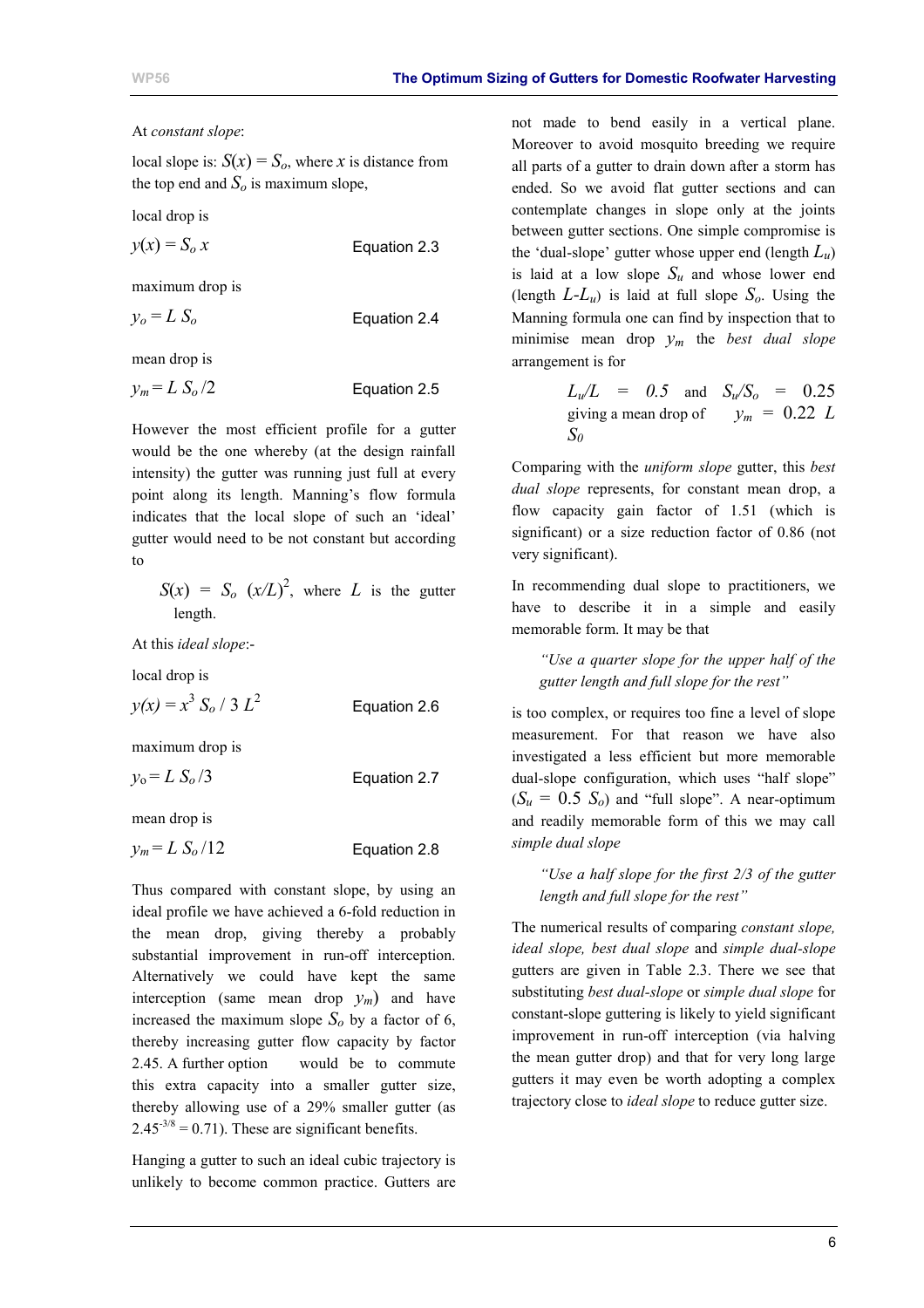| <b>Gutter</b><br>slope |                                     | <b>Max</b><br>drop | <b>Mean</b><br>drop | Capacity*<br>enhanced<br>by |
|------------------------|-------------------------------------|--------------------|---------------------|-----------------------------|
|                        |                                     | $V_o/S_oL$         | $y_m/2S_0L$         | $(S_m L/y_o)^{0.5}$         |
| Constant               | $S=S_0$                             | 1.00               | 1.00                | 1.00                        |
| Ideal                  | $S_0(x/L)^2$                        | 0.33               | 0.17                | 2.45                        |
| Best<br>Dual           | $S = S_0/4$<br>$&$ S=S <sub>o</sub> | 0.63               | 0.44                | 1.51                        |
| Simple<br>Dual         | $S=S_o/2$<br>$&$ S=S <sub>0</sub>   | 0.67               | 0.56                | 1.36                        |

<span id="page-9-0"></span>Table 2.3: Comparison of gutter-slope options

\* Flow capacity subject to a fixed mean gutter drop *ym*

### **2.4 Conclusions concerning conveyance alone**

Because gutter length-to-width aspect ratio is so high, gutter flow can be calculated using the steady flow Manning's formula. This formula shows that for a given amount of material and given slope, square gutters convey less water than other common shapes. A trapezoidal shape is recommended.

Using such a shape, laid at a slope of 1% at its discharge end, a gutter width of 67mm (material width of 100 mm) should suffice to carry the water running off one side of a domestic roof. The gutter size giving best economy is one that overflows when rainfall intensity reaches about 2 mm/minute. A dual-slope (0.5% & 1.0%) trajectory will not compromise capacity but will approximately halve the mean drop along the gutter compared with a constant slope trajectory. its use is therefore recommended. Even bigger advantages would accrue if gutters could be laid to a  $y = k x<sup>3</sup>$ trajectory.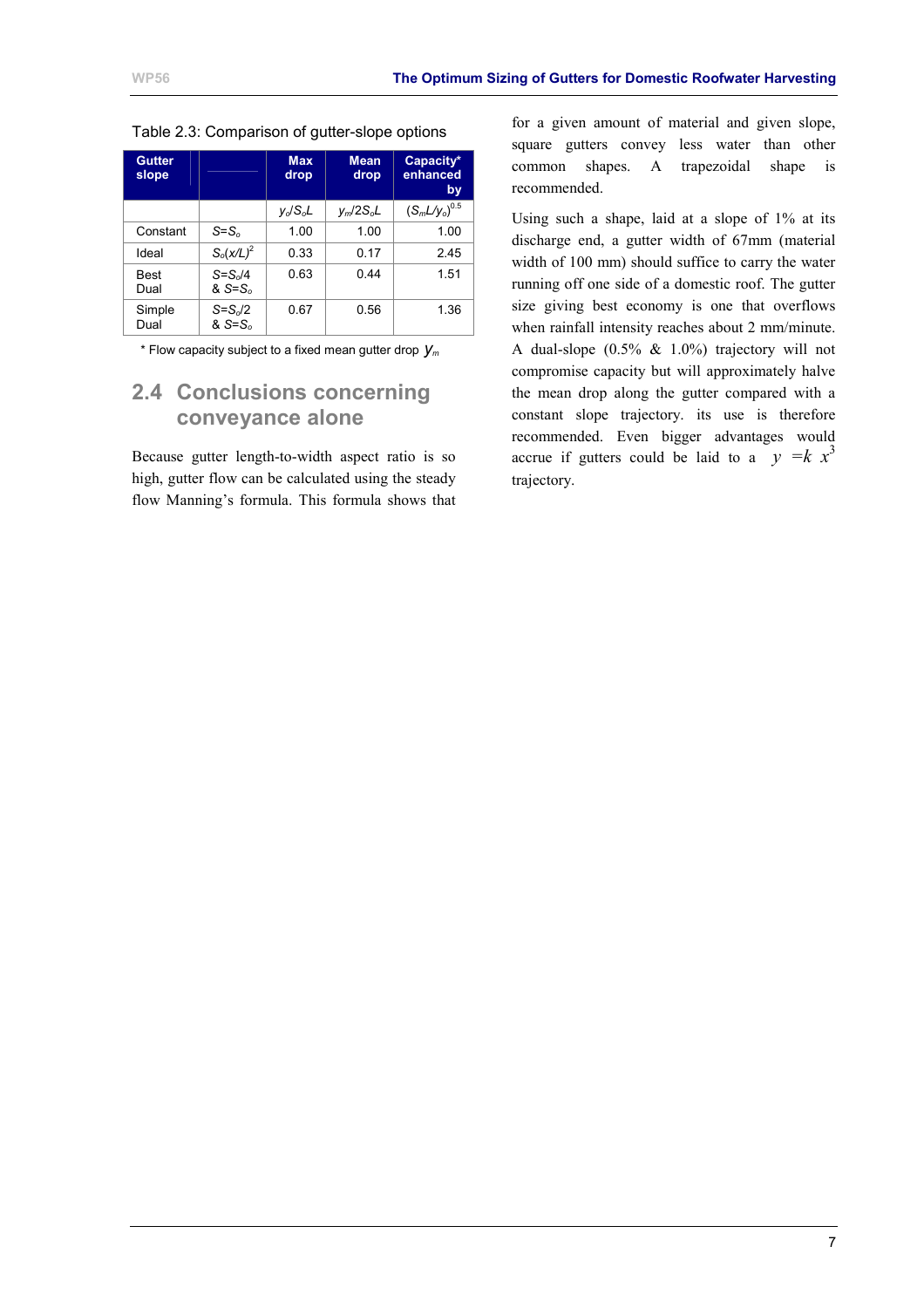# <span id="page-10-0"></span>**3 SIZING A GUTTER TO INTERCEPT RUN-OFF FROM A ROOF**

We now move to consider the interception aspect of guttering, which in this section is treated in isolation, i.e. assuming that all water that is intercepted will be conveyed without spillage. In this case the only gutter dimension of interest is its 'aperture' *w*, namely the width of the opening at the top of the gutter.

### **3.1 Characterising roof run-off**

Water leaving a roof may collect at the edge and then fall in droplets, or it may leave in such a form as to give directed jets of water. This latter is particularly the case with corrugated roofs, where the corrugations act to concentrate the flow into channels, thereby increasing their flow velocity. By contrast, with tiled roofs the water is spread to such a fine layer that it rarely leaves the roof with a significant horizontal component to its velocity.

The performance of the gutter will vary from minute to minute, due to the ever-varying rainfall intensity. However the gutter designer needs an overall figure such as mean annual performance.

The interception performance of a gutter will depend primarily upon the dimensions labeled in Figure 3.1

Figure 3.1: Gutter Dimensions affecting Runoff Interception



These dimensions are, in declining order of influence,

- i. Gutter aperture size (width *w*). The width of the opening at the top of the gutter will clearly affect its performance at collecting water leaving the roof. From the conveyance work in the previous section, we have in mind values around  $w=50$  mm to  $w=100$  mm; (2" to 4" gutters).
- ii. Gutter drop *y,* measured from the discharge point on the roof to the top surface (level of water at overflow) of the gutter; spot values of 10mm and 100mm should cover the range of normal use.
- iii. Gutter stand-off *x,* whose value is zero when the *centerline* of the gutter is directly below the edge of the roof.
- iv. Gutter upstand *u* above its overflow surface. For symmetrical gutters this will be zero. For gutters with a raised outside edge this will be positive.
- v. The presence or absence of a splash-guard on the roof edge directing water into the gutter: *g*=0 *or g*=1.

However besides the gutter dimensions many other factors affect interception performance, including:

- i. Rainfall intensity.
- ii. Wind strength.
- iii. Backing i.e. the presence or absence of a fascia board preventing wind passing across the gutter. Note that to be effective in controlling wind, such a board needs to be very close to the back of the gutter.
- iv. Roof type furrowed roofing gives a more strongly bunched and directed runoff than tile roofing.
- v. Roof length *l* perpendicular to the gutter. For poor housing we might use *l*=2500 mm and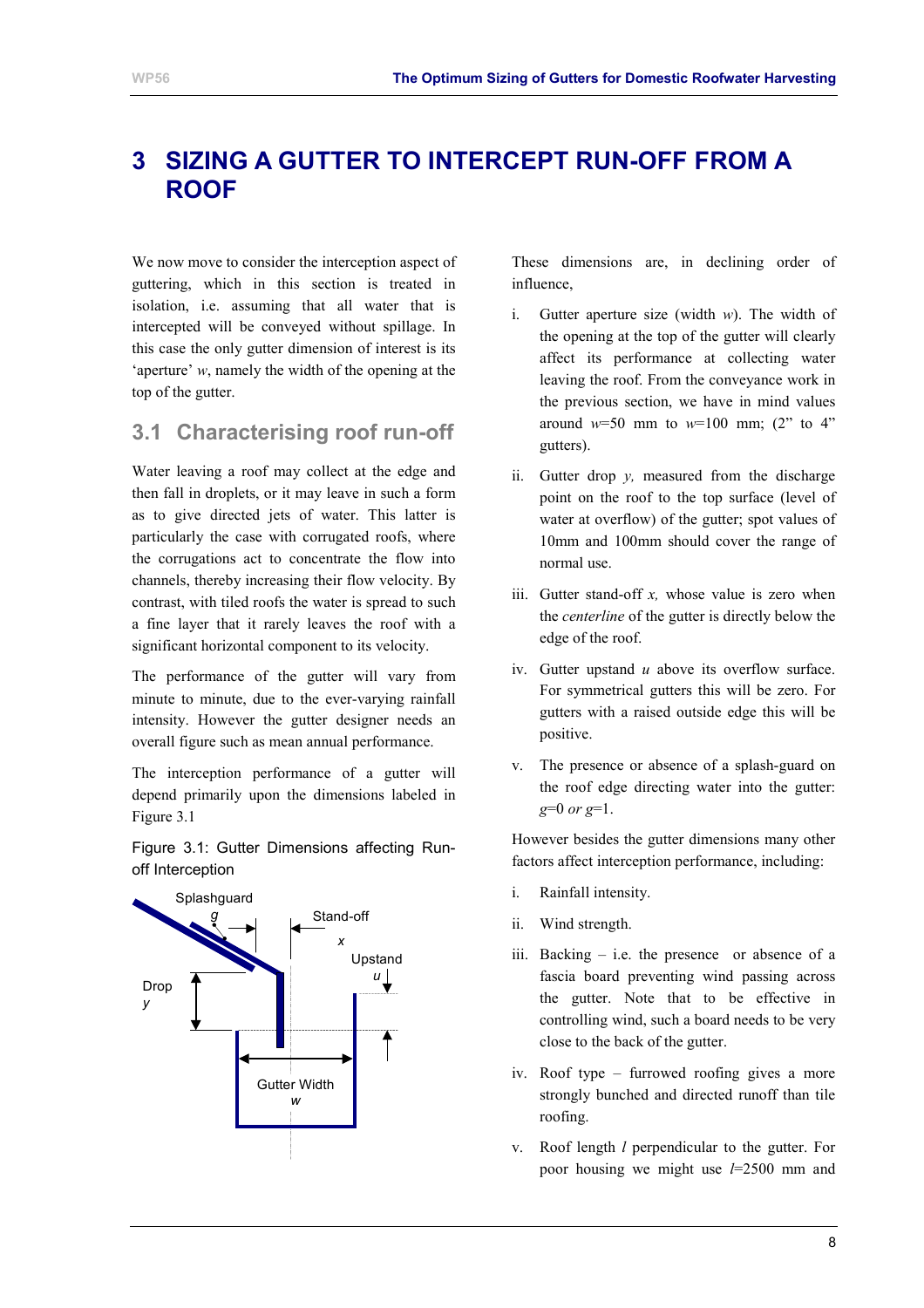<span id="page-11-0"></span>*l*=3000mm, the latter being the length of a full GI sheet.

- vi. Roof area draining into the gutter.
- vii. Roof slope, which in the tropics typically lies in the band  $15^{\circ}$  (S=0.26) to 30<sup>°</sup> (S=0.5).
- viii. Straightness of the roof edge (in plan) and the roof environment (e.g. overhanging trees).

It may be that a gutter sized to give sufficient flow capacity would not intercept sufficient water leaving the roof to make use of this capacity. Alternatively, sizing a gutter for interception alone would lead to an extremely wide, shallow gutter, which might lack the flow capacity to convey the water intercepted.

From observations by several fieldworkers, it would appear that except during the most intense rainfalls, water leaving the roof collects at the roof edge and then drips vertically, i.e. with negligible horizontal velocity. Such drips are strongly affected by wind around the gutter. Wind in turn is moderated by the presence of a fascia board. However it is intense rain that interests us most, because it generates such strong flows in the furrows of the roof that small jets are formed at the roof edge. These jets are more resistant to wind deviation but their velocity has a horizontal component that may carry them past the gutter's outside edge, resulting in loss through overshoot.

### **3.2 Gutter positioning in the absence of wind**

Experimental work was conducted under laboratory conditions by two Warwick students, Boswell & Vispond, in 1997, simulating a range of rainfall intensities on corrugated roofs of varying length and slope. They found that the outward 'throw' of the run-off jets increases with roof slope, roof length and rainfall intensity, but that below certain levels of these parameters there was negligible throw.

For a representative roof (slope of  $22^{\circ}$ ), at rainfall intensities of 2 mm/min, the throw was found to be around 100mm at 100mm drop (slightly more for longer roofs). There is pulsation as the water leaves the roof, giving some variation in throw. The drop of 100mm was chosen, considering the previous

work on conveyance, to be consistent with: a  $1\%$ gutter slope along a representative 10m roof edge.

These results suggest that for likely gutter drops, to capture all the rainfall at intensities up to 2 mm/min requires a gutter stretching 100 mm outwards from the roof edge (requiring at least a  $w = 100$  mm gutter aperture).

### **3.3 Effects of wind**

Having obtained some data concerning the behaviour of water leaving the roof in calm conditions, it becomes necessary to consider the effects of wind. Wind is particularly important in the case of water dripping from the roof, as it will then be the only factor causing the water to deviate from a vertical path, and hence require a larger gutter.. However it is only wind perpendicular to the gutter that need concern us, since wind along the gutter can only generate a small end-loss.

One can argue that the wind is unlikely to be strong, and hence to have a significant effect on roof run-off, on the down-wind side of a house. Indeed wind below the roof edge on this lee side is probably an inwards-directed eddy rather than directed outwards. So we are primarily interested in wind influence on run-off on the *up-*wind side of a building. Here the effect of the wind is to reduce the outward throw, or in the case of 'dripping' runoff to impart a negative throw. This in turn requires the inside edge of the gutter to be set some distance *inside* the roof edge. Field observation suggests that provided the gutter inner edge is set about 20mm inside the roof edge, we need not worry unduly about wind effects.

#### Figure 3.2: Wind flow past a building

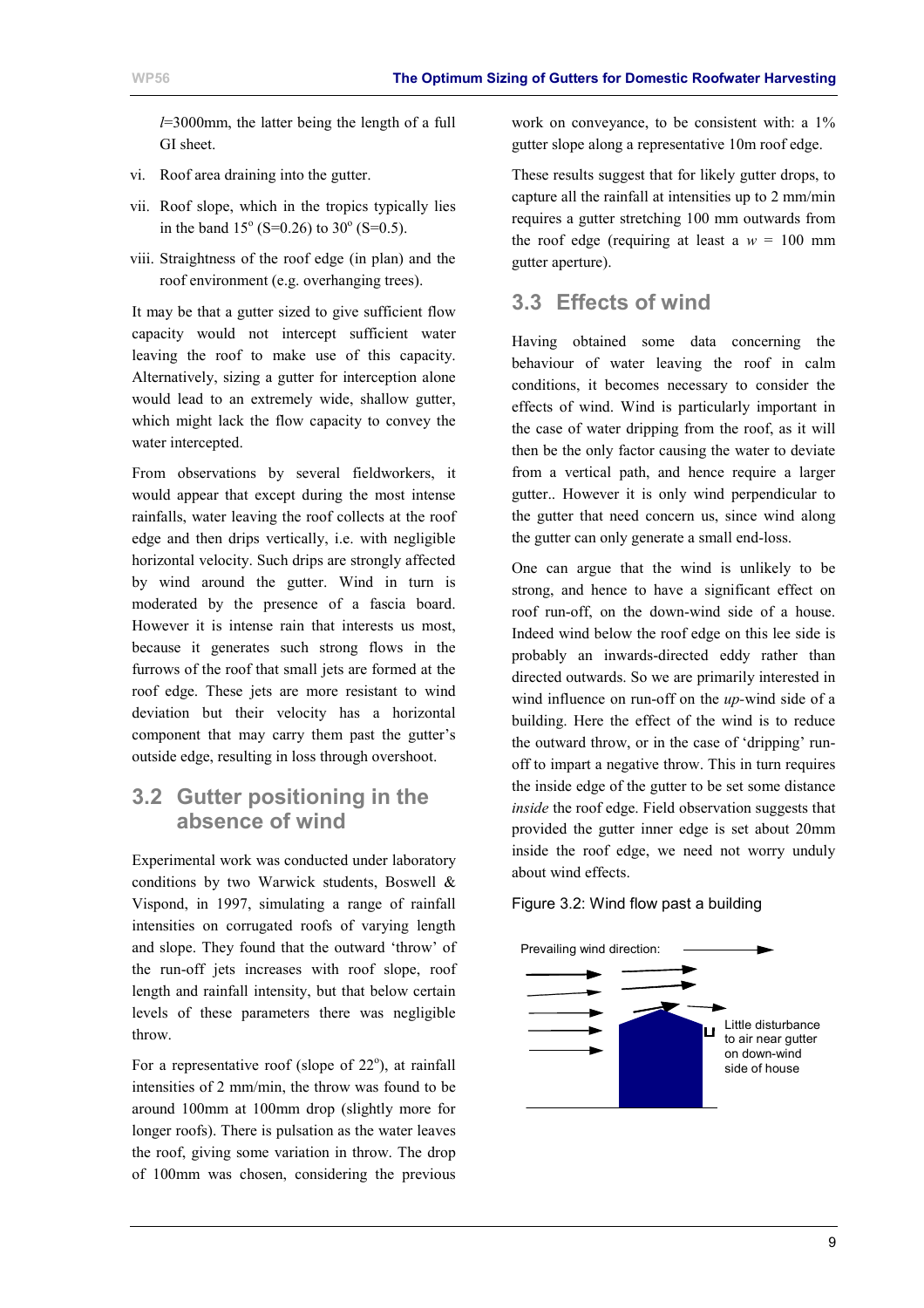### <span id="page-12-0"></span>**3.4 Experimental evidence of gutter performance at intercepting run-off**

Experimental work was conducted on GI roofing in Sri Lanka. Two roofs were used, one of  $22^{\circ}$  slope and one of only  $6^{\circ}$  slope. Both roofs were equipped with an experimental test rig that gave a distribution for the water leaving the roof to a resolution of 10mm:

Figure 3.3: Test rig for investigating roof run-off 'throw'



The distribution experiments were designed to allow the selection of an optimal gutter aperture, and give some indication of the trade-off, when increasing gutter slope, between increased flow capacity and reduced interception. To obtain an overall indication/measure of gutter performance, a number of rainfall events were sampled (more than 10).

Following collection of this data, it was observed that the rainfall leaving the  $6^\circ$  roof fell within a narrow spread, and was not significantly affected by drop (*y* in [Figure 3.1\)](#page-10-0). This, suggesting the water did not acquire a significant velocity whilst on the roof, and that dispersal was caused by wind action.

An analysis similar to that described in the Section 3 on conveyance was performed, in which the gutter size was optimised to give the lowest

possible system cost per unit of water collected. This is described briefly in [6A6.1.](#page-40-0)

This indicated that for a drop of 100mm, the economical gutter width *w* would be about 115mm, whereas for a drop of 10mm the size would be only  $ca$  45mm. These figures apply to a  $22^{\circ}$  roof angle and a 4 m long roof-slope. However the optima are not very sensitive to slope length. Both sets of results  $(6^{\circ}$  and  $22^{\circ}$  slopes) indicated that water leaving the roof experienced a surface tension effect, causing it to curl back under the roof lip.

As the gutter itself will be at a slope, and hence the gutter drop *y* varies along its length, these values for respectively 100mm and 10mm drop may be taken as effectively maximum and minimum gutter sizes. Thus the optimum gutter width will fall within this range of 45mm to 105mm.

### **3.5 Summary of interception modelling**

We have then performed two analyses, both assuming given values for roof-to-gutter drop. The first used rainfall simulations under laboratory conditions, and thereby showed the gutter aperture needed to intercept the same intensity of rainfall (2mm/min) as that already assumed for conveyance analysis. The second used data from fieldwork to optimise the aperture against a cost/unit water criterion.

Neither approach however generated an overall optimum gutter size, since neither determines the best slope of the gutter. Yet gutter slope generates the varying drop that causes the variation in performance along a gutter's length. We can however say, after placing an upper bound of 100mm on gutter drop  $v$ , that:

- the laboratory experiments place an upper bound of 120 mm on domestic gutter width,
- the fieldwork data places the optimum gutter width in the band 45 to 115 mm.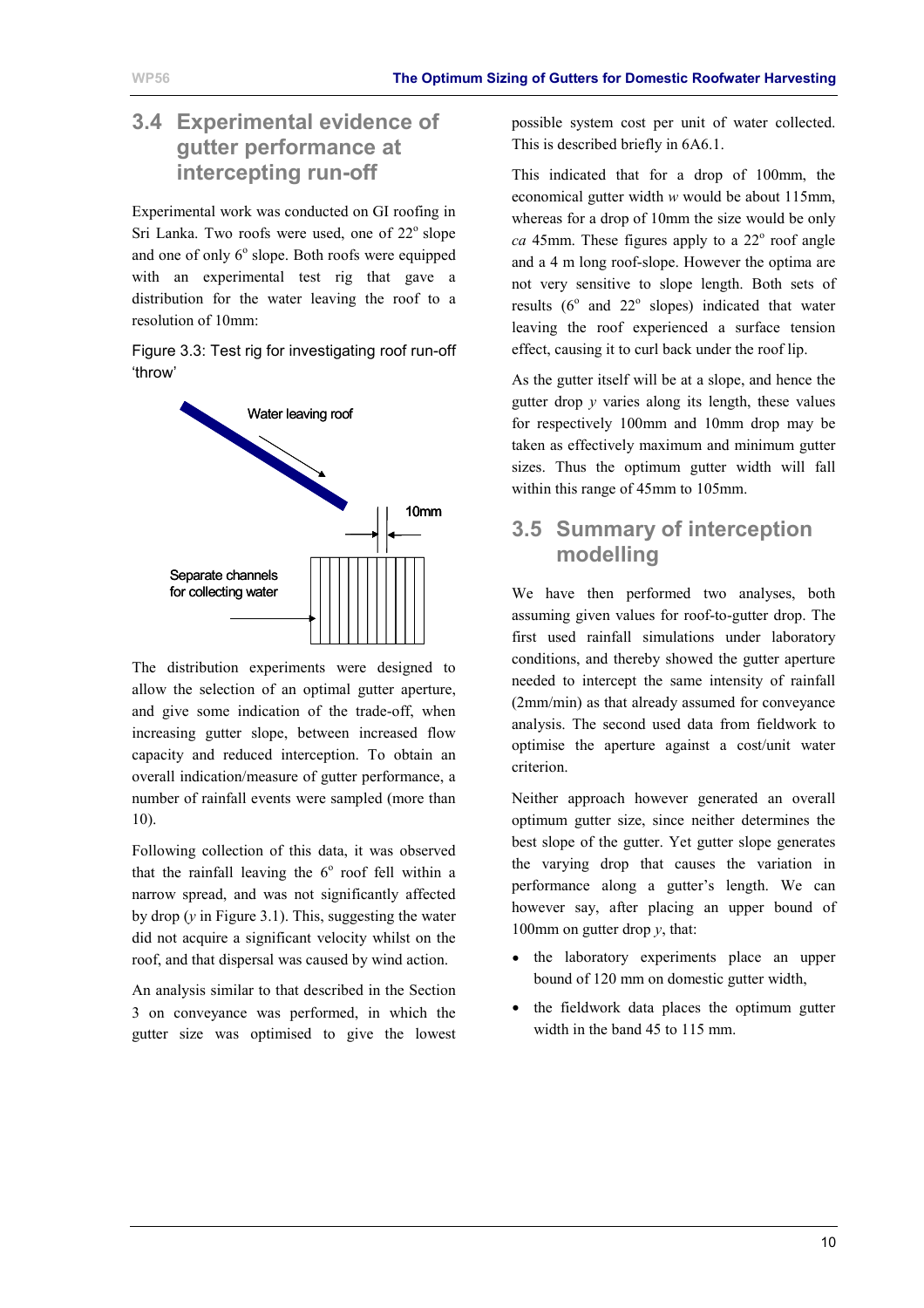# <span id="page-13-0"></span>**4 OPTIMISING SIZE & CONFIGURATION OF GUTTERS**

### **4.1 Introduction to overall size optimisation**

The previous sections have considered sizing gutters for interception or conveyance in isolation. This has been useful in giving some bounds to the size of gutter being considered, but cannot adequately simulate the interaction of the two in generating recommendations for gutter size and configuration.

Configuration is taken here to cover both the vertical trajectory of the gutter along the roof (the slope $(s)$  it is hung at), and its horizontal position relative to the edge of the roof. To optimise guttering requires manipulation of these parameters in addition to gutter size. As mentioned before, changing the gutter slope will have opposite effects on the conveyance and interception performance. Both of these losses generally occur at the lower end of the gutter, $\frac{1}{2}$  and so the smaller of the two will generally be subsumed in the larger when considering overall performance. Given the complexity of the interaction of these two phenomena, deriving a simple analytical model is not feasible.

So to obtain useful results, numerical simulation modelling was applied, which divided the gutter length into a series of small sections, and applied interception and conveyance criteria to determine the flow from one section to the next. Simulation was repeated over a full range of rainfall intensities, and, using information on actual tropical rainfall probabilities, the mean performance of the gutter was then calculated. Further details on the simulation are given in [6Appendix 6.](#page-40-0) Two simplifications are inherent in the model:

l

Firstly, the trajectory of the rainfall leaving the roof is assumed constant for a given rainfall intensity: pulsation effects are neglected. The losses from pulsation in one section would be opposed by gains in a separate section, so there is some justification for this.

Secondly, in the model each section as treated as having constant properties along its length. Maintaining a large number of section reduces inaccuracies arising from the use of such a numerical technique.

### **4.2 Gutter losses and overall losses**

Gutters are part of a system that captures the rain falling on a roof and transfers it to a store. Not all the rainfall can be captured because of water-loss mechanisms. The four most important of these are:

- i. Roof loss (due to splashing or absorption followed by evaporation): the latter is most prevalent during very light rainfall
- ii. Gutter overshoot, due to inadequate gutter 'aperture', during intense rain or very strong winds: this is concentrated at the lower end of any gutter
- iii. Gutter overflow during intense rain due to inadequate gutter capacity (itself a function of size, shape and slope): this normally takes place only at the lower end of each gutter
- iv. Tank overflow occurring mainly when the rainfall in the say last 24-hours has been very high

These loss mechanisms interact, in that the same water cannot be lost more than once. Thus any process of calculating each loss independently and then adding them will seriously over-estimate the total loss. In the case of gutter losses (ii and iii), we should therefore calculate, for each rainfall intensity, both the overshoot fraction and an overflow fraction (assuming no overshoot), and then take the higher of the two to represent the loss

<sup>&</sup>lt;sup>1</sup> The lower end of the gutter is the first place for interception losses to occur, and also for overspill from the gutter. With increasing rainfall intensity, overshoot will gradually occur further up the gutter, as will overflow. Overflow may also occur at the change in gradient if a dual-slope gutter has been used.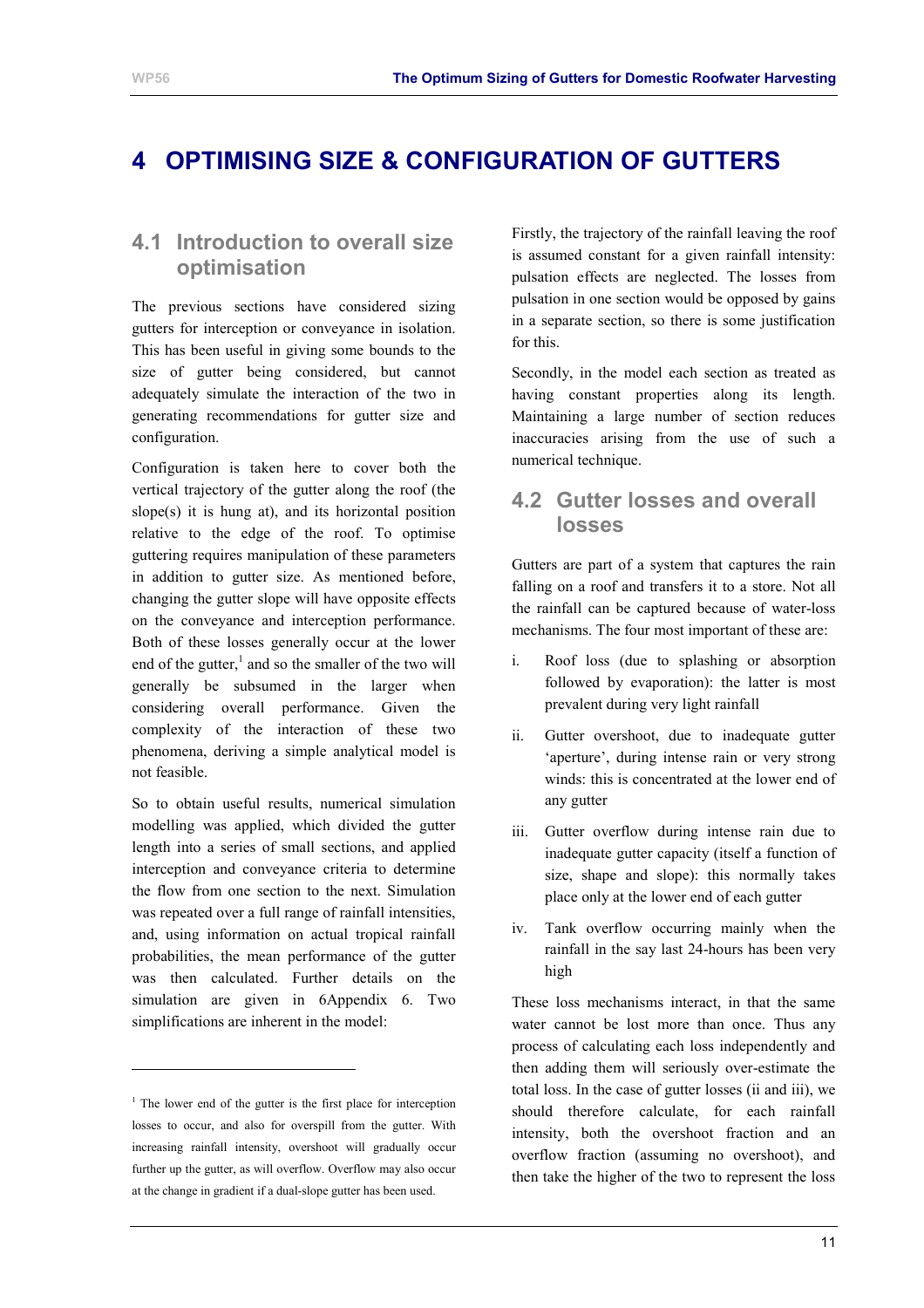due to the two mechanisms acting together. This is equivalent to the operation performed by the numerical model.

It is well established that it is uneconomic to provide a tank so large that there is never any tank overflow (loss mechanism). Indeed an economically optimum tank design is likely to give tank overflow in the range 10% to 30% of annual roof run-off. Because gutters are cheaper than tanks, when considered in isolation an 'economically optimum gutter' is likely to lose only 3% to 6% of annual run-off. A question to be answered in any analysis of optimum gutter-size is therefore: "what fraction of gutter losses may be discounted because they have already been 'counted' in tank overflow?"

A full analysis of the interaction between gutterloss and tank overflow is very complex and also requires extensive meteorological data (concerning the correlation between intense rainfall and high daily rainfall). Ideally one would use ten years' of rainfall data sampled at 1 minute intervals. Unfortunately such data is almost unobtainable even for temperate climate sites let alone for tropical ones. We might however crudely test three propositions (approximations). In order to illustrate the discussions we will take the particular case where gutter loss is around 5% and tank overflow loss (assuming perfect gutters) would be 10%; thus apparent gutter and tank efficiencies are 0.95 and 0.9 respectively.

(Proposition A) Gutter loss is *uncorrelated* with tank overflow; so gutter optimisation can be performed without consideration of tank losses other than to multiply the calculated raw gutter loss by tank efficiency (here  $= 0.9$ ) to estimate water actually lost to the consumer due to gutter losses. The total system loss would therefore be 14.5%, namely 4.5% attributed to gutters  $+$  10% attributed to tank overflow.

(Proposition B) Gutter losses are *totally correlated* with tank overflows so that we may simply take the higher of the gutter's annual loss fraction and the tank's annual loss fraction as representing their combined effect. In our example total loss is 10% and the gutter loss, being the lower of the two, doesn't matter.

(Proposition C) Intense rain giving gutter losses *occurs on different days from* tank overflow, so that there is *negative correlation* between the two. Total losses are now simply the sum of gutter and tank losses –e.g.  $5\% + 10\% = 15\%$ .

Although the total losses are not much different under the three assumptions, the gutter-loss component changes considerably and it is on this component alone that we choose gutter size.

Under Proposition A, a reduction in gutter losses (by *z*% of annual rainfall) would cause a reduction of 0.9 x *z*% in overall losses, corresponding to an increase of 0.9 x *z*% in the percentage of rain captured. Under (B), gutter losses don't contribute to overall losses, and could be increased up to 10% without any loss in system performance: in this case the gutter is oversized. Under (C), any reduction in gutter losses will have an equal effect on system losses.

Gutter losses depend only on very recent rainfall – it takes on average about 10 seconds between a raindrop striking a roof and its water content reaching the discharge end of that roof's gutter. By contrast tank overflow is likely to take place during the wet season (because then the tank is usually already partly full) when at least 20 mm of rain has fallen within the last two days. During the dry season the condition changes to 'when at least 30 mm has recently fallen'. With the large tanks used in semi-arid zones, all tank overflow, like almost all rainfall, will be in the wet season. However with the smaller tanks appropriate to a humid zone, a fraction of both tank overflow and rainfall occurs in the drier season, when captured water is particularly scarce and valuable.

We therefore have a number of scenarios, given in Table 4.1: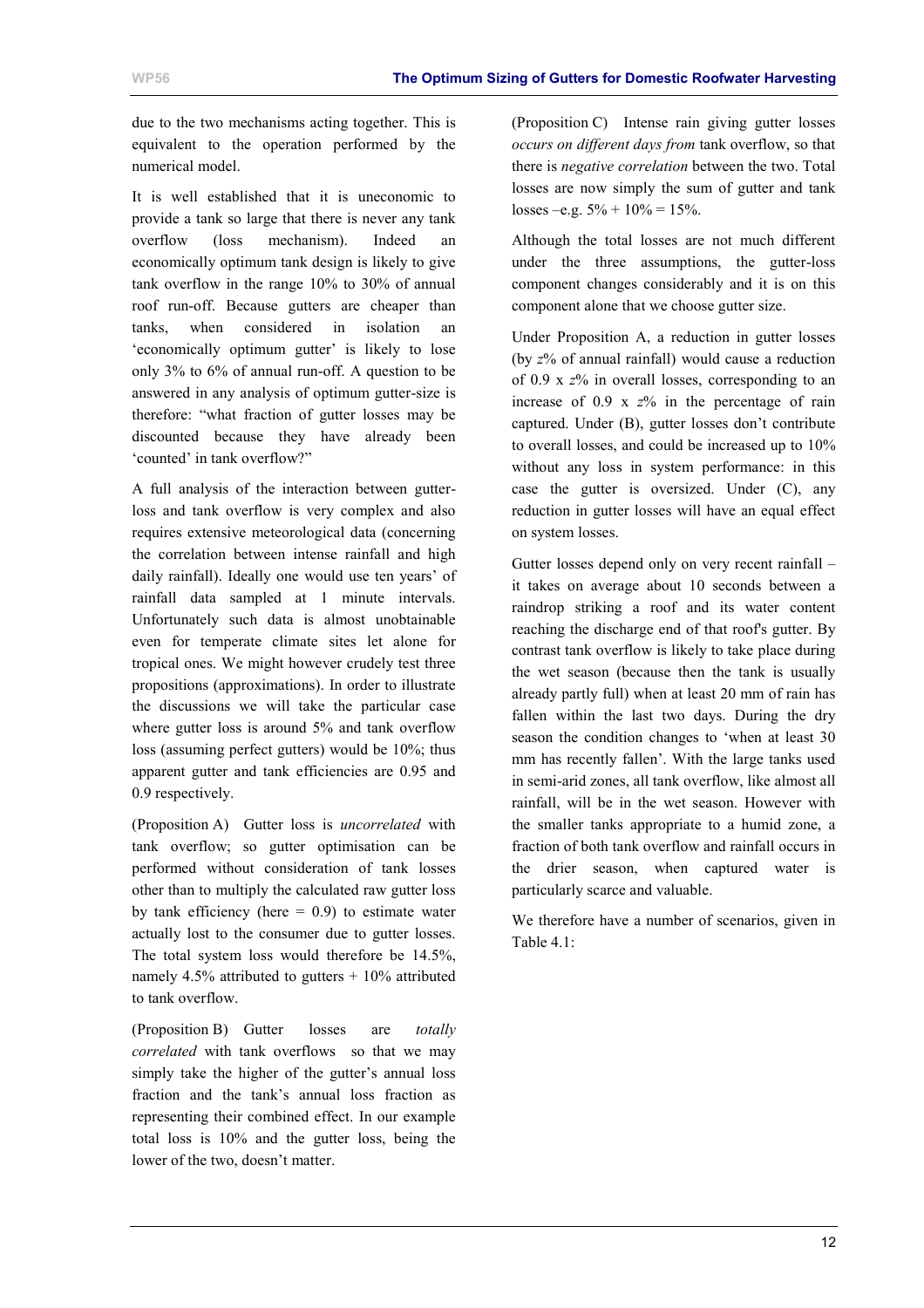| <b>Tank</b><br><b>Size</b> | <b>Climate &amp;</b><br><b>Conditions</b> | <b>Comments</b>                                                                                                                                  |
|----------------------------|-------------------------------------------|--------------------------------------------------------------------------------------------------------------------------------------------------|
| Large                      | Semi-arid,<br>dry year                    | No overflow, so<br>assumption (C) holds.<br>and all gutter losses<br>should be counted                                                           |
| Large                      | Semi-arid.<br>wet year                    | Some overflow, hence<br>assumption (A) or (B)<br>holds, and around say<br>50% of gutter losses<br>should be counted.                             |
| Small                      | Humid<br>zone, wet<br>season              | Considerable<br>overflow, so<br>assumption (B) holds,<br>and only an (unlikely)<br>excess of gutter loss<br>over tank loss should<br>be counted. |
| Small                      | Humid<br>zone, dryer<br>season            | Some overflow, so<br>assumption (A) holds,<br>and around say 90%<br>of gutter losses<br>should be counted.                                       |
| Small                      | Humid<br>zone, whole<br>year              | Mostly assumption (B)<br>holds, but (A) is<br>representative for<br>some of the time, so<br>count say 60% of<br>losses.                          |

#### <span id="page-15-0"></span>Table 4.1: RWH Scenarios

For a semi-arid zone and a large tank, we worry most about 'drier than average' years so assumption (A) can be accepted and as a 'rule of thumb' 90% to 100% of gutter losses should be counted. For a humid-zone small-tank system we might count only 60% of gutter losses in realistically accounting for the impact of gutter overshoot or overflow, the other 40% being included within the usually larger tank losses.

### **4.3 Overspill/overshoot tradeoffs**

As we have seen from Section 3, sizing for interception gives a larger optimum gutter size as the drop from the roof increases. Gutter performance would be improved if the mean drop along the gutter length could be reduced whilst maintaining the gutter's flow capacity. We therefore need to choose a trajectory that best trades off overshoot losses with overspill ones.

Other trade-offs include those involved with gutter shape. Some of these relate to the gutter performance in use, and others to manufacture. The optimum shape for interception is a flat plate, which will clearly have a useless conveyance

performance. There is a difference in ease of manufacture as well. If the gutter is being made from sheet metal, each fold will require additional forming, while folding metal will be simpler than trying to produce a specified curvature.

### **4.4 Typical roof situation**

Given the large number of possible roof configurations, an exhaustive search for optimum guttering in every case would be time-consuming. The approach taken was to consider some typical values and ranges, and see which variables or combinations of variables could be eliminated or simplified. Some parameters were fixed, namely:

- *Roof Material* Corrugated GI roofing was chosen, for several reasons: It is a common roofing material in developing countries, and is becoming more widespread in its use. The corrugations act to concentrate the flow, increasing the velocity at which it leaves the roof. This then acts as a worst-case material; a predicted performance from corrugated guttering should be equalled or exceeded by other roof materials.
- *Roof Slope* A slope of  $22^{\circ}$  was chosen as representative. Roof slope variation is dealt with further in Section 4.8.

### **4.5 Gutter shape**

We may take gutter cost as being mainly dependent on the quantity of material used to produce it, which for sheet material is proportional to the perimeter  $p_g$  of the gutter cross-section. In the preceding sections it was observe that 'deep' shapes are desirable for water conveyance, wide (and therefore shallow) shapes are good for runoff interception. Here then is another conveyance *v* interception trade-off. [Figure 4.1](#page-16-0) shows the results of simulations for different gutter shapes placed at the dual slope  $(0.5\% - 1.0\%)$  already found to be optimum.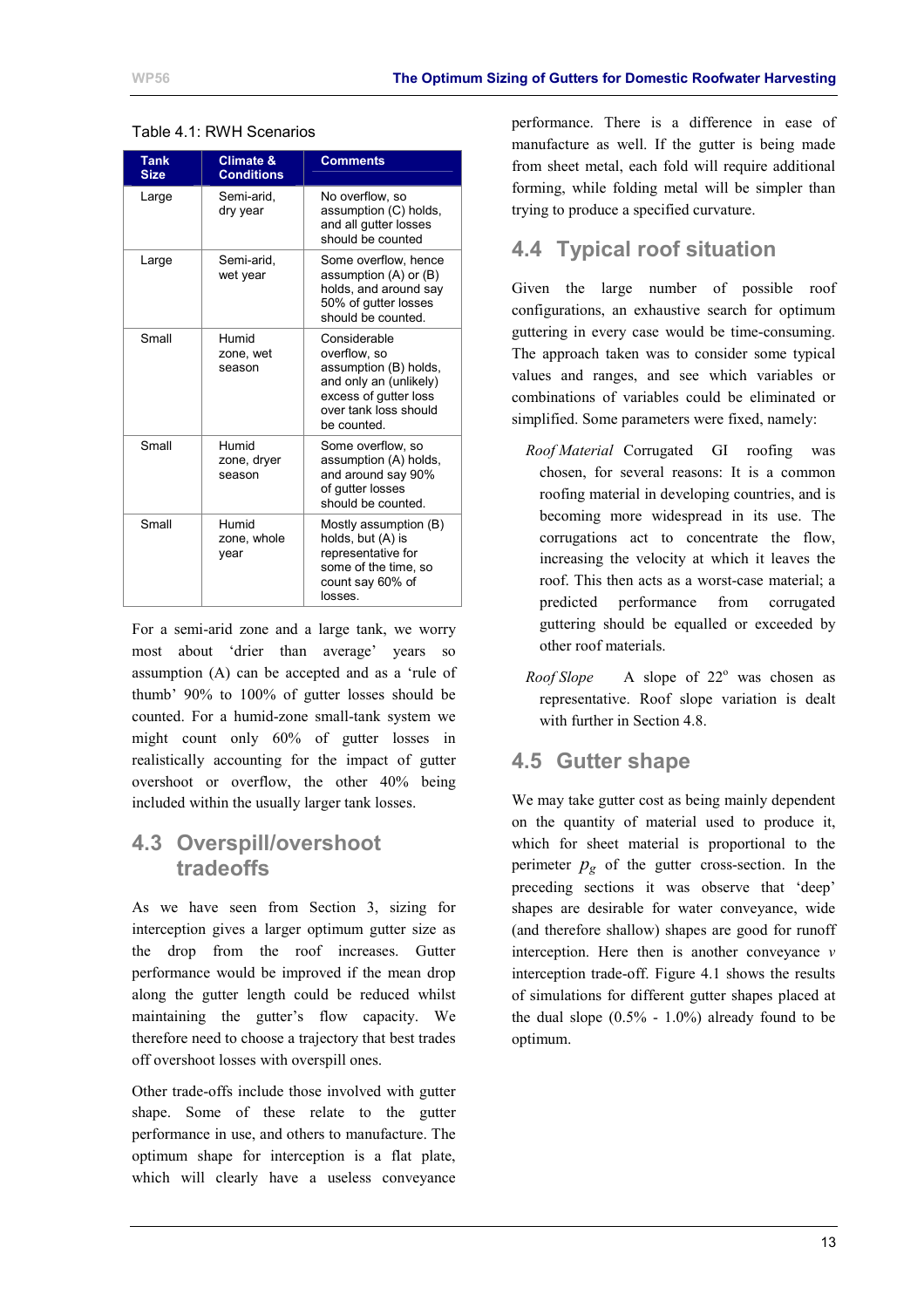

<span id="page-16-0"></span>Figure 4.1: Overall performance of differently-

Figure 4.1 is illustrative of the situation for a range of gutter sizes. There is a distinct extra cost to using a square cross-section, because it has only a small aperture. There is however little difference between the remaining three gutter cross-sections, semicircular, trapezoidal and vee: all have similar performance for equal material quantities. This is not surprising since both the aperture-to-perimeter ratios (w/p) of the three sections and their  $\sqrt{area-to}$ perimeter ratios are similar as the following table shows.

| Cross-<br>section | <b>Ratio</b><br>$(\sqrt{area})/p$ | <b>Ratio</b><br>W/p |
|-------------------|-----------------------------------|---------------------|
| Semicircular      | 0.40                              | 0.64                |
| Trapezoidal       | 0.41                              | 0.67                |
| Vee               | 0.35                              | 0.71                |
| <b>Square</b>     | 0.33                              | 0.33                |

At this point the analysis simplifies, as from now on we may consider only one section, We reject the square section and choose as our norm for analysis the trapezoidal section (with wings set at  $30^{\circ}$  to the vertical). We know that substituting either semicircular or vee shaped gutters would give very similar economic performance.

### **4.6 Gutter slope and trajectory**

In the context just of conveyance, different gutter trajectories were discussed in Section [2.3.](#page-7-0) That discussion identified an 'ideal' but impractical trajectory of constantly-varying slope and a more practical 'simple dual-slope' trajectory that performed better than a fixed slope one. We can now examine the overall (interception plus conveyance) performance of a few promising trajectories. We have selected two candidates for the shape of the trajectory, namely uniform slope and simple dual slope., and we combine these with different mean slopes to give six rival configurations. These six, listed in Table 4.3, were tested in the overall model and their gutter efficiencies plotted against gutter width for a variety of roof lengths. (A rainfall intensity distribution representative of the humid tropics was used in combination with a trapezoidal gutter shape – see Appendix  $6$  – and the mean annual gutter losses were calculated.).

|  |  | Table 4.3: Six gutter-slope configurations |
|--|--|--------------------------------------------|
|--|--|--------------------------------------------|

| <b>Config</b>  | <b>Description</b>           |              | Slope of gutter (%) |             |
|----------------|------------------------------|--------------|---------------------|-------------|
| ١o             |                              | First<br>2/3 | Last<br>1/3         | <b>Mean</b> |
| C <sub>1</sub> | low dual<br>slope            | 0.25         | 0.50                | 0.33        |
| C <sub>2</sub> | medium<br>dual slope         | 0.50         | 1.00                | 0.66        |
| C <sub>3</sub> | high dual<br>slope           | 1.00         | 2.00                | 1.33        |
| C <sub>4</sub> | low constant<br>slope        | 0.50         | 0.50                | 0.50        |
| C5             | medium,<br>constant<br>slope | 1.00         | 1.00                | 1.00        |
| C <sub>6</sub> | high<br>constant<br>slope    | 2.00         | 2.00                | 2.00        |

The most efficient configuration (highest water capture for given roof and gutter material) was found to be C2, shown bold in the table above (Dual-slope:  $0.5\% \& 1\%$ ). The two high slope configurations, C3 and C6 performed poorly. The remaining configurations, C1, C4 and C5, were a little inferior to C2. We therefore carry C2 forward as a recommended norm.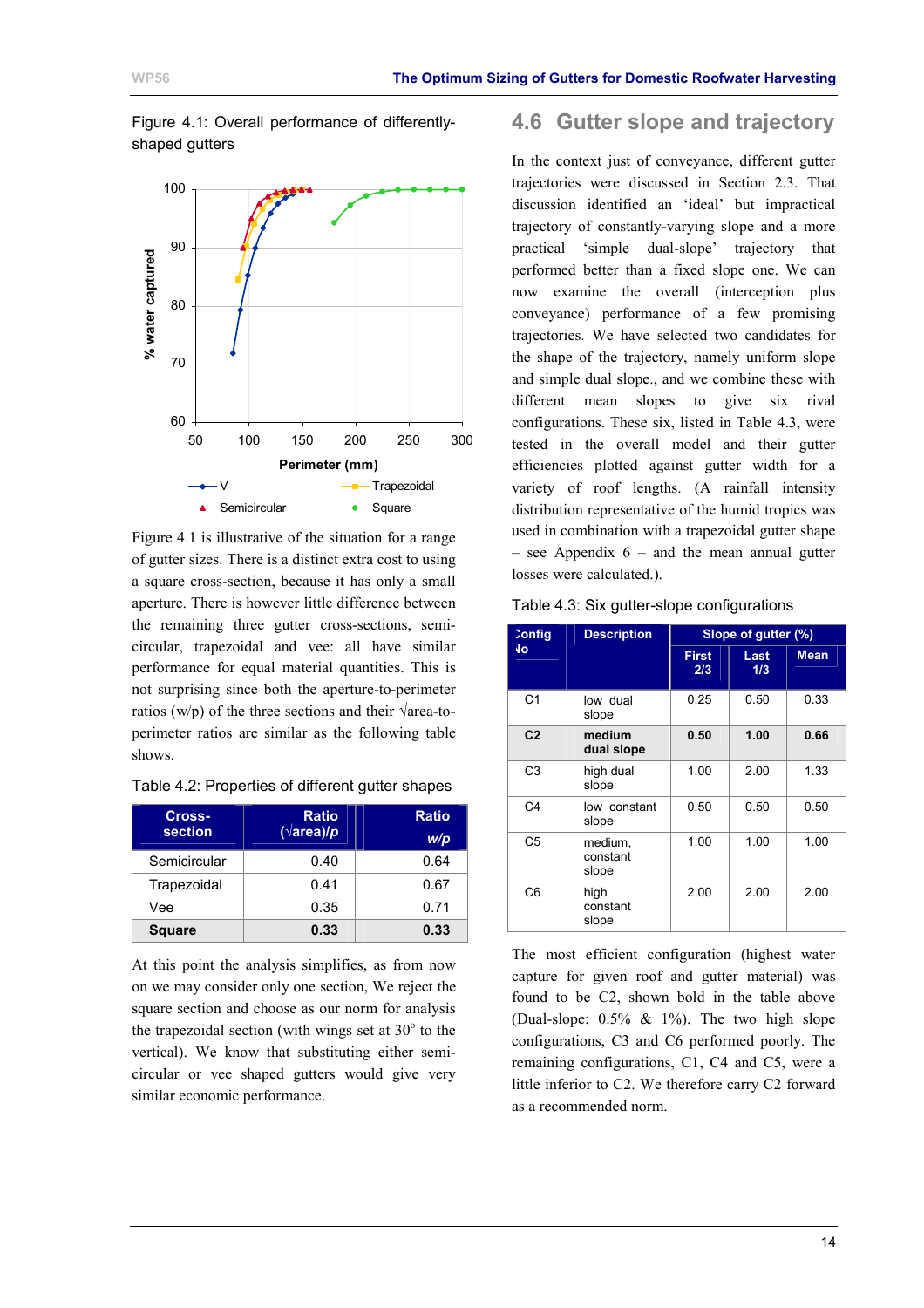### <span id="page-17-0"></span>**4.7 Roof area and shape**

For a given roof area, increasing the gutter length will reduce the roof-slope length perpendicular to the gutter. The lower roof length will reduce the exit velocity of the water, but the longer gutter will develop a larger drop at its discharge end. So there are opposing effects acting on the interception performance. To test the proposition that roof area determines gutter performance independent of the shape of that area, several configurations were considered in which the aspect ratio of the roof area (gutter length / roof-slope length)was varied from 1 to 4:

| Roof-<br>plan<br>area*<br>(m <sup>2</sup> ) | <b>Gutter</b><br>length<br>(m) | Roof-<br>slope<br>length<br>(m) | <b>Aspect</b><br>ratio |
|---------------------------------------------|--------------------------------|---------------------------------|------------------------|
| 16                                          | 4.2                            | 4.2                             | 1                      |
| 16                                          | 5.9                            | 3.0                             | $\overline{2}$         |
| 16                                          | 8.4                            | 2.1                             | 4                      |
| 32                                          | 5.9                            | 5.9                             | 1                      |
| 32                                          | 8.3                            | 4.2                             | $\overline{2}$         |
| 32                                          | 11.8                           | 3.0                             | 4                      |
| .                                           | $\sim$ $\sim$                  | $\cdots$<br>$\cdots$            | .<br>                  |

|  |  |  |  | Table 4.4: Various roofs used in modelling |
|--|--|--|--|--------------------------------------------|
|--|--|--|--|--------------------------------------------|

Note that roof plan area is smaller than roof length times depth, as the roof is not horizontal.

The performance of these configurations is shown in Figure 4.2.

As would be expected, for a given gutter size a higher fraction of yearly rainfall is captured on the smaller roof area. The more interesting feature of the efficiency plot however is the similarity in performance for the different roof shapes (aspect ratios from 1 to 4). This suggests that the effects of reduced mean drop and increased exit velocity (from using a low roof aspect ratio and hence a short gutter) largely cancel within our region of interest. Thus *we may size gutters according to the roof area*, rather than according to gutter length and roof-slope length considered separately





### **4.8 Roof slope**

We might expect variation in the roof slope to alter the trajectory of the water leaving it. Analysis of the laboratory work conducted certainly shows that an increase in roof slope also increases the exit velocity of the water. [Figure 4.3](#page-18-0) shows jet trajectories leaving  $4.2$ m-long roofs of  $11^\circ$ ,  $22^\circ$  and  $31^{\circ}$  for rainfall intensities of 1 & 2 mm/min. In the region of interest (drops from 0 to 10cm), the throw from the  $22$  and  $31^\circ$  roofs are very similar. In addition to this, the throw from the  $22^{\circ}$  roof is larger initially, and there is then a cross-over point. For the lower rainfall intensity, the trajectory from the roof is greater for the lower slope.

The small variation with slope, and crossover within the area of interest indicate that gutter sizing is not very sensitive to variation in roof slope within the region of interest. For the normallyfound roof slopes we may safely size gutters without taking actual slope into account.

The data from Sri Lanka and experimental work suggest that at untypically low roof slopes (less than  $10^{\circ}$ ) the water leaving the roof has little velocity, so at this point there is some risk of gutter over-sizing.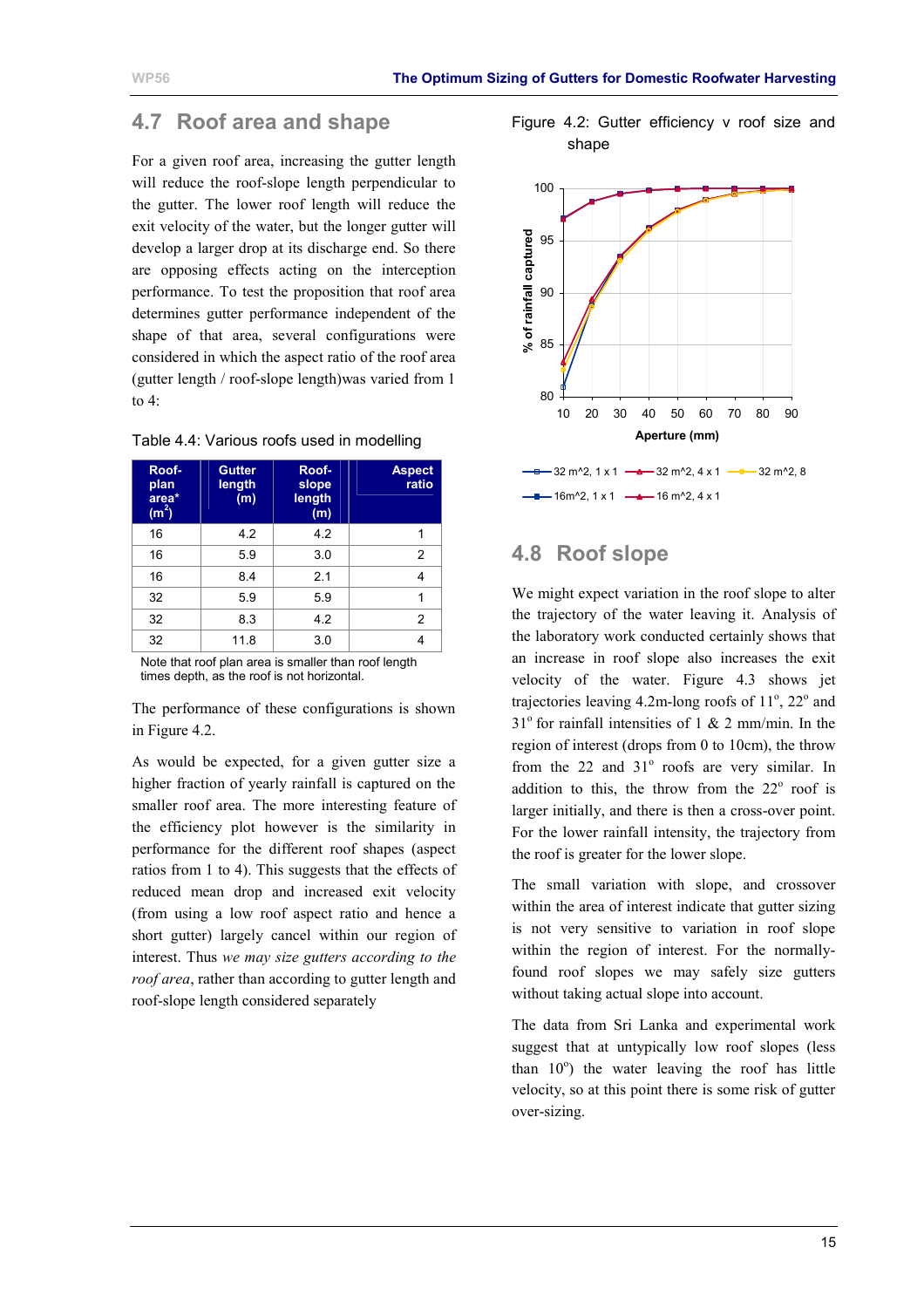<span id="page-18-0"></span>Figure 4.3: Effect of roof slope on run-off trajectories



### **4.9 Reducing the number of variables**

In Section [3.1,](#page-10-0) fourteen variables were listed as affecting 'interception', itself only one aspect of gutter performance. Such complexity is not acceptable in selecting an appropriate gutter size. However in the preceding sections we have considered many of these variables. For each we have identified a suitable 'good' value or we have shown that its influence on gutter performance is negligible. Thus we have reached the point of recommending:

- i. a dual-slope gutter (with a slope in the region of  $0.5\%$  for  $2/3$  of its length,  $1.0\%$  for the remaining 1/3 of its length);
- ii. a trapezoidal or semi-circular gutter shape;
- iii. that the inside edge of the gutter be 20mm inside the roof edge;
- iv. that roof *shape* can be ignored and only roof area considered;
- v. that gutters correctly sized for a roof slope of 22<sup>°</sup> will also be good for common roof slopes from  $15^{\circ}$  to over  $30^{\circ}$ , thus we do not need to know roof slope;
- vi. that within the humid tropics exact location and climate are not critical and we may

assume a representative rainfall intensity distribution;

vii. that (common) corrugated iron roofs represent a worst case – gutters sized for CI will be adequate for other roofing types.

We are therefore now ready to explore optimum gutter size with only one variable left, namely roof area.

### **4.10 Economic gutter optimisation**

We can define the optimum size  $(w=w_0)$  of a gutter as being the value that maximises the ratio of annual water captured *Q* to system cost and readily show (see [Appendix 7\)](#page-42-0) by standard calculus that this condition is met when:

$$
S_{Q,w} = \frac{dQ/dw}{Q/w} = a \cdot \lambda
$$
 Equation 4.1

Where

- *S<sub>Q,,w*</sub> is the sensitivity of annual gutter discharge  $(Q)$  to gutter size  $(w)$
- *a* is the sensitivity of gutter cost to gutter size (typically 0.6) and
- $\lambda$  is the fraction of total system cost caused by the gutter cost (typically 0.15 in small systems).

The sensitivity  $S_{Q,w}$  varies not only with gutter size but also with the site's rainfall intensity pattern, roof size, shape and type, gutter shape and location relative to the roof edge. However we can choose single representative values for all these variables except roof area.  $A_g$ . For each value of  $A_g$ , that leaves  $S_{Q,w}$  as only a function of gutter size *w*.

For very small gutters, the annual captured flow *Q* will be low but the sensitivity *S* high. As we make the gutter steadily larger, *Q* will rise and *S* will drop, until at  $w = w_0$  the equation above is satisfied. In practice therefore we plot *S* against *w* and note where the locus crosses the value aλ. Under some circumstances, discussed in section 4.2, only a fraction  $\mu$  of the gutter losses should be counted,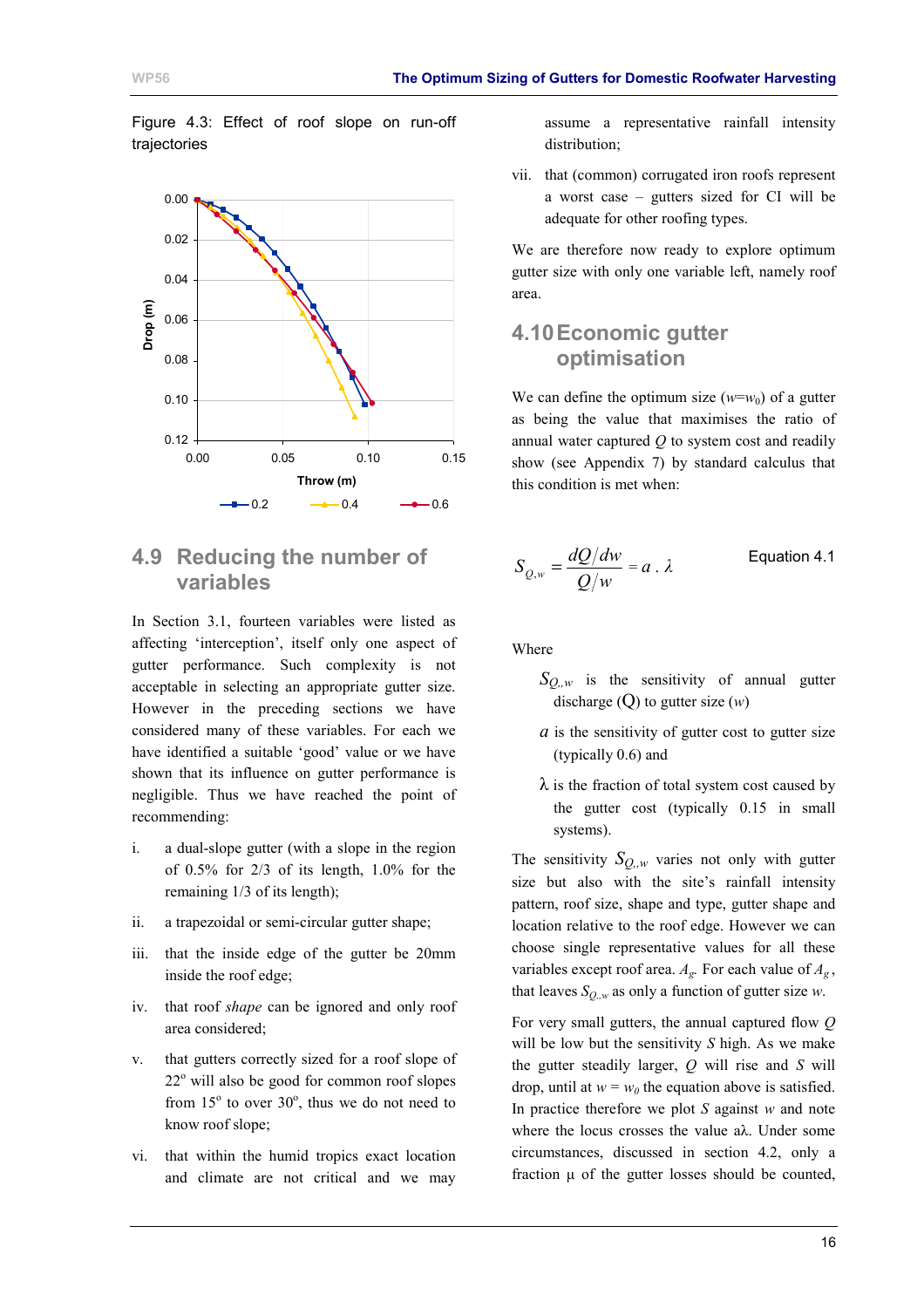since some gutter losses only serve to reduce tank overflow rather than reduce water capture. For small-tank systems in the humid tropics it was argued that we might adopt the value  $\mu$ =0.6. Under these circumstances our criterion for optimum gutter size changes to:

$$
S_{Q_i,w} = a\lambda/\mu
$$
 Equation 4.2

typically 0.15.

Table 4.5 shows the application of this formula to find the optimum gutter width for a roof area of 16 square meters. This is a typical area for one side (and therefore one gutter) of the roof of a small rural home.

Table 4.5: Gutter optimisation for trapezoidal gutter, humid tropics, roof area A<sub>g</sub>=30 m<sup>2</sup> and *a*λ/µ=0.15

| <b>Gutter</b><br>width (w)<br>mm | <b>Gutter</b><br>annual<br>efficiency<br>$(\%)$ | $S_{Q,w}$ |
|----------------------------------|-------------------------------------------------|-----------|
| 60                               | 84.5                                            | 0.81      |
| 65                               | 90.3                                            | 0.55      |
| 70                               | 94.1                                            | 0.38      |
| 75                               | 96.6                                            | 0.24      |
| 80                               | 98.2                                            | 0.15      |
| 85                               | 99.1                                            | 0.08      |
| 90                               | 99.6                                            | 0.04      |
| 95                               | 99.8                                            | 0.02      |

Note: Optimum size ( $w = w_0$ , when  $S_{Q,w} = a\lambda/\mu$ ) is shown in bold.

The process used in this table was then repeated for other roof areas to generate Table 4.5, which therefore constitutes the basic output of this Working Paper. From the figure we can also deduce that the sensitivity of ideal gutter width to roof area is around 0.35.

Moreover we may use the economic optimisation model to confirm some of the assumptions listed in Section [4.9.](#page-18-0)

In particular it was found that the variation of optimum gutter width across the three locations (climates) Lae, Kampala and Surabaya was only  $\pm 3\%$  about the value obtained using a rainfall intensity distribution averaged over all three sites. So it seems reasonable to suggest that the results found may be generalised across the humid tropics.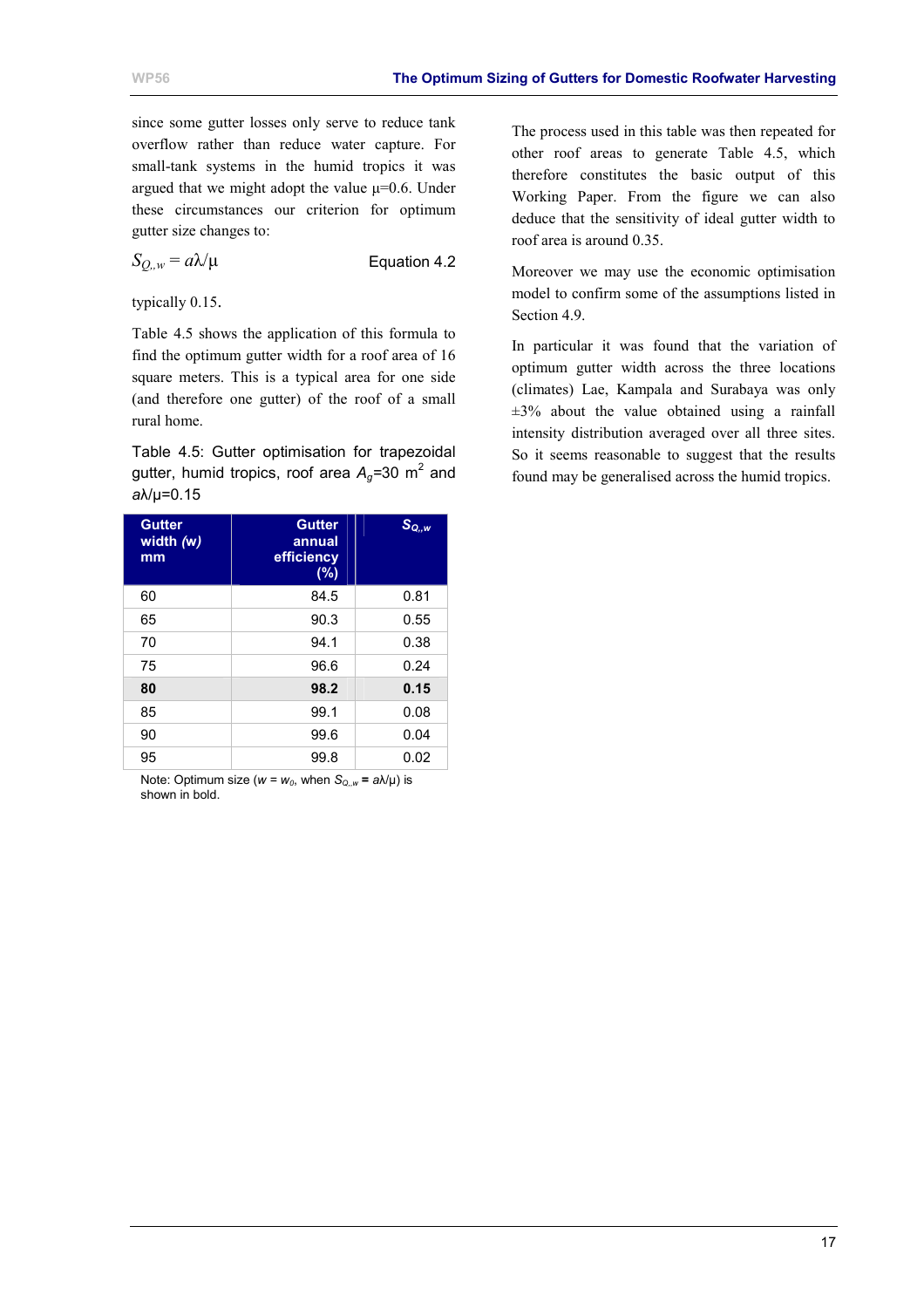# <span id="page-20-0"></span>**5 CONCLUSIONS**

Having examined by field observations, laboratory experiments and computer simulations the situation of gutter size and position for roofwater harvesting in humid tropics, the following gutter widths are recommended

| Table 5.1: Recommended gutter widths for use |  |
|----------------------------------------------|--|
| in the humid tropics                         |  |

| <b>Gutter width</b><br>(mm) | Roof area in $(m^2)$<br>served by 1 gutter |
|-----------------------------|--------------------------------------------|
| 55                          | 13                                         |
| 60                          | 17                                         |
| 65                          | 21                                         |
| 70                          | 25                                         |
| 75                          | 29                                         |
| 80                          | 34                                         |
| 85                          | 40                                         |
| 90                          | 46                                         |
| 95                          | 54                                         |
| 100                         | 66                                         |

These figures are smaller than common guttering sizes used in the tropics and indicate there are opportunities for cost-savings. Thus even a quite large house, roof 10m x 6m, requires only a 75 mm (3") gutter on each side.

Variations in roof slope between around 20° and 30° have negligible effect on gutter size requirements. When the roof slope drops to around 10° there is a significant drop in the velocity of water leaving the roof and slightly smaller gutters might be used.

For realistic roof shapes, gutters may be sized simply on the basis of the roof plan area each serves rather than via separate consideration of gutter length and roof-slope length.

Trapezoidal, semicircular and Vee-shaped gutters give somewhat similar economic performance in intercepting and conveying roof run-off water. Choice between them can therefore be made on the basis of ease of manufacture or self-cleaning properties (Vee shapes become blocked rather frequently). Rectangular gutters however do not make efficient use of material.

Gutter mean slopes should be small, normally under 1% - and there is a small advantage in giving a gutter a dual slope such as 0.5% for the first 2/3 of its length, 1.0% for the final 1/3 to the outlet point. No part of a gutter should however be laid flat in an area subject to mosquitoes. In cases where roofs are not accurately aligned, higher slopes may be needed or the gutter direction should be decided only after the roof-edge slope has been measured.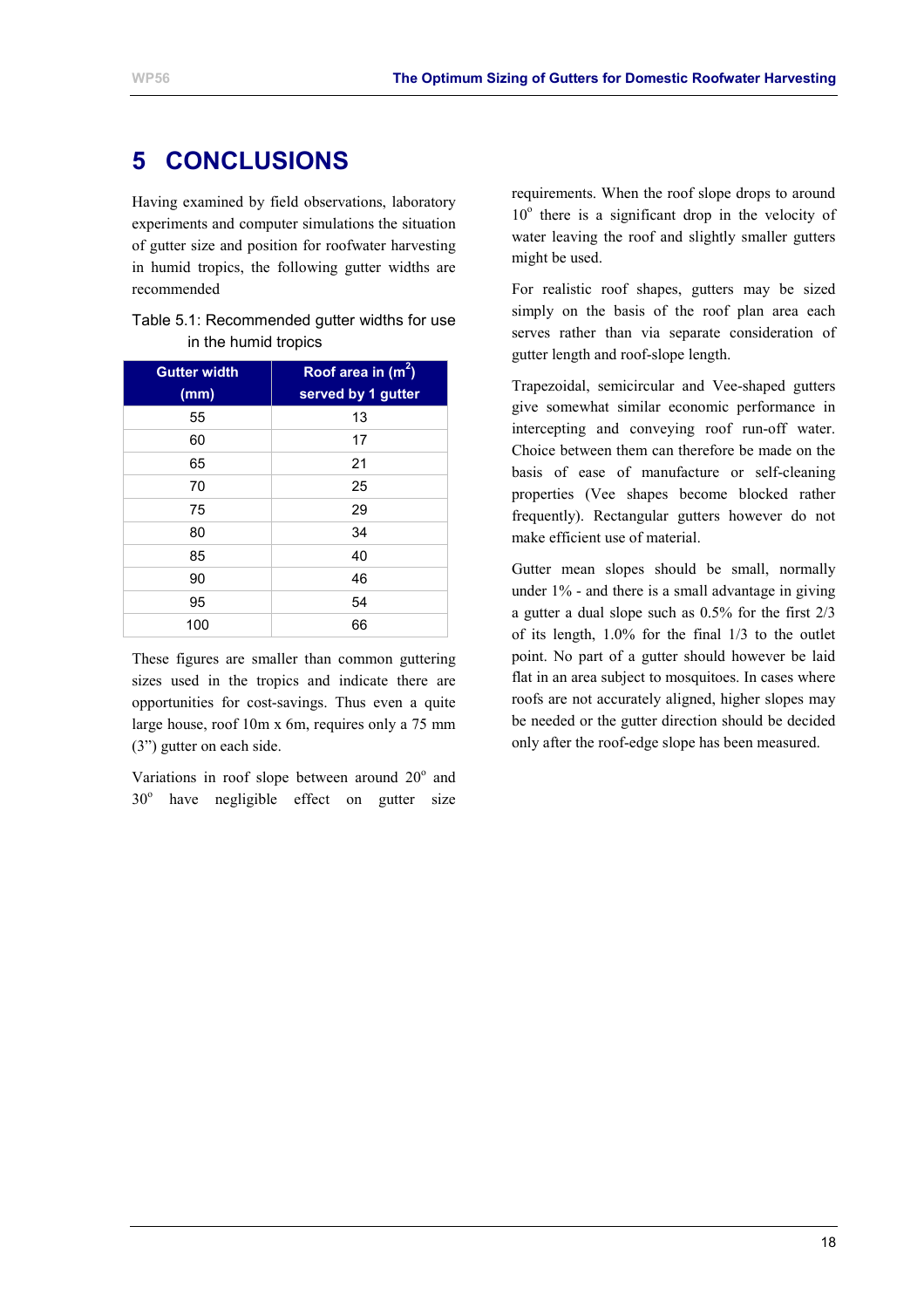# <span id="page-21-0"></span>**6 BIBLIOGRAPHY**

- Adimula, I.A. Bryant, G.H. & Riva, C. (1998),"Rain rate distribution for tropical regions",Proc. MTT-S European Wireless Conference, Amsterdam, Netherlands, 5-8 October 1998, ISBN 086213 1510; Microwave Engineering Europe, London, UK, pp. 134-138. [ECR-1 b4]
- BS 6367: 1983, "Drainage of roofs and paved areas"
- Gould, J. & Nissen-Petersen, E. (1999), "Rainwater Catchment Systems for Domestic Supply", Intermediate Technology Publications.
- Rees, D., Nyakaana, S. & Thomas, T.H. (2000), "Very Low Cost Roofwater Harvesting in East Africa", DTU Working Paper 55:
- Zhu, Q., & Wu, F. (Oct/1995) "A lifeblood transfusion: Gansu's new rainwater catchment system", *Waterlines*, Vol: 14 (2), 5-7.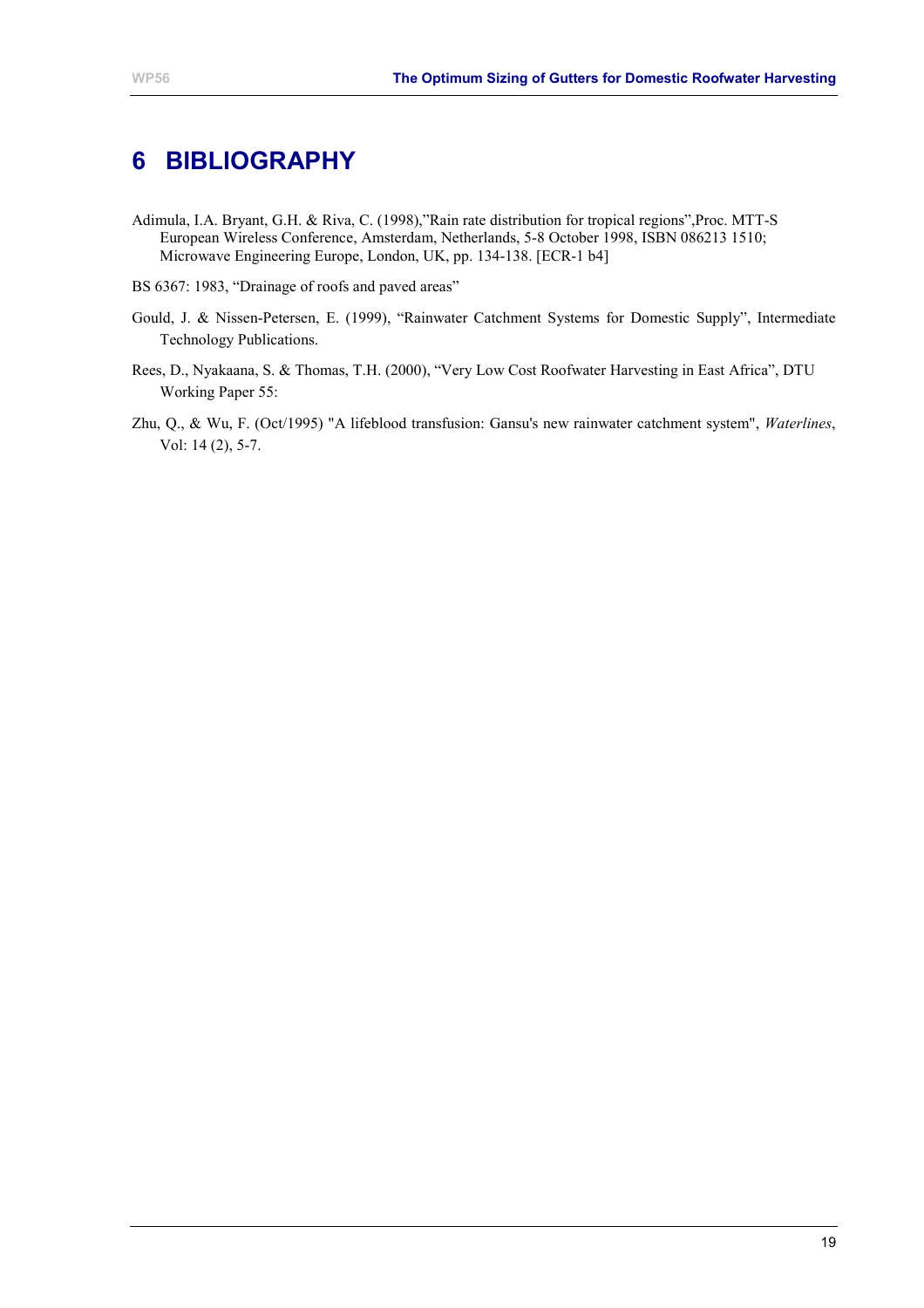# **APPENDICES**

| Appendix 3 Calculations for 3 Locations in the Humid Tropics  13 |  |
|------------------------------------------------------------------|--|
|                                                                  |  |
|                                                                  |  |
| Appendix 6 Combined Interception and Conveyance Model 19         |  |
|                                                                  |  |
|                                                                  |  |
|                                                                  |  |
|                                                                  |  |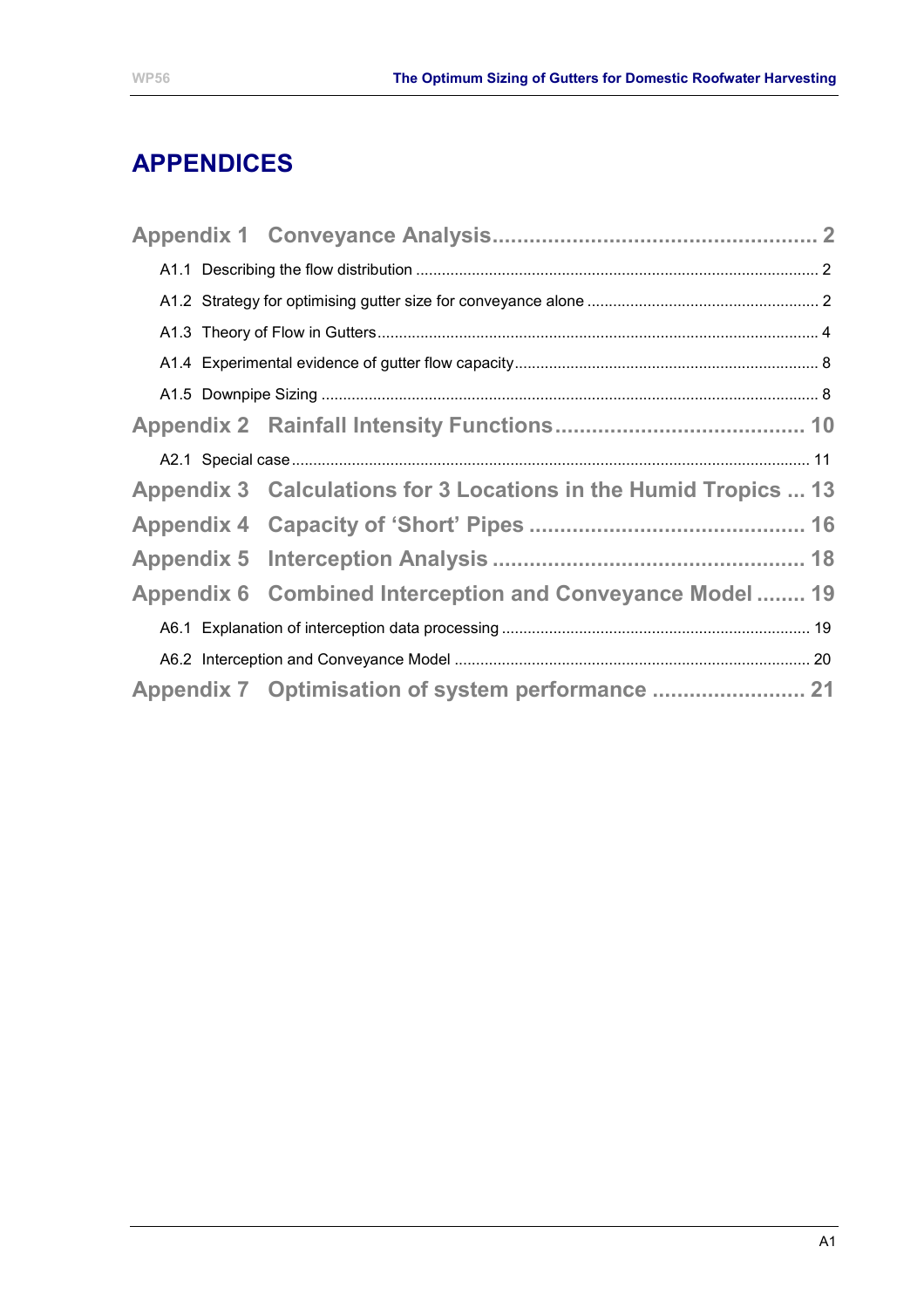# <span id="page-23-0"></span>**APPENDIX 1 CONVEYANCE ANALYSIS**

Section A1.1 will examine the economics of sizing gutters for their capacity to convey the water entering them. This leads to the suggestion that gutters should be sized for rainfall intensities of around 2 mm/min.

In section A1.2, the theory and calculations for sizing gutters are covered. This is followed by brief details of experimental work conducted (section [A1.4\)](#page-29-0), and sizing tables for downpipes (section [A1.5\)](#page-29-0).

# **A1.1 Describing the flow distribution**

A gutter that is 'too small' will, under very heavy rainfall, spill some of the water it is trying to carry. A gutter that is too big will cost too much.

The cost of spilling water may be just the value of the water not conveyed, or it may be higher (if overflow causes damage to the building) or lower (if the overflow would have been discarded anyway due to tank overflow or inadequate tank inflow capacity).

As mentioned earlier, in the context of rainwater harvesting in the humid tropics, most buildings will have a considerable roof overhang. In this case, the cost of letting water overflow is likely to be equal to or less than the value of the water not conveyed to a tank.

From the analysis that follows, it appears that it is generally economic to make gutters large - for example so large that only 1% of the roof runoff overflows the gutter system.

In any economically viable roofwater harvesting system, the amortised value of the water collected is greater than the capital cost of the system: in the ensuing analysis, however, we will assume a 'just-economic' RWH system in which the amortised value of the water *equals* the system cost. We will also assume:

- (a) The value of water, per litre, is constant, so that a 1% increase in water harvested represents a 1% increase in user benefit.
- (b) There is sufficient storage that increasing gutter output by 1% will increase water available for consumption by  $1\%$  too.

Clearly both these assumptions are debatable and could be altered: however that would introduce unwanted further complexity into the basic analysis below.

The cost of guttering can vary considerably from system to system, for example, in one  $10m<sup>3</sup>$  system the guttering was 12% of the system cost, whereas in a (600 ) system the figure was 30% (DTU Working paper 55). In this analysis a mid-range figure of 20% will be used. Therefore, under the assumptions just made, increasing gutter size in order to collect more water is always worthwhile, providing that the fractional increase in gutter cost does not exceed 5 times (100% / 20%) the fractional increase in water harvested. The analysis below refines this statement.

# **A1.2 Strategy for optimising gutter size for conveyance alone**

#### **A1.2.1 Formal modelling**

At some representative sites, data can be obtained for the rainfall intensity *i*, giving a probability distribution  $p_r(i)$ . To find the gutter inflow  $Q_i$  we multiply the intensity by the roof area, a runoff coefficient  $C_r$  and an interception coefficient *C<sub>i</sub>*. These may be treated as a constant,  $\Omega$ , for a particular roof.  $O_i$  is a flow rate, as is the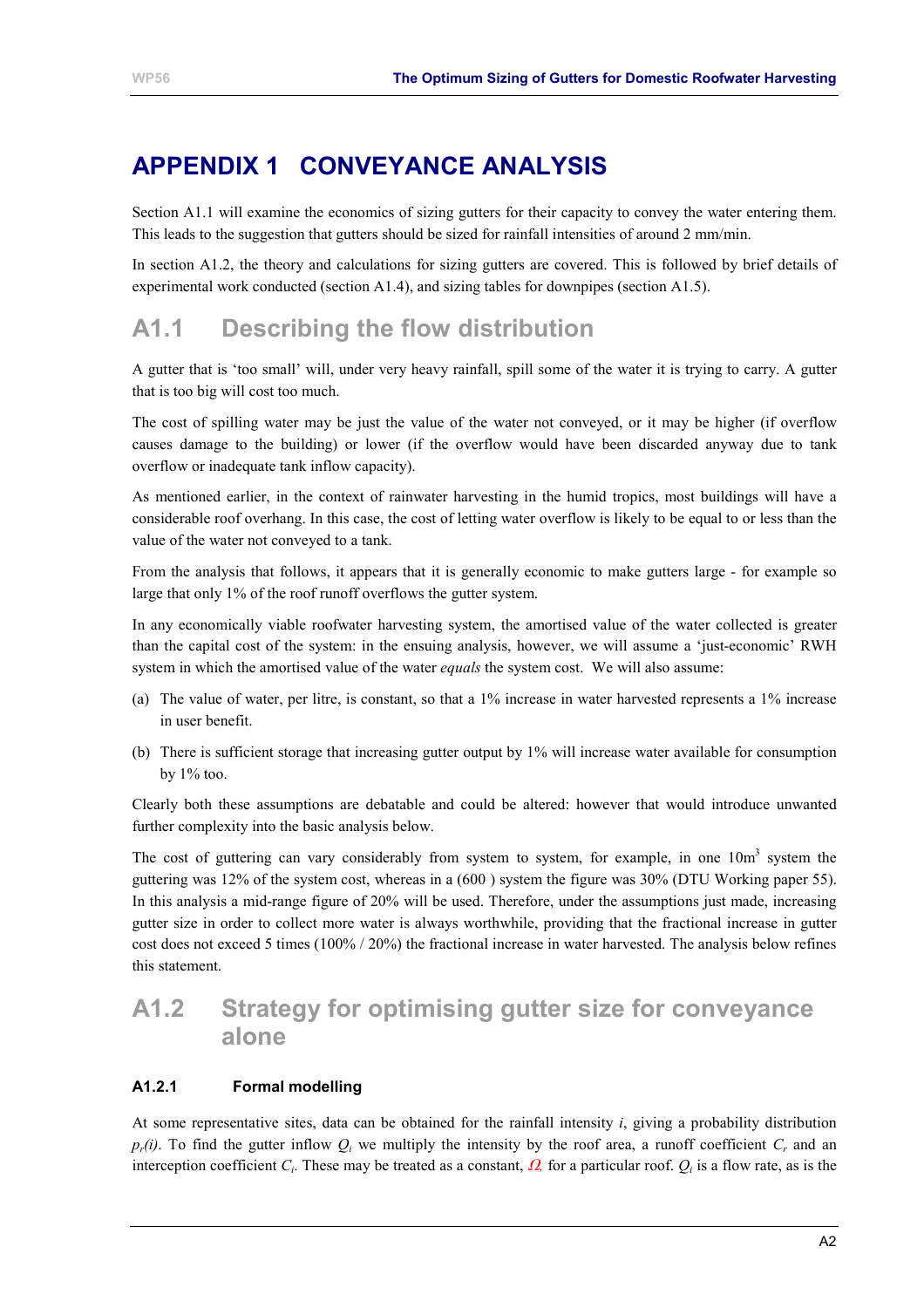gutter capacity  $Q_d$ . The conveyance coefficient (or 'efficiency'),  $C_c$ , is the fraction of  $Q_i$  that is conveyed by the gutter to the tank.

Knowing the gutter shape, and keeping other factors such as slope constant, increasing the gutter capacity  $Q_d$  by 1% will have a certain effect on the total cost of the system. From applying the Manning formula to the flow in gutters (the validity and specifics of this is discussed in section 3.3), the gutter size will require a 0.4% increase. This can then be adjusted to take account of the change in materials and manufacturing cost of the gutter, to give a say 0.36% increase in gutter cost. 2

As previously mentioned, the cost of the gutter as a fraction of the system cost may be taken as 20%. This means that the 1% increase in gutter capacity will result in only a 0.072% increase in the system cost.

Increasing the gutter capacity by 1% will also increase the quantity of water captured by the system, as expressed as the capture coefficient *C<sub>c</sub>*.

Within the context described, it is economically sound to continue mentally increasing the gutter size until the percentage increase in  $C_c$  falls to that of the increase in gutter cost, i.e. 0.072% for each 1% increase in gutter capacity. After this point, any further increase in gutter cost will further increase the quantity of water harvested, but will not give a superior performance measured by cost per litre of water captured.

For a particular rainfall intensity probability distribution  $p_r(i)$ , an exceedance function  $P_r(i)$  may be defined, giving the fraction of time that the rainfall intensity exceeds any threshold *i*.

A given gutter arrangement will have a flow capacity  $Q_c$  at which it overflows. This can be expressed as a corresponding rainfall intensity  $I$ . It is also possible to calculate the fraction of water spilled by the gutter,  $sp(I)$ , and hence the gutter efficiency  $\eta(I)$ . These performances will be for an entire year of operation, not a single rainfall event. At this point we need to use the concept of sensitivity. For two variables A and B,  $S_{AB}$  is the sensitivity of A with respect to B. This may be thought of as the percentage change in A for a 1% change in B.

The conveyance coefficient  $(C<sub>c</sub>)$  for a particular gutter is a complicated function of the gutter's flow capacity  $(O_d)$ , the rainfall intensity distribution  $P_r(i)$ , and  $\Omega$  (the roof area multiplied by roof run-off coefficient). As the gutter inflow is proportional to the rainfall intensity (runoff and interception coefficients being known), the exceedance curves for gutter inflow  $Q_i$  and for rainfall intensity *i* are therefore simply related:

$$
P_{oi}(i\Omega) = P_r(i)
$$
 Equation A1.1

From the theory included in [Appendix 2,](#page-31-0) the sensitivity of conveyance coefficient to gutter capacity is given by:

$$
S_{cc, Qd} = \frac{I}{i_{mean}} \frac{P_r(I)}{\eta(I)}
$$
 Equation A1.2

As the gutter efficiency tends towards 1, this simplifies to:

$$
S_{cc, Qd} = \frac{I}{i_{mean}} P_r(I)
$$
 **Equation A1.3**

Where  $i_{mean}$  is the mean rainfall intensity.<sup>3</sup>

l

<sup>&</sup>lt;sup>2</sup> The sensitivity of gutter depth *D* to gutter cost  $C_g$  is typically about 1.1 for gutters of fixed proportions cut from constant thickness sheet, although it would be as low as 0.6 if gutter thickness were kept proportional to its depth. In this analysis it is taken as 1.1, so the sensitivity of gutter cost  $C_g$  to gutter depth *D* is  $1/1.1$ .

<sup>&</sup>lt;sup>3</sup> In the calculations performed, the efficiency of the system has been included.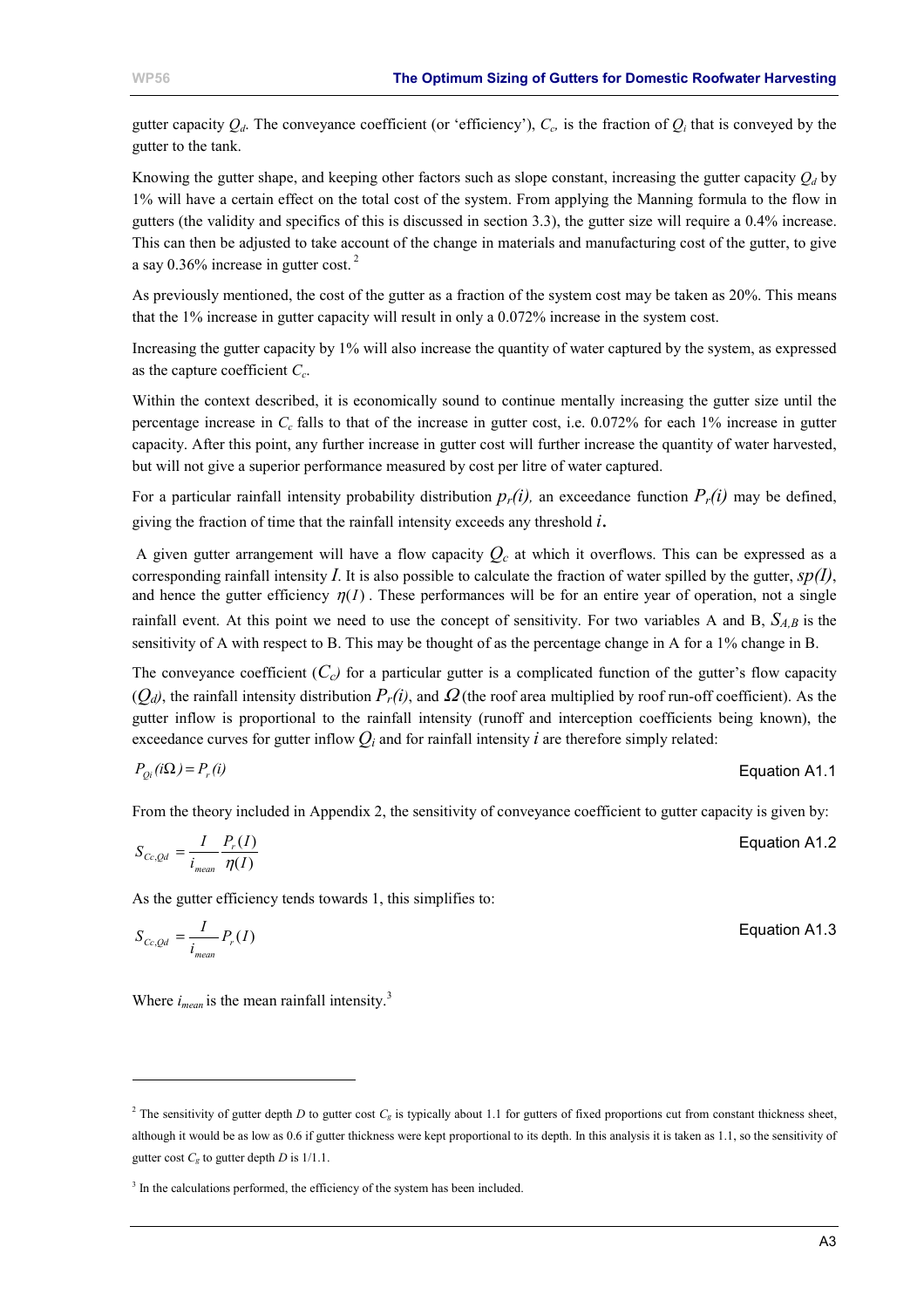<span id="page-25-0"></span>We are interested in the case where  $S_{Cc, Qd} = 0.07$ , so we require  $\frac{I}{i_{mean}} \frac{P_r(I)}{\eta(I)} = 0.07$ *i I <sup>r</sup> mean* η

For high rainfall intensities, the following formula may be used for the exceedance function:

$$
P_r(i) = ae^{-bi}
$$
 **Equation A1.1**

Our task now is to find what gutter size gives the required value to  $S_{Cc,Od}$ .<sup>4</sup>

Data has been obtained for actual rainfall distributions for three locations in the humid tropics, namely Uganda (Kampala), New Guinea (Lae) and Indonesia (Surabaya), and is included in [Appendix 3.](#page-34-0)

This leads to the suggestion that the gutter should be sized for rainfall intensities between 80 and 120mm/hour  $(1.3 \sim 2$ mm/min).<sup>5</sup>

# **A1.3 Theory of Flow in Gutters**

Moving along the gutter towards the outlet at the downpipe junction, the amount of water flowing in the gutter increases, as more water is fed into it from the roof. This is an instance of what is termed spatially varying flow. In some cases, such as corrugated roofs, the water enters the gutter in discrete jets, one jet coming from each furrow. With other roofing materials the flow may approach a continuous sheet, although in most cases it will remain discrete.

Within the context of sizing the gutter, we will deal with the situation where the flow entering the gutter is known. It is relatively simple to calculate the quantity of water falling on the roof, taking account of roof dimensions and slope.

In this case, we wish to be able to choose gutter size, cross-section, slope and material (within limits set by the situation) to give a system that will convey all the water for a selected rainfall intensity from its entry to the gutter into the downpipe. The value of 2mm/min as a sensible maximum intensity is argued for in [A1.2](#page-23-0) and [Appendix 3,](#page-34-0) and the design calculations have been performed assuming all water falling on the roof is intercepted. Although this will overestimate gutter size, there are arguments for the validity of making this assumption, including system degradation over time and probability of errors in configuring the gutter.

This system should be the cheapest possible, so quantities of materials should be reduced, as should complexity of manufacture. In some cases there may be considerable flexibility in gutter size possible, particularly if the gutter is being made locally by artisans. There will be other situations however where guttering is more readily available in standard sizes, from industrial manufacturers. The local situation will dictate which is more economically attractive-if an oversized extruded PVC gutter is cheaper than a smaller locally-made gutter, then clearly the former should be used.

#### **A1.3.1 Parameters**

l

The following factors will influence the flow in the gutter, and should therefore be considered when designing the guttering system:

<sup>&</sup>lt;sup>4</sup> Interestingly, European standards for gutter capacities (where damage from overflow is the main concern, not rainwater harvesting) are set extremely high, corresponding to rainfall intensities *I* which are exceeded for less than 1 minute per year  $(P_r(I) = 2 \times 10^{-6})$ 

<sup>&</sup>lt;sup>5</sup> Logically the capacity  $Q_f$  of any tank inlet filters should be made to match the gutter capacity  $Q_d$ .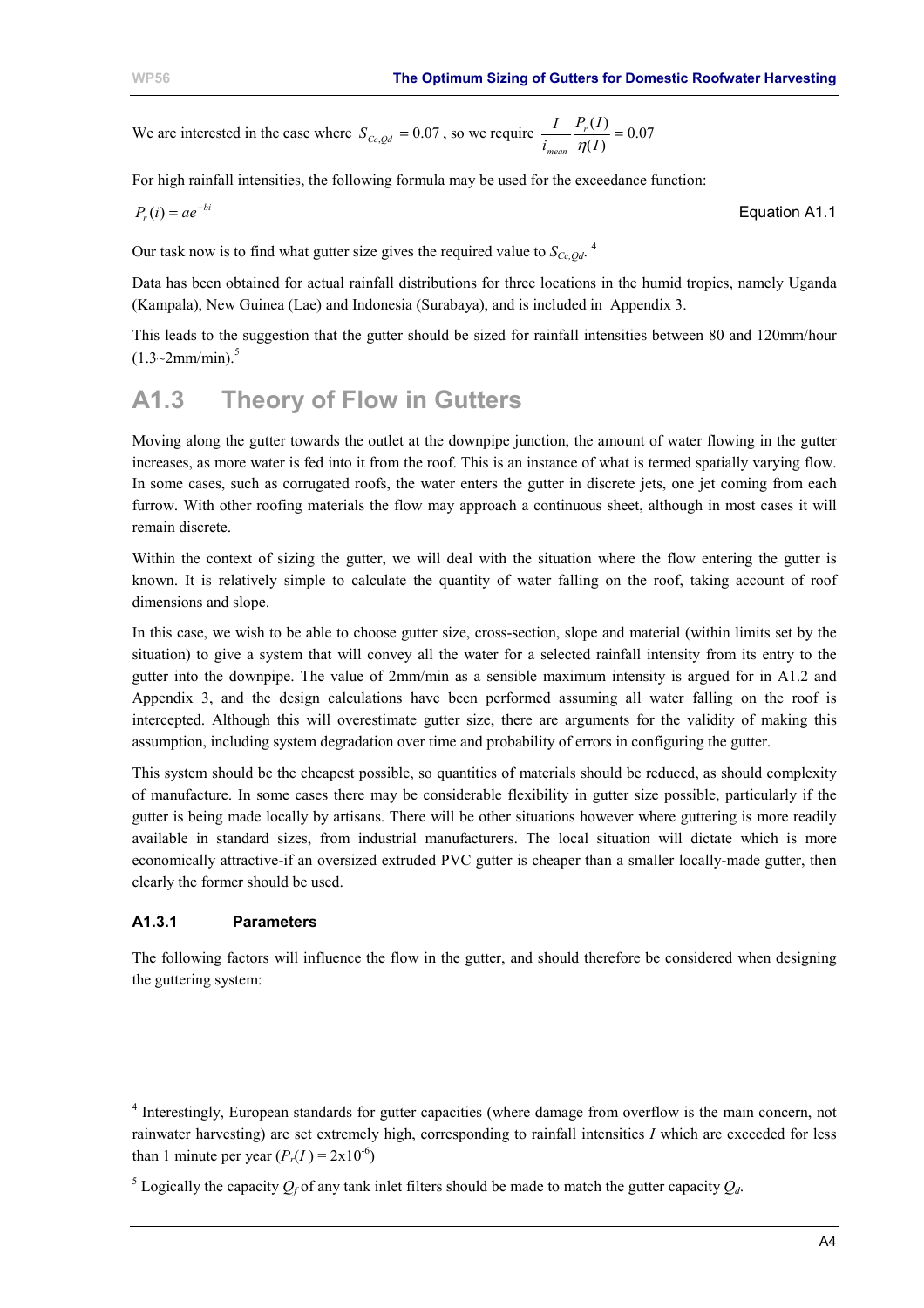#### A1.3.1.1 Gutter material

This will affect the frictional force opposing the flow (quantified by the Manning roughness factor). The rougher the surface, the greater the resistance the water will experience, and hence the lower the gutter capacity.

This will be examined in greater depth later in section [A1.3.2.1.](#page-28-0)

#### A1.3.1.2 Gutter cross-section

Different shapes and sizes of gutter will have different performances in otherwise identical situations. For example, a flat, wide gutter will have a greater resistance to flow when full than a semi-circular gutter of the same cross-sectional area.

There are likely to be local limitations on dimension (for example, standard sizes if mass-produced guttering is being bought/made from piping).

There are a series of common sizes of guttering used in industrialised countries. Obviously some of these shapes are more complex than can be reasonably treated by this paper, including the standard 'K' shape. It is hoped that the shapes considered will be best suited to the developing countries context. The most commonly used shapes are: semi-circular, rectangular, v-section and trapezoidal.

Standard sizes tend to be based upon gutter aperture: the width *w* of the top of the gutter. Common sizes range from 50 to 100mm.

#### A1.3.1.3 Roof dimensions

The edge-length, slope and roof-slope length (length of the roof perpendicular to the gutter) all influence the quantity of rainfall to be conveyed by the gutter. The edge-length clearly influences what gutter length will be required; the slope and roof-slope length will, (along with the rainfall intensity) fix the flow intensity leaving the roof.

#### A1.3.1.4 Maximum rainfall intensity to be accommodated

This has been discussed in section [A1.2](#page-23-0) and [Appendix 3.](#page-34-0) Design and sizing recommendations produced are those to give a system that can convey all the water from a 2mm/min rainfall event, using coefficients for runoff and interception of 1.

#### A1.3.1.5 Gutter slope

l

Maximum permissible gutter drop will be influenced by both the throw from the roof (considered in section [1\)](#page-10-0) and the gutter attachment methods to be used, both in terms of materials required, performance of fixings, and limits set by features such as fascia board dimensions. The maximum drop limits the mean slope of the gutter. For domestic roofwater harvesting, a slope of  $4\%$  is felt to be a reasonable maximum<sup>6</sup>.

#### A1.3.1.6 Gutter outlet conditions

This will have some effect on the depth profile of the gutter flow. With a gutter unblocked at its lower end, the water flowing out is accelerating in the region of the outlet, hence reducing the depth of flow there for a given rainfall intensity.

An identical effect can be found when the flow from the gutter enters a downpipe that is not running full.

 $<sup>6</sup>$  Such a slope would give a drop of 100mm in 2.5m of guttering. Larger drops than this would cause difficulties in mounting the gutter (from</sup> limited fascia board depth etc), and would suffer from poor interception performance.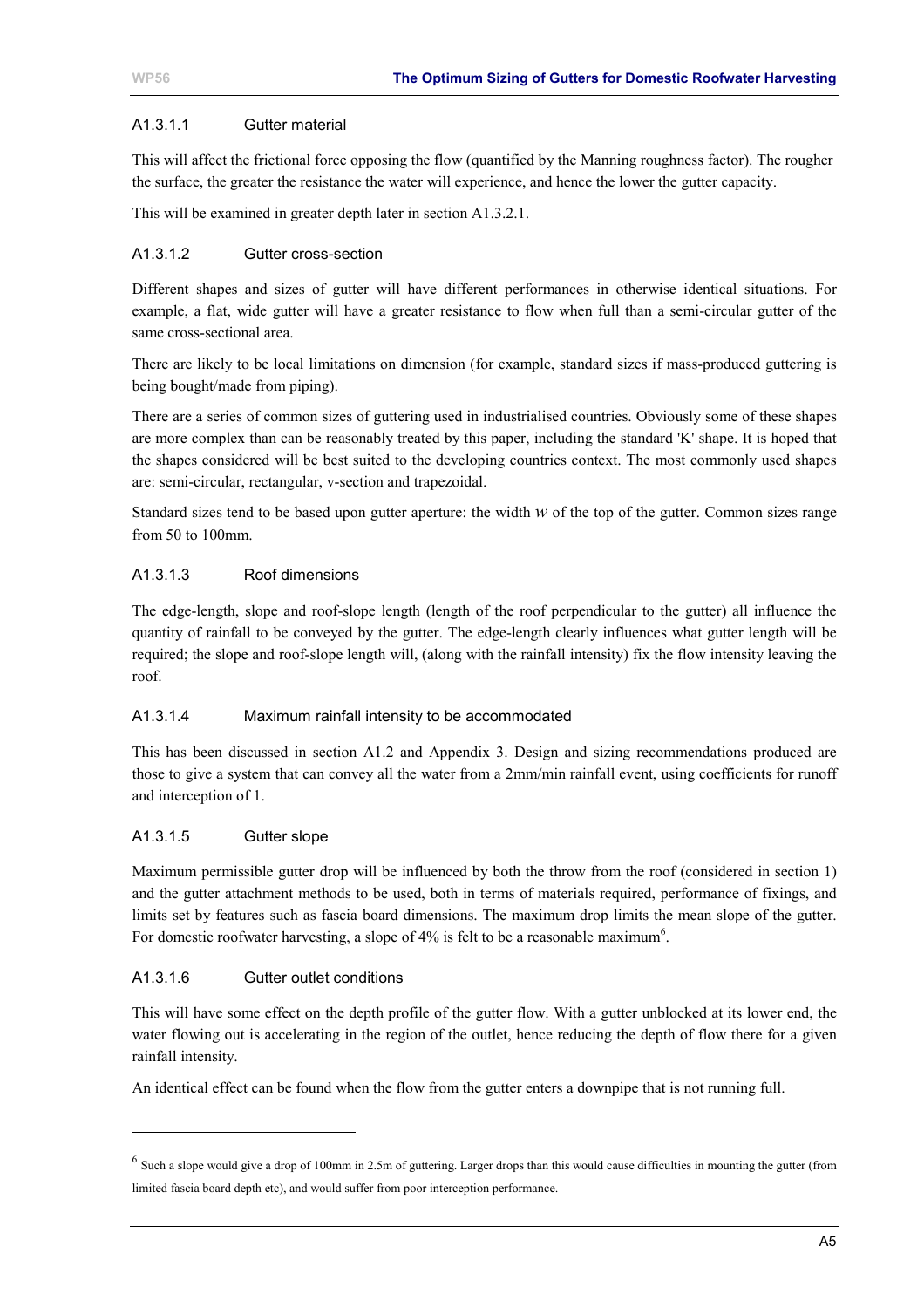In both cases, this "draw-down" effect is beneficial, as it reduces the maximum depth of the water in the gutter for a given rainfall intensity. Hence a gutter experiencing this effect would have a greater capacity than one that was not.

However, experimental work suggests that this effect is not sufficiently significant to be worth considering in the design procedure.

In this case, it is sufficient to ensure that the outlet will not run full and increase the depth of flow within the gutter. The sizing of downpipes is covered briefly in section [A1.5.](#page-29-0)

#### **A1.3.2 The Manning Formula**

The simplest theory to use within the context of flows in gutters is the Manning formula:

$$
Q = A \frac{1}{n} R^{2/3} \sqrt{S}
$$
 Equation A. 1.4

Where  $Q =$  flow in channel  $(m^3/s)$ 

 $A$ = cross-sectional area (m<sup>2</sup>)

 $v$ = velocity of flow in channel (m/s)

 $n=$  Manning roughness coefficient

 $p_w$ = Wetted perimeter (m)

*R*= Hydraulic radius (m) ( *w p*  $R = \frac{A}{A}$ 

*S*= Slope

There are some theoretical objections to the validity of applying this to the flow in gutters. The Manning formula is derived assuming a constant flow, and that the flow has reached an equilibrium. Neither of these is the case for the flow in gutters. The flow in gutters approaches the Manning solution as the gutter becomes longer, but does not reach the flow conditions described, hence the Manning formula will give an over-estimate of the performance of a set gutter.

A more appropriate area of fluid dynamics to apply to the flow in gutters is that of spatially varying flow. This was developed by Garcia (2000) and Still (2001) (in conjunction with Lucey). The details of the theory are unlikely to be of interest to all users, and so have not been included. Further information is available on the web at: [http://www.eng.warwick.ac.uk/dtu/pubs/rn/rwh/ugp014\\_still.pdf](http://www.eng.warwick.ac.uk/dtu/pubs/rn/rwh/ugp014_still.pdf) 

The spatially varying flow work allowed the generation of flow profiles-predicted depths of flow at varying points along the gutter. The approach taken to obtain these flow profiles for gutters was to use a non-dimensional asymptotic solution to the model developed. In essence this consisted of an initial solution which is equivalent to using the Manning formula, and corrective terms to account for the difference in the flow distribution. The corrective terms are based upon an aspect ratio, that is a ratio of gutter length to a cross-section dimension (width). As this increases, the deviation from the flow predicted by the Manning formula decreases. In the case of guttering, this aspect ratio is often of the order  $100~1000$ , and so the corrections to the Manning formula become small enough to be neglected. In this case, analytic results can readily be obtained for different gutter cross-sections, slopes etc.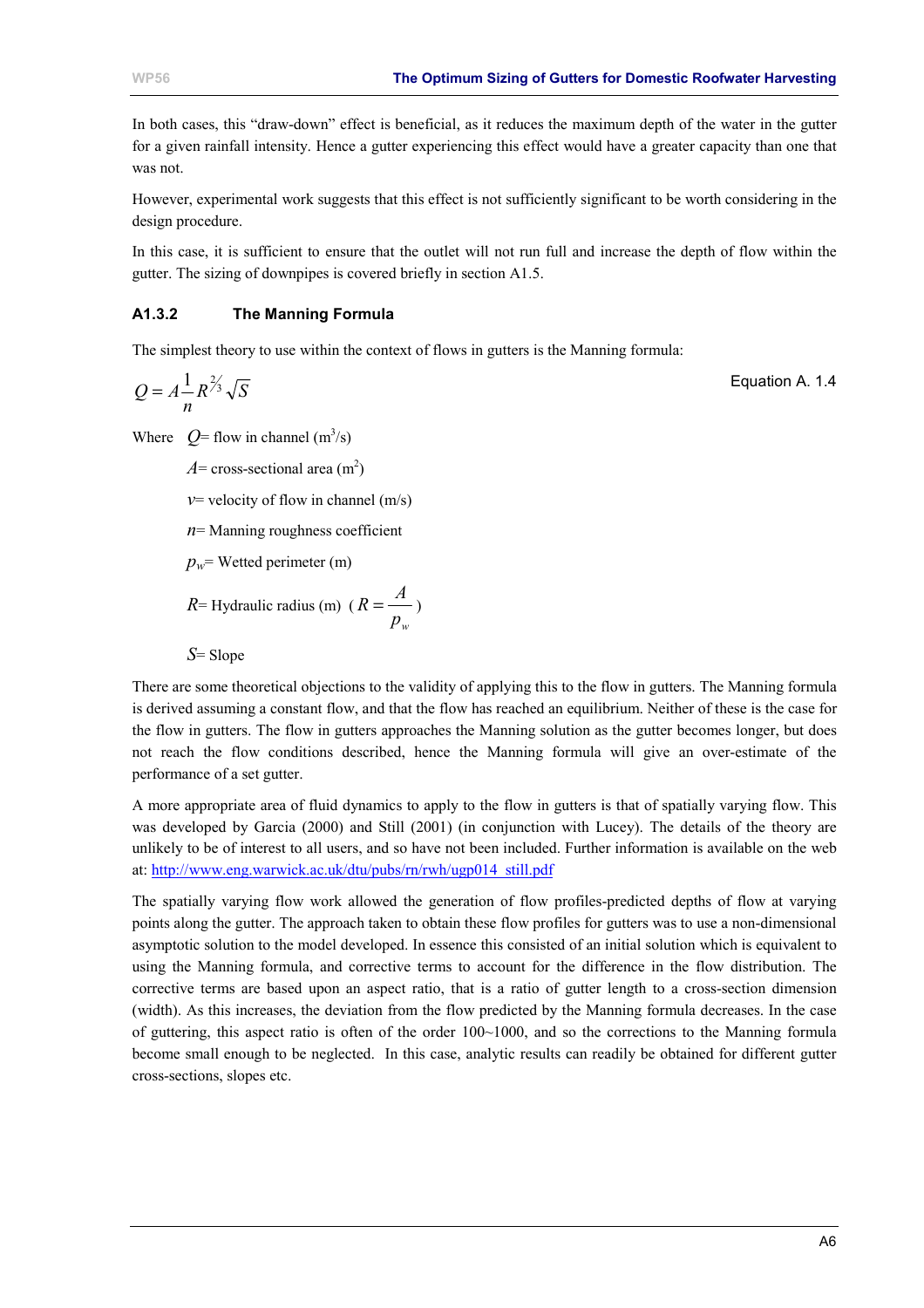#### <span id="page-28-0"></span>A1.3.2.1 Manning roughness coefficient

There are various possible values for this, according to the material being used in the gutter. For smooth PVC values of 0.009~0.011 are suggested. It is likely that in use some sediment will collect in the gutter, and that this will increase the frictional resistance to flow in the gutter.

One source suggests "for gutters with small slopes, where sediment may accumulate, increase [the Manning roughness coefficient] by 0.002." This would lead to a reduction in capacity of around 20%, which seems plausible. To take account of the effect of joints etc, a figure of 0.015 has been used in the sizing calculations.

#### A1.3.2.2 Using the Manning formula

Sizing calculations using the Manning formula are relatively simple (particularly compared to the spatially varying flow model).

Figure A. 1.1: Roof dimensions.



The assumption will be made that the gutter is being sized so that it is at the point of overflowing at the outlet end.

For this case, the flow within the gutter is expressed as a multiple of the rainfall intensity, *i* (mm/min), the gutter length,  $X$  (m), the roof length  $l$  (m), and the roof slope  $\theta$ , as illustrated above in Figure A. 1.1. If the crosssectional area and hydraulic radius are evaluated for the gutter running full, then the roof area at which the gutter will reach this stage can be calculated:

*Root area*, 
$$
A_{rg} = \frac{60\,000}{nI\cos\theta} \sqrt{S} R_H^{2/3} A
$$
  
=  $\frac{60\,000}{nI\cos\theta} \sqrt{S} \frac{A^{5/3}}{\omega^{2/3}}$ 

Some sensitivity analysis is possible from this:

 $A_{rg}$  ∞  $\frac{1}{n}$ : the roof area that can be covered by a gutter is inversely proportional to the manning roughness

coefficient of the gutter material, so a 10% increase in the roughness value arising from gutter degradation over time, effects of joints etc will lead to a 10% decrease in the roof area the gutter can convey water from.

$$
A_{rg} \propto R_H^{2/3} A; R_H = \frac{A}{\wp}, R^{2/3} A = \frac{A^{5/3}}{\wp^{2/3}};
$$
 generally,  $A \propto Cross - section\,2$ , and

$$
\wp \propto Cross
$$
 - section dimension, so

8 / 3 2 / 3  $2^{3}$  $\frac{5/3}{2/3} \propto \frac{(Dimension^2)^{5/3}}{Dimension^{2/3}} = Dimension$  $\frac{A^{5/3}}{\sqrt{\theta^{2/3}}} \propto \frac{(Dimension^2)^{5/3}}{Dimension^{2/3}} = Dimension^{8/3}$ , so the roof area that can be covered is sensitive to a scaling in cross-

section.

The hydraulic radius of cross-sections can be used as a measure of the efficiency of that shape for carrying water. The lower the hydraulic radius, the greater the wetted perimeter for a given cross-sectional area of water, and hence the poorer the performance for a given cross-sectional area and slope.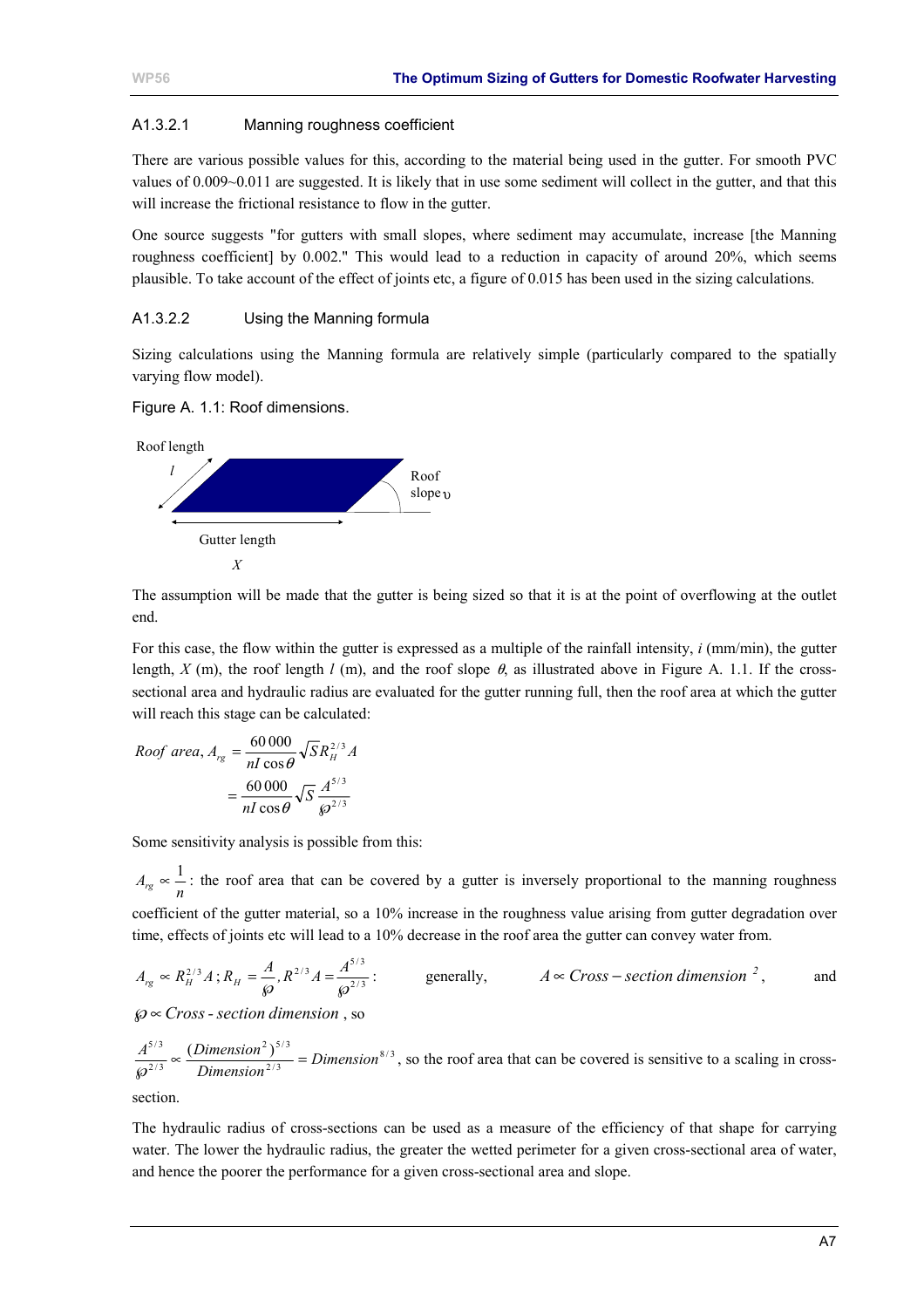# <span id="page-29-0"></span>**A1.4 Experimental evidence of gutter flow capacity**

A test rig was to simulate water leaving a roof was constructed at Warwick University. This enabled measurement of the flow profile within the gutter for varying gutter cross-sections, slopes and simulated rainfall intensities. These profiles were compared with predicted profiles using the spatially varying flow theory and a numerical technique. A good match was found between the measured and the predicted profiles. This was taken as validation of the theory. Plots of the results may be seen on the website mentioned above.

# **A1.5 Downpipe Sizing**

There are well-established procedures for estimating the maximum gravity-driven flow that will occur through a piping system - its so-called capacity *Qc*. Unfortunately these procedures are too complex for general use in roofwater harvesting and need to be replaced by simpler 'rules of thumb' or design tables.

For a very long vertical pipe we can experimentally determine its capacity  $Q_c = Q_m$ . This will be the highest gravity flowrate we can get through a pipe of that size and is tabulated below. The term 'very long' indicates that secondary effects, like turbulence at entry or the presence of sharp bends, can be neglected and the flow obtainable only depends on the friction in the pipe itself. For any pipe, the *total head loss*  $h<sub>L</sub>$  must equal the *actual drop*  $h<sub>D</sub>$  (from the water surface at the top to the water surface at the bottom of the pipe run). For a vertical pipe this drop is the same as the pipe's length *L*. For non-vertical pipes,  $h_L$  still equals  $h_D$  but  $h_D = S x L$  where *S* is the effective slope of the pipe. The capacity of a long sloping pipe is naturally less than for a vertical one. The table below shows the capacity of long smooth pipes of various internal diameters. Capacity is roughly proportional to the square root of the slope *S*. Thus at a slope of only  $10\%$  ( $S = 0.1$ ) the capacity is only about 30% that *Qm* of a vertical pipe.

| <b>Internal</b><br><b>Diameter</b> |                          | Vertical,<br>drop/length =1.0 | $S =$                      | Drop/length=<br>or<br>0.5 |                 | Drop/length=<br>or    |                          | 0.25                |                              |
|------------------------------------|--------------------------|-------------------------------|----------------------------|---------------------------|-----------------|-----------------------|--------------------------|---------------------|------------------------------|
|                                    | <b>Capacity</b><br>$Q_m$ | <b>Velocit</b><br>y           | <b>Equiv</b><br>to $h_{v}$ | <b>Capacity</b><br>$Q_m$  | <b>Velocity</b> | Equi<br>v to<br>$h_v$ | <b>Capacity</b><br>$Q_m$ | <b>Velocit</b><br>У | Equi<br><b>v</b> to<br>$h_v$ |
| m <sub>m</sub>                     | l/min                    | m/s                           | m                          | l/min                     | m/s             | m                     | l/min                    | m/s                 | m                            |
| 25                                 | 160                      | 5.4                           | 1.48                       | 104                       | 3.5             | 0.62                  | 70                       | 2.4                 | 0.28                         |
| 32                                 | 295                      | 6.1                           | 1.77                       | 200                       | 4.1             | 0.86                  | 135                      | 2.8                 | 0.39                         |
| 40                                 | 540                      | 7.2                           | 2.56                       | 360                       | 4.8             | 1.14                  | 250                      | 3.3                 | 0.55                         |
| 50                                 | 1000                     | 8.5                           | 3.60                       | 680                       | 5.8             | 1.66                  | 450                      | 3.8                 | 0.73                         |
| 63                                 | 1800                     | 9.6                           | 4.63                       | 1250                      | 6.9             | 2.23                  | 840                      | 4.5                 | 1.00                         |
| 75                                 | 2900                     | 10.9                          | 5.98                       | 2000                      | 7.5             | 2.85                  | 1400                     | 5.3                 | 1.39                         |

| Table A1.1: Ideal flow capacities of smooth downpipes running full |  |  |
|--------------------------------------------------------------------|--|--|
|                                                                    |  |  |

[In the table the water velocity in the pipe is expressed both as a speed (m/s) and as an equivalent head *hv*. This head is the head thrown away if the kinetic energy in the pipe discharge is not recovered by suitable pipe tapering. It also equals the height through which the water would have to free fall to reach the velocity *v*.]

If a pipe is not 'long', the effect of the three factors discussed in [Appendix 4](#page-37-0) will no longer be negligible. All these factors reduce the pipe's capacity.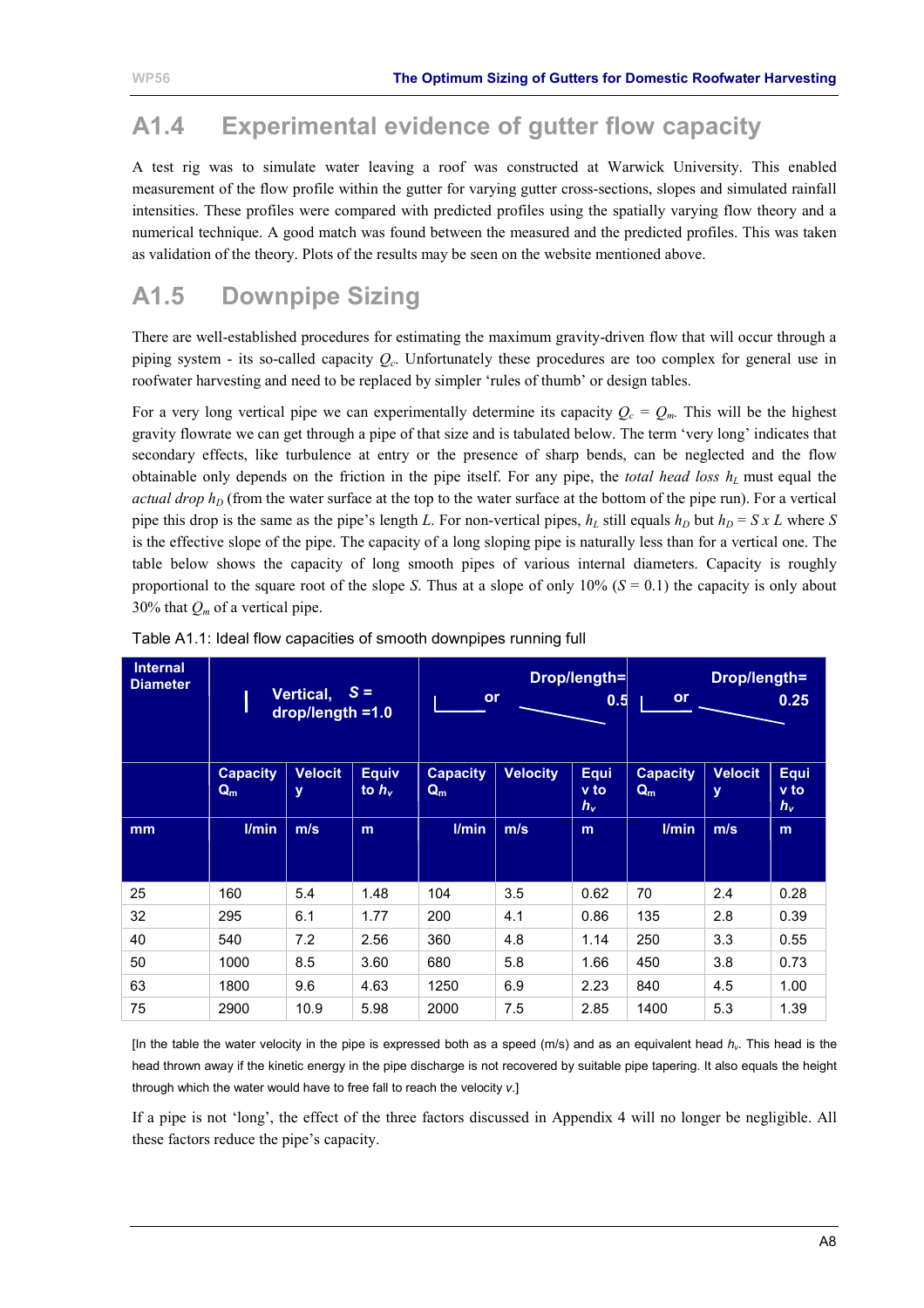For practical purposes we will be safe, even for quite short pipes, if we assume capacities of 50% of the tabulated figures.

In the analysis earlier, it was suggested that RWH systems be designed for a rainfall intensity of 2 mm/min (~120 mm/hour), which gives 200 litres/min for each 100 m<sup>2</sup> of roof area. Small domestic roofs are about 50 m<sup>2</sup> and therefore require a downpipe capacity of 100 litres/min. For this a 40 mm (internal diameter) downpipe would usually suffice and even a 32 or 25 mm pipe would often do. These are much smaller sizes than are commonly found in RWH systems. Even a large school building of 400  $m<sup>2</sup>$  and an effective downpipe slope of only 0.25 does not need a pipe larger than 75 mm ID whereas 160 mm OD pipes are commonly used.

In some cases the downpipe may be replaced by a section of gutter running for the roof to the tank. In general, if this is made the same size as the gutter, and laid at a steeper slope, there should not be problems with overflow. Sudden changes in channel direction or constrictions should be avoided, as these will reduce the channel capacity, and may lead to overflow.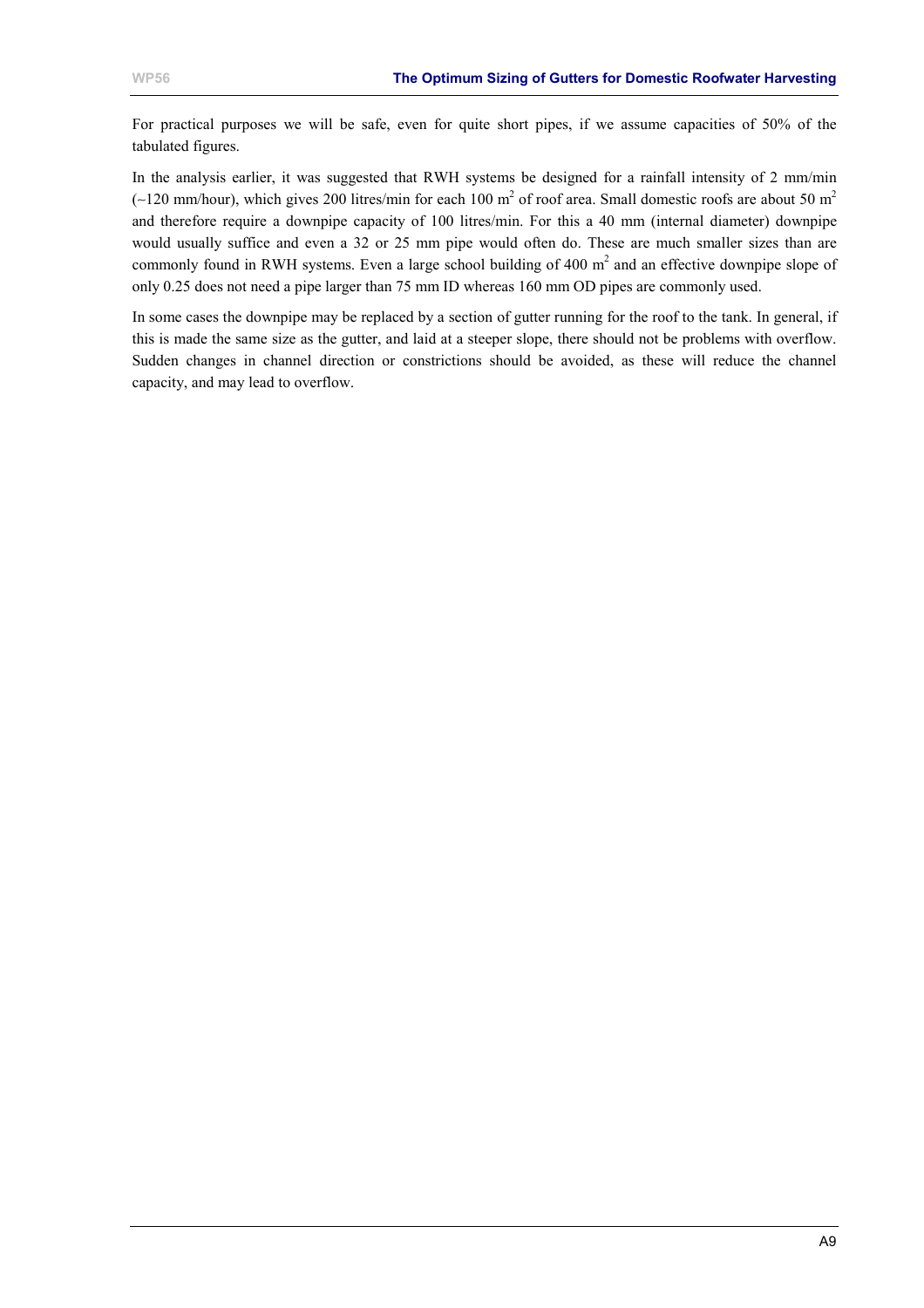# <span id="page-31-0"></span>**APPENDIX 2 RAINFALL INTENSITY FUNCTIONS**

Records are available from which, for particular locations, rainfall intensity exceedence  $P_r(i)$  or rainfall intensity probability density  $p_r(i)$  can be derived. Rainfall intensity *i* is precipitation per unit time (e.g. mm per minute).

 $P_r(i)$  and  $p_r(i)$  are related by:

$$
P_r(i) = \int_i^{\infty} p_r(i)di = 1 - \int_0^i p_r(i)di \text{ or } p_r(i) = -\frac{dP_r(i)}{di}.
$$

We can note that:

- 1. The rainfall intensity is never infinite, so  $p_r(\infty) = 0$ .
- 2. Hence the rainfall intensity can never exceed infinity  $P_r(\infty) = 0$ .
- 3. The rainfall intensity is never less than zero: "reverse raining" does not happen.  $p_r(i) = 0$  for  $i < 0$

Figure A. 2.1: Rainfall intensity probability distribution



(There is some uncertainty about what happens at a rainfall intensity of  $i=0$  since it only actually rains for about 1% of the time. Probability(*i*>0) is thus much less than Probability(*i*≥0*)* and therefore we might need to distinguish the former,  $P_r(0^+)=0.01$  for example, from the latter  $P_r(0^-)=1.0$ . In practice this does not create a computational problem.)

The rainfall expected in unit time is  $i_{mean} = \int_{0}^{\infty} i P_r(i) di$ 

Substituting 
$$
p_r(i)di = -dP_r(i)
$$
:  $i_{mean} = -\int_0^\infty i dP_r(i)$ .

Integrating by parts gives  $i_{mean} = -[i.P_r(i)]_0^{\infty} + \int_0^{\infty} P_r(i)di$ 

So 
$$
i_{mean} = \int_0^\infty P_r(i)di
$$
, since  $[i.P_r(i)]_0^\infty = 0$ .  
Equation A2.1

Thus  $i_{mean}$  is equal to the area under the whole  $P_r(i)$  versus *i* curve.

If however, we restrict our interest to rainfall whose intensity exceeds a threshold intensity *I* then the quantity *e(I)* expected in unit time will fall to:

$$
e(I) = \int_{I}^{\infty} i.P_{r}(i)di = -\int_{I}^{\infty} idP_{r}(i)
$$
  
=  $-\left[i.P_{r}(i)\right]_{I}^{\infty} + \int_{I}^{\infty} P_{r}(i)di = I.P_{r}(I) + \int_{I}^{\infty} P_{r}(i)di$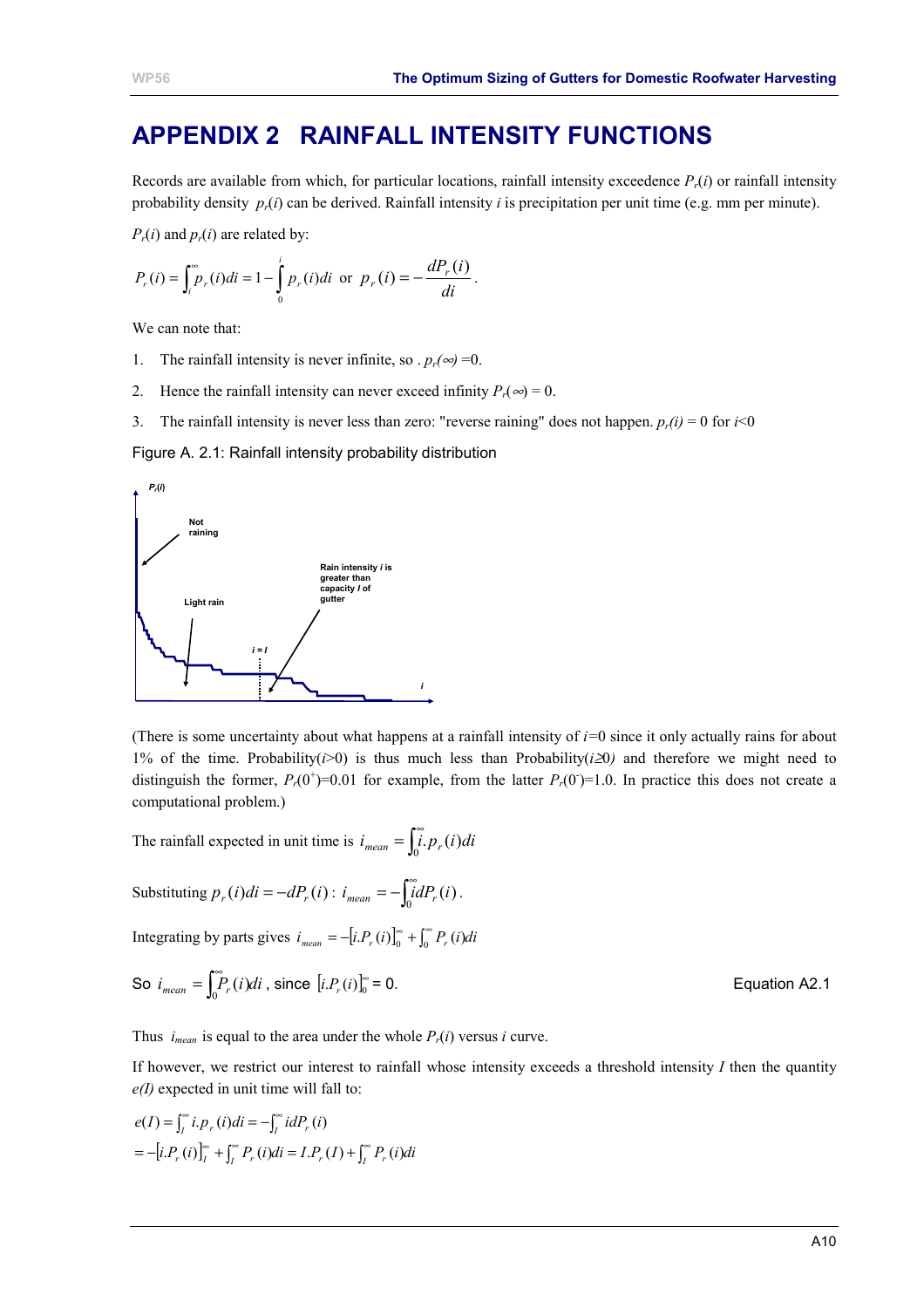<span id="page-32-0"></span>Where  $\int_{I}^{\infty} P_r(i)di$  is the area under just the tail of the  $P_r(i)$  versus *i* curve

The *fraction* of the rain that falls at these high intensities ( $i > I$ ) equals  $e(I) / I_{\text{mean}}$ .

A gutter designed for a maximum flowrate corresponding to rainfall intensity *I* will spill a fraction *sp(I)* of the flow entering it. The mean spill flow, which is this spill fraction times the mean inflow, equals the integral, for all intensities greater than gutter capacity, of the difference between rain intensity and gutter capacity (expressed as equivalent intensity) weighted by the relevant probability of that intensity occurring, thus:

$$
sp(I).i_{mean} = \int_{I}^{\infty} (i - I) p_{r}(i) di = -\int_{I}^{\infty} (i - I) dP_{r}(i)
$$

$$
= I \int_{I}^{\infty} dP_{r}(i) - [i.P_{r}(i)]_{I}^{\infty} + \int_{I}^{\infty} P_{r}(i) di
$$

Therefore

 $sp(I)i_{mean} = \int_{I}^{\infty} P_r(i)di$ Since the other 2 terms cancel out .

Note that the spill fraction  $sp(I)$  is (much) less than the fraction  $(e(I)/i_{mean})$  of rain falling faster than the gutter can carry, since even during intense rain the gutter captures some.

The gutter efficiency (fraction *not* spilled) is:

$$
\eta_c(I) = 1 - sp(I) = 1 - \frac{\int_I^{\infty} P_r(i)di}{\int_0^{\infty} P_r(i)di}
$$
 Equation A2.2

(Since 
$$
i_{mean} = \int_0^{\infty} P_r(i)di
$$
)  

$$
\eta(I) = 1 - \frac{area under tail of distribution}{area under whole distribution}.
$$

# **A2.1 Special case**

In the region in the tail of the intensity exceedence curve (namely where  $i \geq i_{mean}$ ) we may often approximate  $P_r(i)$  by

$$
P_r(i) = ae^{-bi}
$$
 **Equation A2.3**

This enables us to simplify Equation A2.2:

$$
\eta(I) = 1 - \frac{\int_{I}^{\infty} ae^{-bi}di}{\int_{0}^{\infty} P_{r}(i)di},
$$
  
and 
$$
\int_{I}^{\infty} ae^{-bi}di = \left[ -\frac{a}{b}e^{-bi} \right]_{I}^{\infty} = \frac{1}{b} P_{r}(I)
$$
  
So 
$$
\eta(I) = 1 - \frac{P_{r}(I)}{b \int_{0}^{\infty} P_{r}(i)di}
$$
 and hence the 'inefficiency' (fraction spilled) is

This enables the sensitivity of efficiency  $\eta$ (*I*) to gutter capacity *(I)* to be expressed as

 $\pi p(I) = 1 - \eta(I) = P_r(I)/bi_{mean}$  Equation A2.4

A11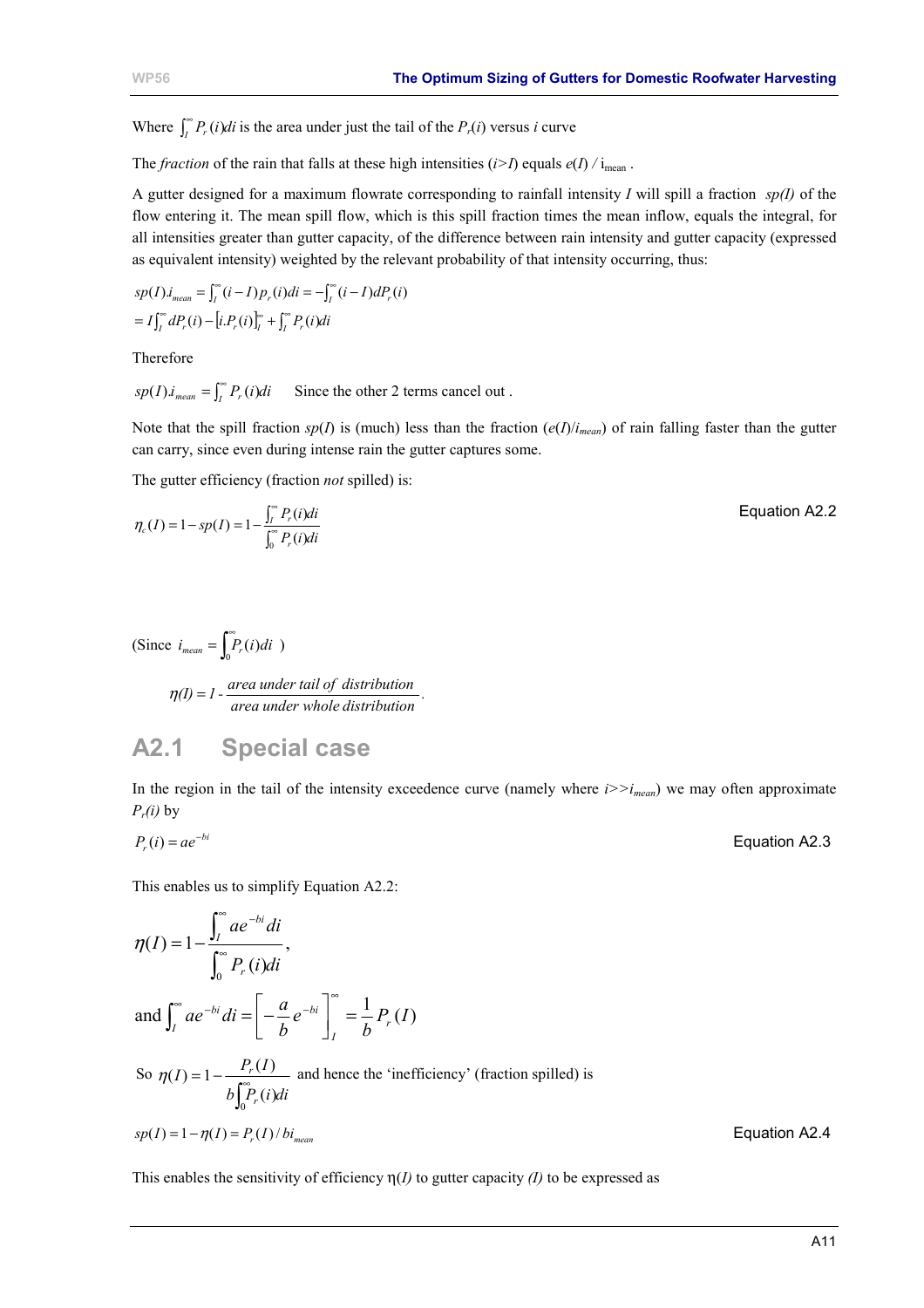$$
S_{\eta(I),I} = \frac{\left(\frac{d\eta(I)}{dI}\right)}{\left(\frac{\eta(I)}{I}\right)} = \frac{-\left(\frac{d\ sp(I)}{dI}\right)}{\left(\frac{\eta(I)}{I}\right)} = \frac{\left(\frac{b\ P_r(I)}{b\ i_{mean}}\right)}{\left(\frac{\eta(I)}{I}\right)}
$$

$$
= \frac{I}{i_{mean}} \frac{P_r(I)}{\eta(I)}
$$

As  $\eta$ (*I*) approaches 1, we can say

$$
S_{\eta(I),I} \approx \frac{I}{i_{mean}} P_r(I)
$$
 Equation A2.5

Note that  $i_{mean}$  has the dimensions of rainfall intensity and *b* has the dimensions intensity<sup>-1</sup>.

The sensitivity of *water harvested* to *gutter capacity*  $S_{Qh,Qg}$  is equal to  $S_{\eta(l),I}$ 

This quantity has been evaluated in [Appendix 3](#page-34-0) below (as a function of the rainfall intensity *I* that the gutters are just large enough to carry) for three locations in the humid tropics.

Setting  $S_{Qh,Qg} = 0.03$ , as suggested above for gutters alone, gives *I* values in the range 120 to 150 mm/hr.

Setting  $S_{Oh, Og} = 0.1$ , as suggested above for gutters + filter, gives *I* in the lower range 80 to 90 mm/hr.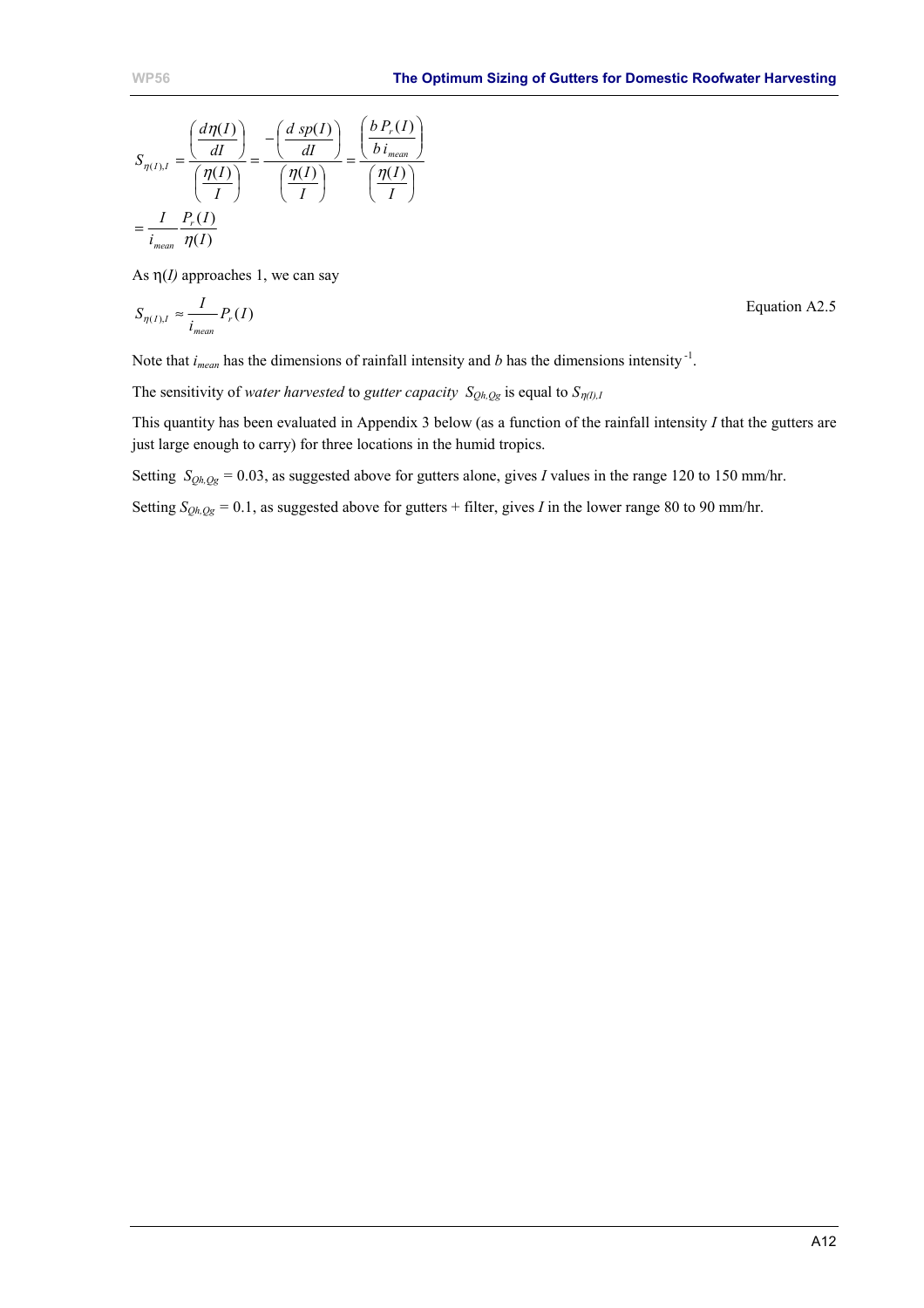# <span id="page-34-0"></span>**APPENDIX 3 CALCULATIONS FOR 3 LOCATIONS IN THE HUMID TROPICS**

### (At high rainfall intensities we use the approximation  $P_r(i) = Ae^{-bi}$ )

Microwave telecommunications are interrupted by very heavy rainfall occurring along the path between transmitter and receiver. For this reason, detailed rainfall intensity data has been collected in many countries including some tropical ones. A telecomms engineer is primarily interested in the fraction of the time (in say minutes per average year) that rainfall is so intense that transmissions are affected. We can however use this same data to aid gutter design, provided we can convert it to express not the fraction of time but the fraction of total annual rainfall accounted for by very intense rain.

As we are primarily interested in *intense* rainfall, we can use a rainfall intensity model that is only valid at high intensities. Studies have shown that tropical rainfall derives from two main meteorological mechanisms and that the one that accounts for intense rain (say over 1 mm/minute) may be modelled by the probability density distribution

$$
P_{r}(i) = A e^{-bi}
$$

where  $i$  is rainfall intensity (e.g. in mm/min) and  $b$  is a constant (units of min/mm)

Moreover the annual rainfall  $R_a$  mm can also be expressed as a mean intensity

$$
i_{mean} = R_a / (365 \times 24 \times 60)
$$

Any particular gutter size, in the context of a particular roof and gutter drop, corresponds to a threshold *I* of rainfall intensity falling on that roof above which the gutter will overflow. At higher rainfall intensities  $i > I$  the overflow fraction will be (*i-I*)/*i* .

By suitable algebraic manipulation of the quantities b,  $i_{mean}$  and  $I$ , we can estimate the fraction  $sp(I)$  of annual rainfall that will spill and hence a conveyance efficiency.  $\eta_c(I) = 1 - sp(I)$ . Assuming for a moment that a constant fraction of water reaching the roof also reaches the gutter, annual water delivered by the gutter to the tank will be proportional to this conveyance efficiency  $\eta_c$ . Moreover we have shown earlier that the economically optimum size of gutter is that which gives a particular sensitivity of *water harvested* to *gutter size*. This criterion can be re-expressed as a particular value for the sensitivity of *conveyance efficiency* η<sub>c</sub> to *design threshold rainfall intensity I,* namely to the measure  $S_{nc,I}$ .

We can also look directly at the values for spill fraction as a function of design intensity *I* to get an immediate feel for gutter sizing. For example we can decide that a conveyance efficiency  $\eta_c = 0.95$  is appropriate and find the corresponding value for *I*.

If we extend this analysis to the *interception* of run-off by a gutter we must allow for important differences between 'overflow' and 'overshoot'. With conveyance a fraction  $(i-1)/i$  of rainfall with intensity  $i>I$  is spilled. With interception we assume ALL of the precipitation occurring at intensity  $i > I$  is lost through overshoot. However for interception, unlike conveyance, the value of *I* corresponding to a particular gutter size varies along the gutter and cannot be defined for the gutter as a whole. One approach is to define *I* for midway along the gutter. If we define the fraction of annual rainfall intercepted as  $\eta_i(I)$  we will find that  $\eta_i(I)$  is often larger than  $\eta_c(I)$ . The corresponding sensitivity  $S_{\eta i,I}$  will also be different.

In the tables below we have listed values for these various measures (for representative values of  $\bar{I}$ ) for three tropical sites. There is some uncertainty about the notation used in the data source:  $P_r(i)$  is assumed to be given in % rather than as a fraction. Otherwise the mean annual precipitation would be about 100 times higher than is likely for the locations given and one would have to assume that the probabilities given only applied to time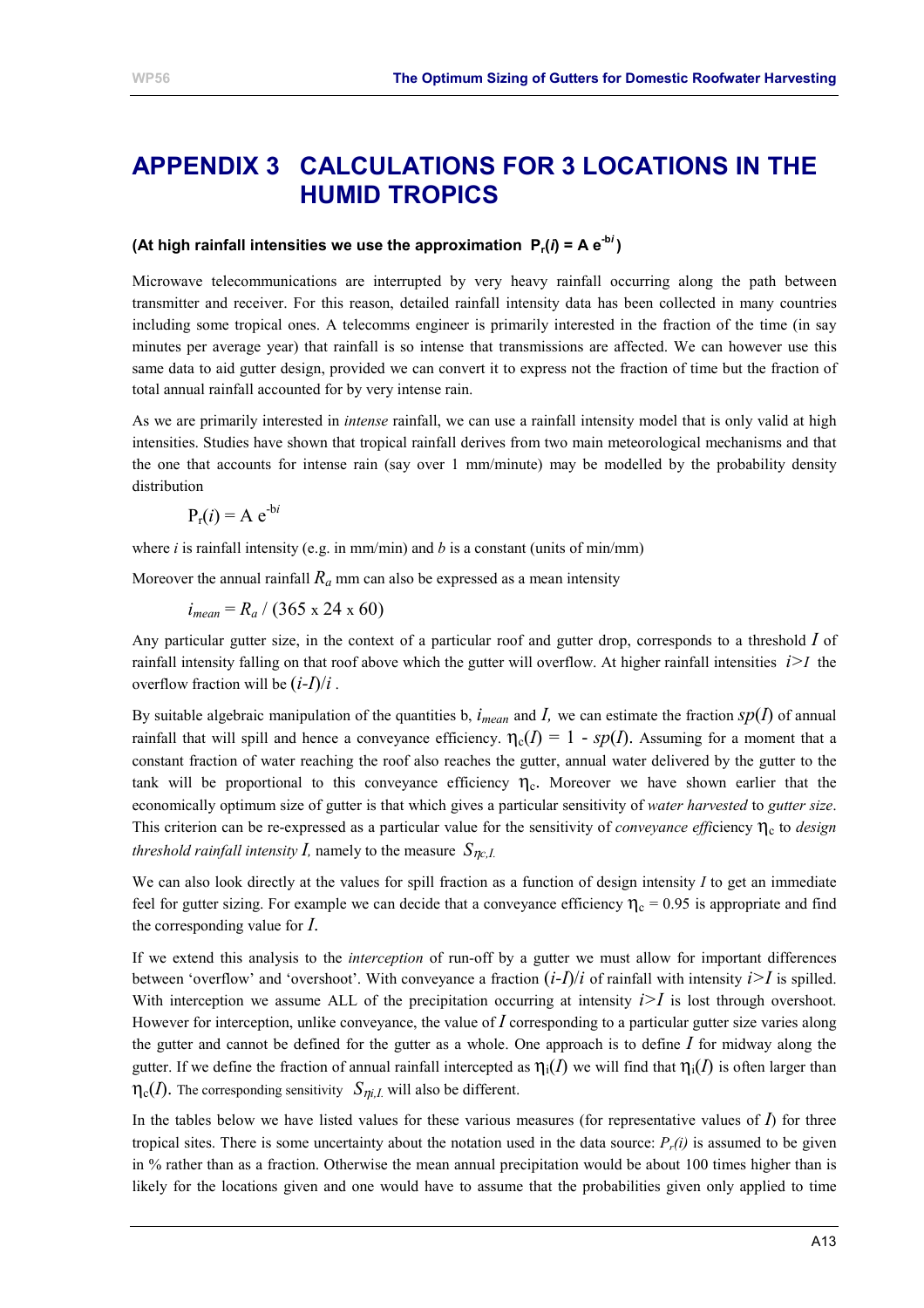when rain is actually falling. In the tables, *I* is defined as the rainfall intensity at which gutters are just full (or for interception analysis the rainfall intensity at which gutter overshoot commences).

To size a gutter we might use such conveyance criteria as

$$
S_{\eta c,I} = 0.07
$$

or  $\eta c(I) = 0.95$ 

Applying all these criteria gives the range shown at the top of each page. For the three sites these criteria indicate one should size a gutter so that its flow capacity corresponds to about 1.7 mm per minute rainfall. Note that for no site would spill fraction exceed 2% if the gutter were sized for 2 mm/minute of rainfall.

The high intensity fraction for such a  $(I = 2 \text{ mm/min})$  gutter might however reach 8%. However analysis of overshoot (where loss from any small part of the gutter equals the high intensity fraction for that part) is more difficult to handle in this 'overall performance' way. So useful conveyance *v* interception comparisons cannot be made here.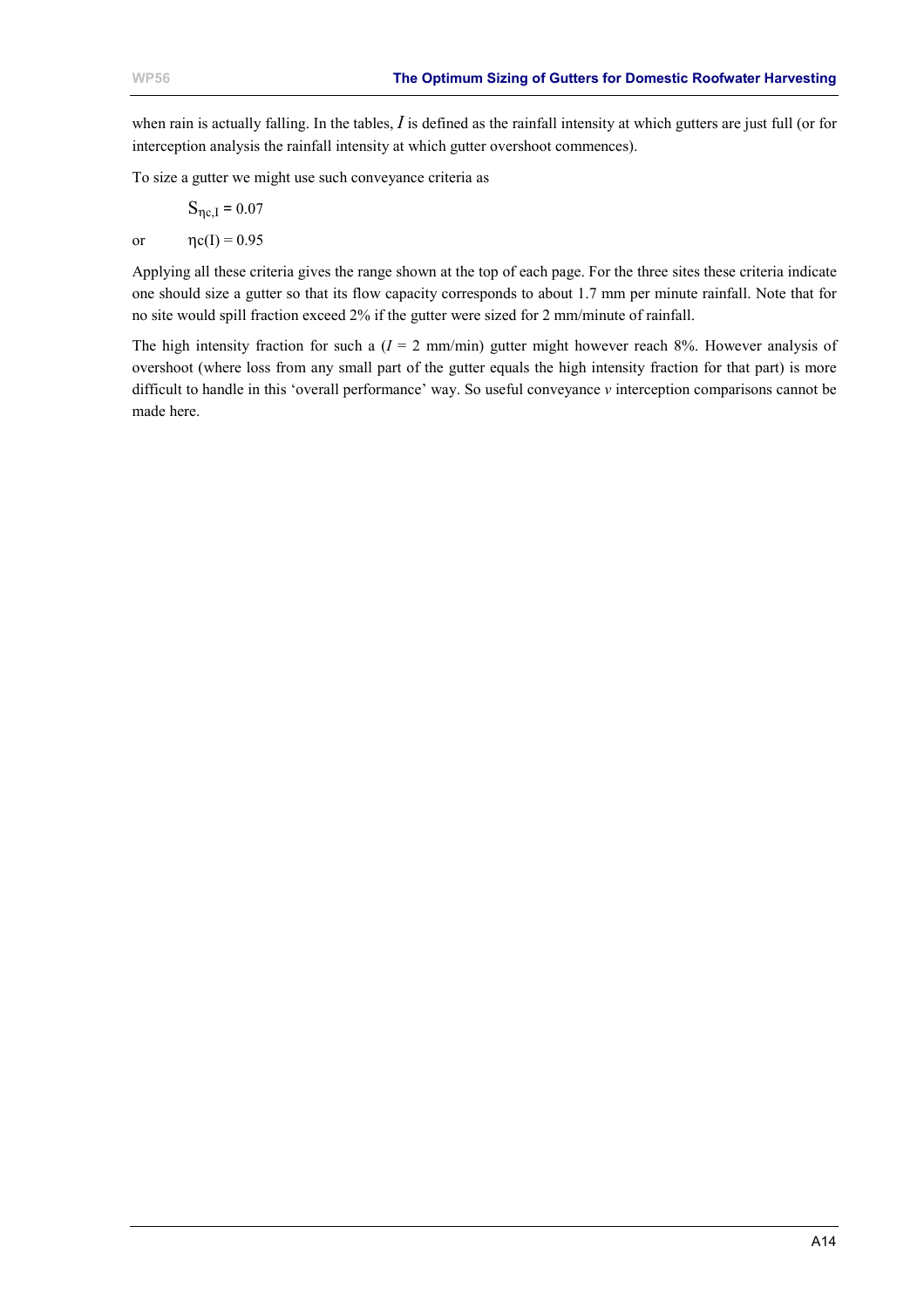| Kampala, Uganda $R_a$ = 1402 mm; b = 0.029 min/mm; $i_{mean}$ = 0.00267 mm/min; |                             |                |                |                |                |  |  |  |  |
|---------------------------------------------------------------------------------|-----------------------------|----------------|----------------|----------------|----------------|--|--|--|--|
| $I_{design}$ = 1.4 to 1.9 mm/minr                                               |                             |                |                |                |                |  |  |  |  |
| <b>Gutter design capacity</b><br>expressed as rain intensity                    |                             | 0.67<br>mm/min | 1.33<br>mm/min | 2.00<br>mm/min | 2.50<br>mm/min |  |  |  |  |
| <b>Normalised Capacity</b>                                                      | l/i <sub>mean</sub>         | 246            | 491            | 737            | 921            |  |  |  |  |
| Exceedence $P_r(l)$<br>i.e.                                                     | Prob $i>l$                  | 0.00092        | 0.00027        | 0.000084       | 0.00003        |  |  |  |  |
| <b>Spill Fraction</b>                                                           | sp(l)                       | 0.197          | 0.062          | 0.019          | 0.008          |  |  |  |  |
| Conveyance effic'ncy                                                            | $\eta_c(I) = 1$ -sp(l)      | 0.803          | 0.943          | 0.981          | 0.992          |  |  |  |  |
| <b>High intensity fraction</b>                                                  | $F_{hi}(I) = e(I)/i_{mean}$ | 0.43           | 0.21           | 0.087          | 0.044          |  |  |  |  |
| Interception effic'ncy                                                          | $\eta_i(I) = 1 - F_{hi}(I)$ | 0.57           | 0.79           | 0.91           | 0.96           |  |  |  |  |
| Sensitivity: harvest to gutter<br>capacity                                      | $S_{\eta c, I}$             | 0.28           | 0.141          | 0.063          | 0.028          |  |  |  |  |

# **Lae, PNG**  $R_a = 1875$  mm/year;  $b = 0.048$ <sup>;</sup>  $i_{\text{mean}} = 0.00357$ ;

| $I_{design}$ = 1.6 to 1.8 mm/min                             |                             |                |                |                |                |
|--------------------------------------------------------------|-----------------------------|----------------|----------------|----------------|----------------|
| <b>Gutter design capacity</b><br>expressed as rain intensity |                             | 0.67<br>mm/min | 1.33<br>mm/min | 2.00<br>mm/min | 2.50<br>mm/min |
| <b>Normalised Capacity</b>                                   | l/İ <sub>mean</sub>         | 187            | 374            | 561            | 700            |
| Exceedence $P_r(l)$<br>i.e.                                  | Prob $i>l$                  | 0.0021         | 0.00038        | 0.00006        | 0.00001        |
| <b>Spill Fraction</b>                                        | sp(l)                       | 0.146          | 0.022          | 0.003          | 0.001          |
| Conveyance effic'ncy                                         | $\eta_c(I) = 1 - sp(I)$     | 0.854          | 0.979          | 0.997          | 0.999          |
| <b>High intensity fraction</b>                               | $F_{hi}(I) = e(I)/i_{mean}$ | 0.692          | 0.168          | 0.034          | 0.007          |
| Interception effic'ncy                                       | $\eta_i(I) = 1 - F_{hi}(I)$ | 0.31           | 0.83           | 0.97           | 0.99           |
| Sensitivity: harvest to gutter<br>capacity                   | $S_{nc,1}$                  | 0.46           | 0.145          | 0.03           | 0.007          |

### **Surabaya, Indonesia** *Ra* **= 1445 mm/year;** *b* **= 0.040 min/mm;** *imean = 0.00275 mm/min***<sup>1</sup>**  $I_{\text{eff}} = 1.3 \text{ to } 1.8 \text{ mm/min}$

| $T$ design $T \sim 0$ to the minimum                         |                             |                |                |                |                |
|--------------------------------------------------------------|-----------------------------|----------------|----------------|----------------|----------------|
| <b>Gutter design capacity</b><br>expressed as rain intensity |                             | 0.67<br>mm/min | 1.33<br>mm/min | 2.00<br>mm/min | 2.50<br>mm/min |
| <b>Normalised Capacity</b>                                   | l/i <sub>mean</sub>         | 242            | 484            | 726            | 908            |
| Exceedence $P_r(l)$<br>i.e.                                  | Prob $i>l$                  | 0.0013         | 0.00029        | 0.00006        | 0.00002        |
| <b>Spill Fraction</b>                                        | sp(l)                       | 0.201          | 0.04           | 0.008          | 0.002          |
| Conveyance effic'ncy                                         | $\eta_c(I) = 1$ -sp(l)      | 0.799          | 0.96           | 0.992          | 0.998          |
| <b>High intensity fraction</b>                               | $F_{hi}(I) = e(I)/i_{mean}$ | 0.52           | 0.17           | 0.047          | 0.017          |
| Interception effic'ncy                                       | $\eta_i(I) = 1 - F_{hi}(I)$ | 0.48           | 0.83           | 0.95           | 0.98           |
| Sensitivity: harvest to gutter<br>capacity                   | $S_{nc,1}$                  | 0.39           | 0.15           | 0.043          | 0.018          |

Source: Adimula A, 1998, Rain-rate Distribution for Tropical Regions,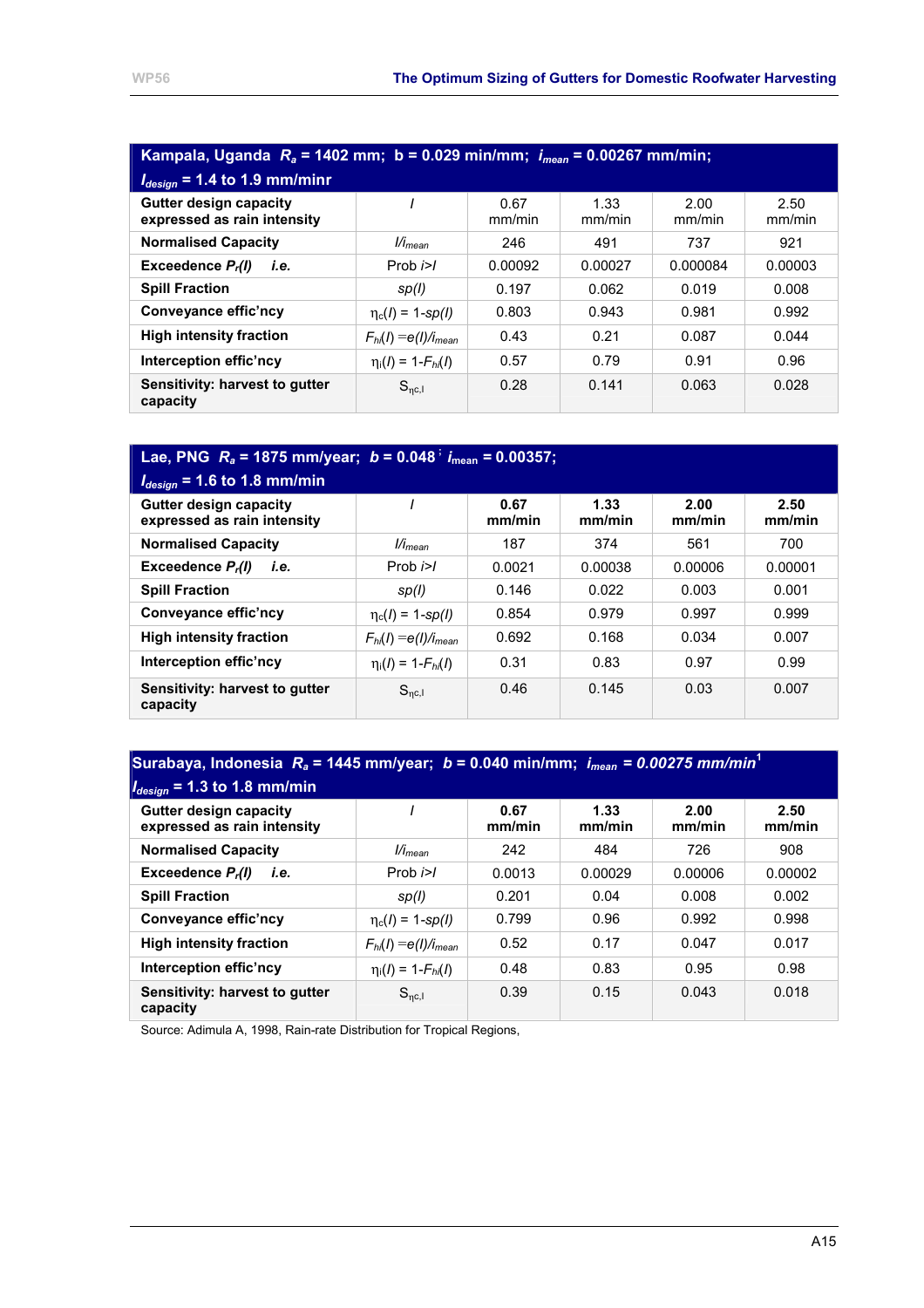# <span id="page-37-0"></span>**APPENDIX 4 CAPACITY OF 'SHORT' PIPES**

The capacity of a smooth vertical downpipe running full (neglecting entry, exit and "bend" losses) woud be:

| Pipe OD (mm)          | 25  | 32  | 40  | 50 | 63             | 75 |
|-----------------------|-----|-----|-----|----|----------------|----|
| Capacity at 90° (I/s) | 2.5 | 5.0 | 9.0 | 16 | 30             | 48 |
| Capacity at 45° (I/s) | 2.1 | 4.2 | 7.5 | 13 | 25             | 37 |
| Capacity at 35° (I/s) | 1.7 | 3.4 | 6.2 |    | 2 <sub>1</sub> | 32 |
| Capacity at 15° (I/s) | 1.2 | 2.4 | 4.4 |    | 14             | 23 |

Table A4.1: Flow capacity of downpipes

(The angle quoted is that between a line drawn from downpipe entry to downpipe exit and the horizontal.)

However, extra head losses at pipe entry and at bends, and unrecovered velocity head at pipe exit will reduce these capacities.

**'Head-loss' (***h***)** is the difference in water level between the two ends of a pipe necessary to drive the specified flow along that pipe. The four main phenomena causing head-loss in a flow are:

#### Pipewall friction

Causing loss  $h_1 \approx k_1 Q^2$  where  $k_1$  is proportional to pipe length *L* and roughly proportional to  $1/D^5$ . *D* is pipe internal diameter).

#### Entry headloss

 $h_2 = k_2 Q^2$  where  $k_2$  is not greater than .025/*A*<sup>2</sup> in suitable (MKS) units. *A* is the pipe's internal cross-sectional area. For a rounded rather than sharp-edged entry,  $h_2$  can be neglected.

#### Exit headloss

(Kinetic energy not recovered),  $h_3 = .05/A^2$  or less. This maximum value (i.e. no recovery) however commonly applies.

#### Bends

Cause an extra headloss which depends upon their sharpness: it is common to replace the effect of a bend by an equivalent increase in pipe length and hence pipewall friction of 6*D*, so  $h_4 = k_4 Q^2$  where  $k_4 = k_1 \times 6D/L$ 

Taken together, total headloss =  $h_1 + h_2 + h_3 + h_4 = (k_1 + k_2 + k_3 + k_4)$   $Q^2$ 

The table 5.1 above effectively only allows for  $h<sub>l</sub>$  and not for the other effects, and we should like to know roughly how much to reduce the capacities in that table to account for them. Unfortunately each system is different, but we can at least calculate the necessary (downwards) correction for a couple of representative cases.

**Case (a)** a 40mm downpipe has length 4m and drop 2m; there is also one bend.

4m of 40mm pipe has  $k_1$  = 49400

1 bend is equivalent to an increase in length of 6 x  $.04 = .24$ m, ∴  $k_4 = 3000$ 

 $A = 0.000126$  m<sup>2</sup> so assume a sharp entry so that  $k_2 = 15900$ 

and a sharp exit will give  $k_3 = 31700$ 

Thus using  $k_1 + k_2 + k_3 + k_4$  instead of  $k_1$  in a formula of type  $h_L = k Q^2$  requires us to multiply Q by factor  $(49400/100000)^{0.5} = 0.70$  (i.e. a 30% reduction)

Applying this factor to the tabulated flow  $(S = 0.5)$  of 360 l/min gives a flow of 250 l/min and a velocity of 3.4 m/s (equivalent to 0.56 m).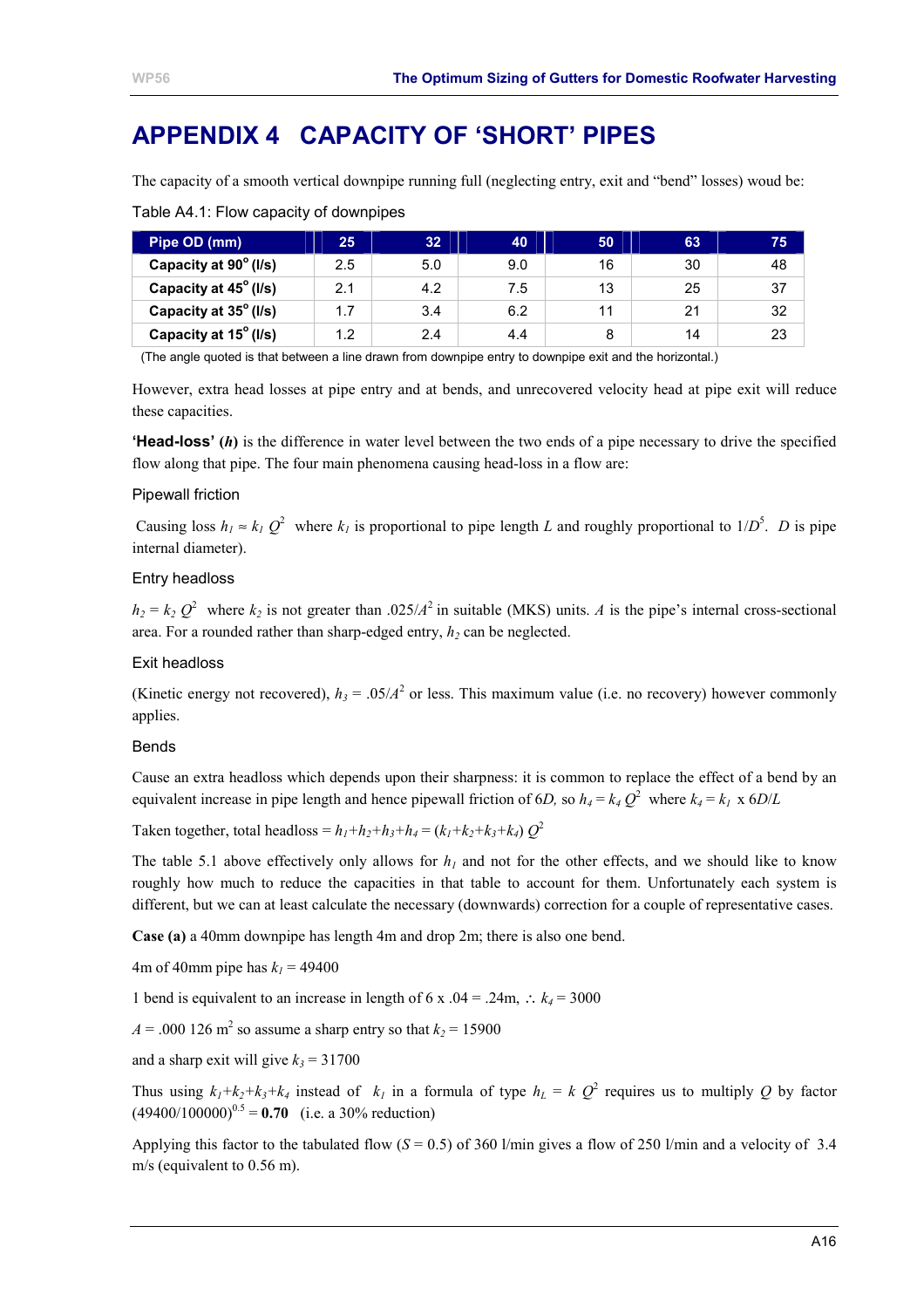**Case (b)** a 63mm downpipe has length 2m and drop 0.5m; there are 2 bends

4 m of 63 mm pipe has  $k_1$  = 4444

2 bends are equivalent to an extra 0.25 m of length, giving  $k_4 = 278$ 

 $k_2$  = 2572 and  $k_3$  = 5146

So correction factor for capacity is  $(4444/12440)^{0.5} = 0.60$  (i.e. a 40% reduction)

Applying this factor to the tabulated flow (*S* = 0.25) of 840 l/min gives a flow of 500 l/min and a velocity of 2.7 m/s (equivalent to 0.36 m)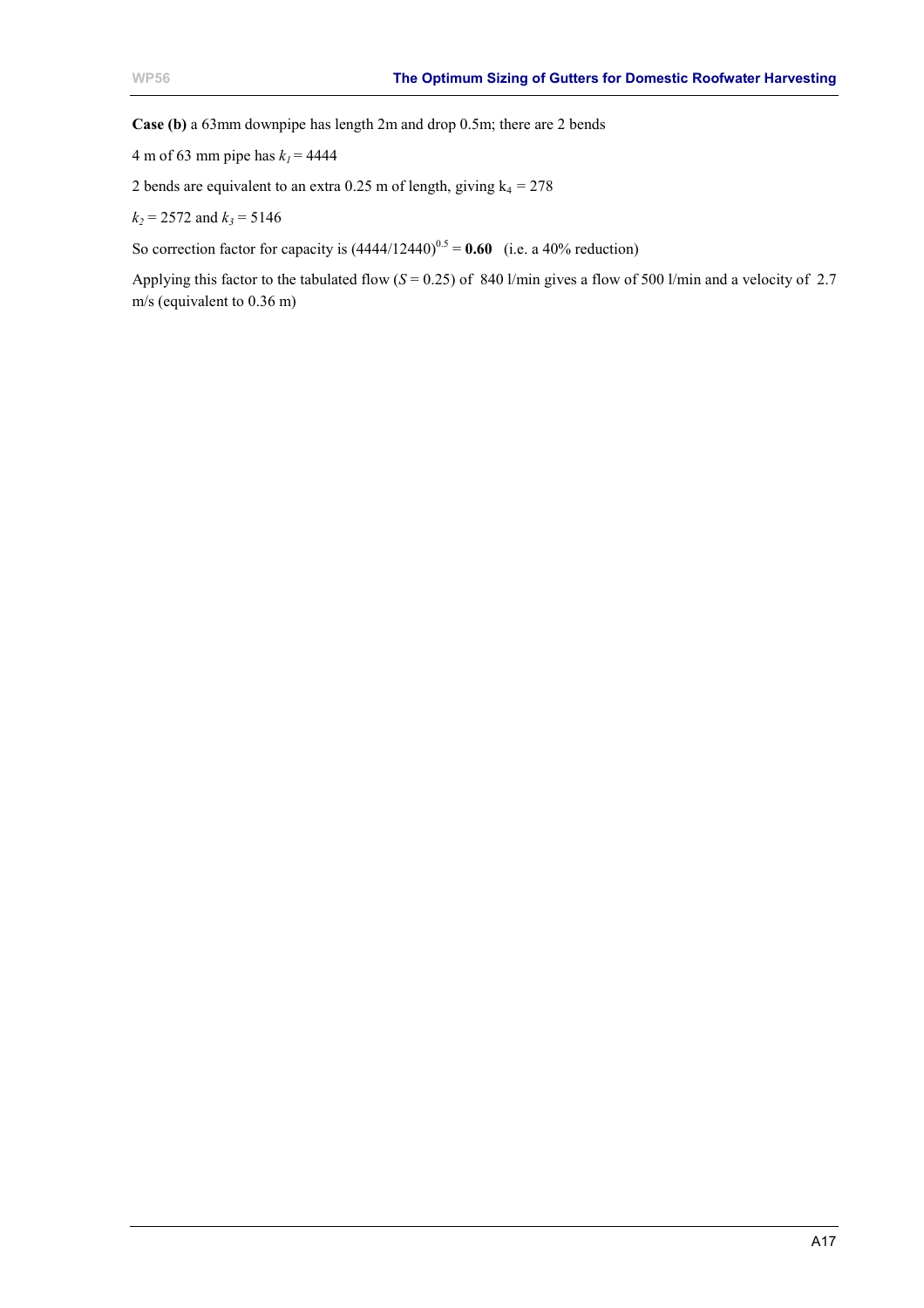# <span id="page-39-0"></span>**APPENDIX 5 INTERCEPTION ANALYSIS**

The basic approach used for Interception analysis is that set out in [Appendix 7,](#page-42-0) namely to seek the gutter width *w* that gives the Interception-to-Width sensitivity corresponding to the maximising the system's benefit to cost ratio. This approach was applied to the interception performance of gutters with drops of respectively 10 mm and of 100 mm and a roof slope of 22°. Unlike conveyance, interception shows a sharp rather than gentle cut-off when a critical rainfall intensity is reached. If the run-off flowrate is high enough to overshoot the gutter, then we assume that none of it is intercepted. (With conveyance the gutter capacity flow is conveyed and only any excess is over this is spilled).

Figure A. 5.1



As can be seen, the gutter aperture is being increased until the sensitivity of water intercepted to gutter width equals that of system cost to gutter width. The diagram is slightly simpler than that used in the conveyance section, as the experimental data provides more direct information on the amount of water captured, without relying on further manipulation of rainfall data.

An example plot is given below:

Figure A. 5.2: Sensitivity of water intercepted to gutter width (Sri Lanka data)

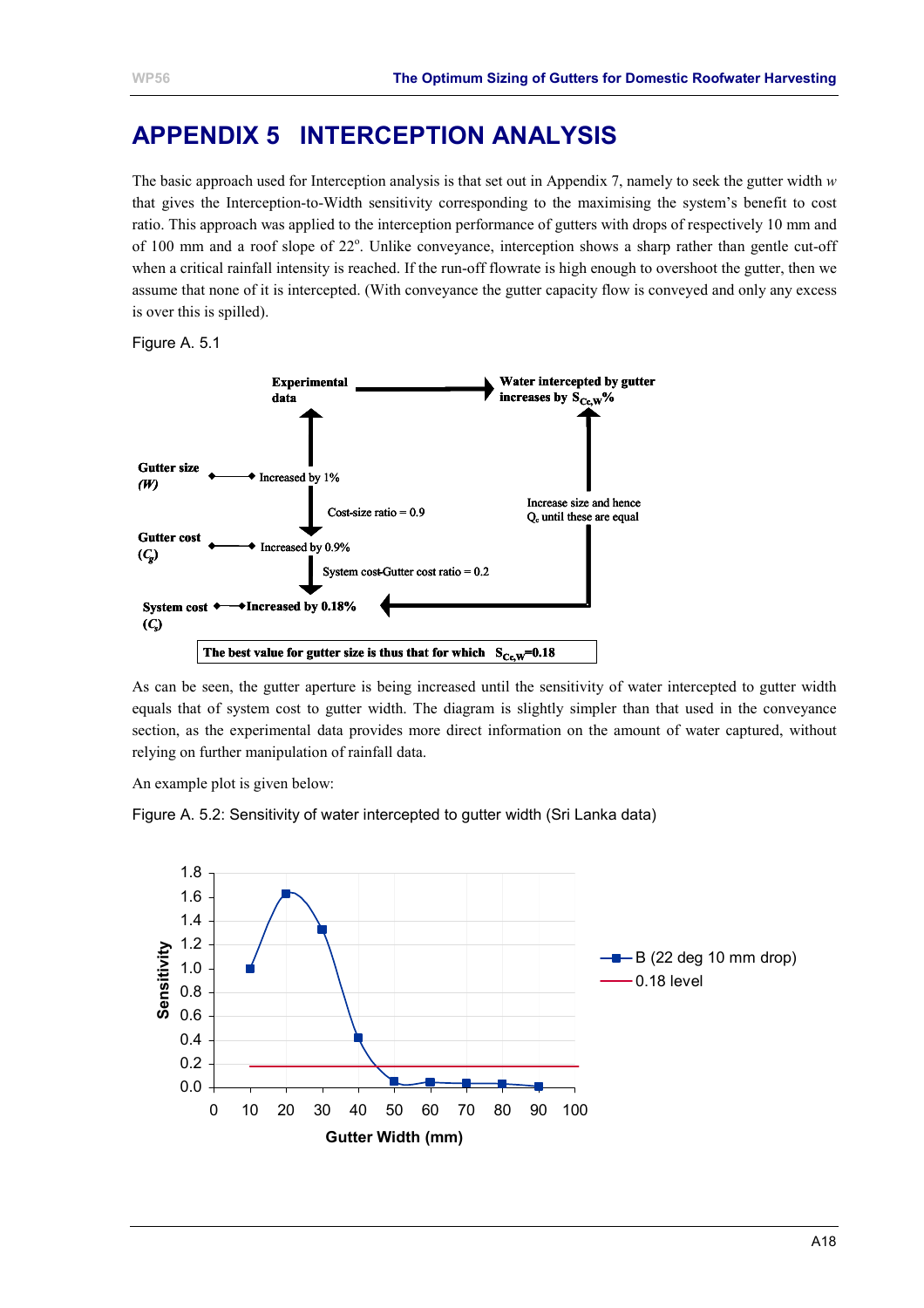# <span id="page-40-0"></span>**APPENDIX 6 COMBINED INTERCEPTION AND CONVEYANCE MODEL**

# **A6.1 Explanation of interception data processing**

As interception precedes conveyance, it was treated in isolation of the latter. Information from several sources was combined to model the interception performance of the gutter. This is summarised in the flow chart below:



The complexity in modelling interception performance arises from the slope of the gutter changing its performance along its length. To solve this problem several simplifications were required:

- 1. The gutter slope was specified at 0.5% for 2/3 of it's length, and 1% for the remaining 1/3.
- 2. The gutter is of a constant aperture along its length.
- 3. The jet leaving the roof was treated as following a single parabola with no spread. Although pulsation would exist, it was taken as causing benefits at some points and losses at others, and as such given no net effect.
- 4. The effects of wind were neglected on high rainfall intensities. To collect water from lower rainfall intensities the gutter inside lip was set 20mm inside the roof edge.

From experimentally-generated throw data, a simple calculation may be performed to predict the velocity of the water when leaving the roof edge in the absence of air resistance. By plotting this against drop, a regression may be performed to eliminate the effect of air resistance. A regression was then performed of exit velocities against rainfall intensity, and a lookup table produced of typical rainfall intensities and their respective roof exit velocities.

The gutter to be modelled was divided into a number of sections. For each section the drop at the midpoint was calculated. Given this drop and the throw (known from the gutter aperture and position relative to the roof edge), the exit velocity of water to just be caught by the gutter was calculated. The lookup table then gave the corresponding rainfall intensity at which this would occur.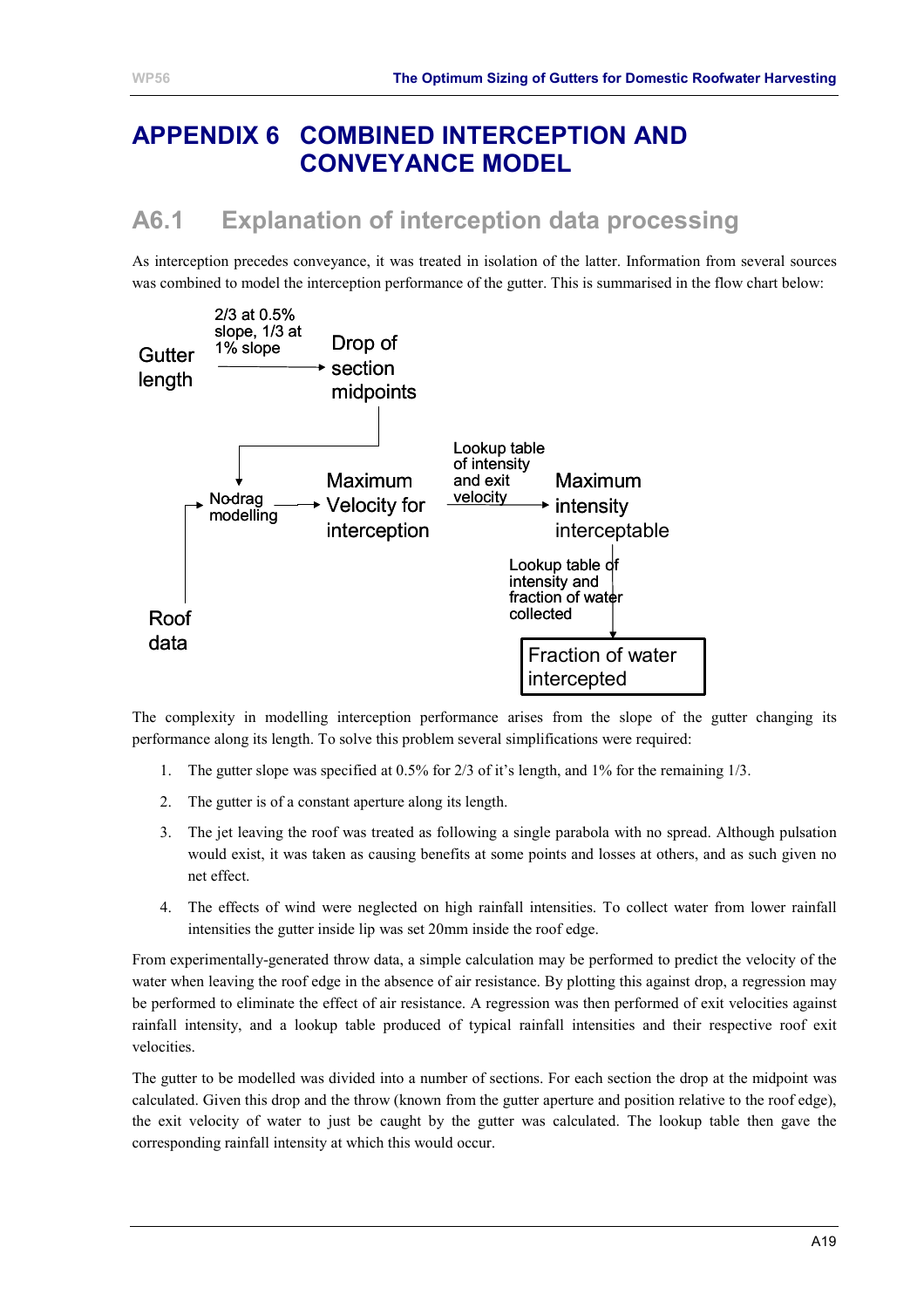<span id="page-41-0"></span>The rainfall data from three locations used in the conveyance section was also processed here. For each site the exceedance probability at high rainfall intensities was plotted and a curve of the form  $P(I) = Ae^{-bt}$  was fitted to

the data. From this the amount of rainfall above intensity *I* per unit time was found, and thus the fraction of yearly rainfall falling below intensity *I* calculated. A second lookup table was produced giving rainfall intensity and fraction of rain falling below this intensity for each site. From this the performance of each section of the gutter was calculated, and these results aggregated to give an overall gutter performance.

### **A6.2 Interception and Conveyance Model**

Following the production of the interception model, the discretisation approach was extended to model overall gutter performance. For a given configuration the capacity of each section of the gutter was determined. The gutter performance was modelled over a series of rainfall intensities, ranging from very high to moderate, for which latter condition the model predicted collection and conveyance of *all* water landing on the roof. For a given rainfall intensity, an algorithm determined how much (if any) run-off each section would intercept. The sum of this and water flowing from the previous section were compared to the capacity of the section. If the water entering the section were less than the capacity, all that water would be conveyed. If the water entering the section were greater than the capacity, the gutter would convey at a flow rate equal to its capacity, and the remaining water be spilled.

Using the probability data from tropical countries, it is possible to predict the quantity of rain falling in each small rainfall intensity band, and thus the overall efficiency of the gutter.